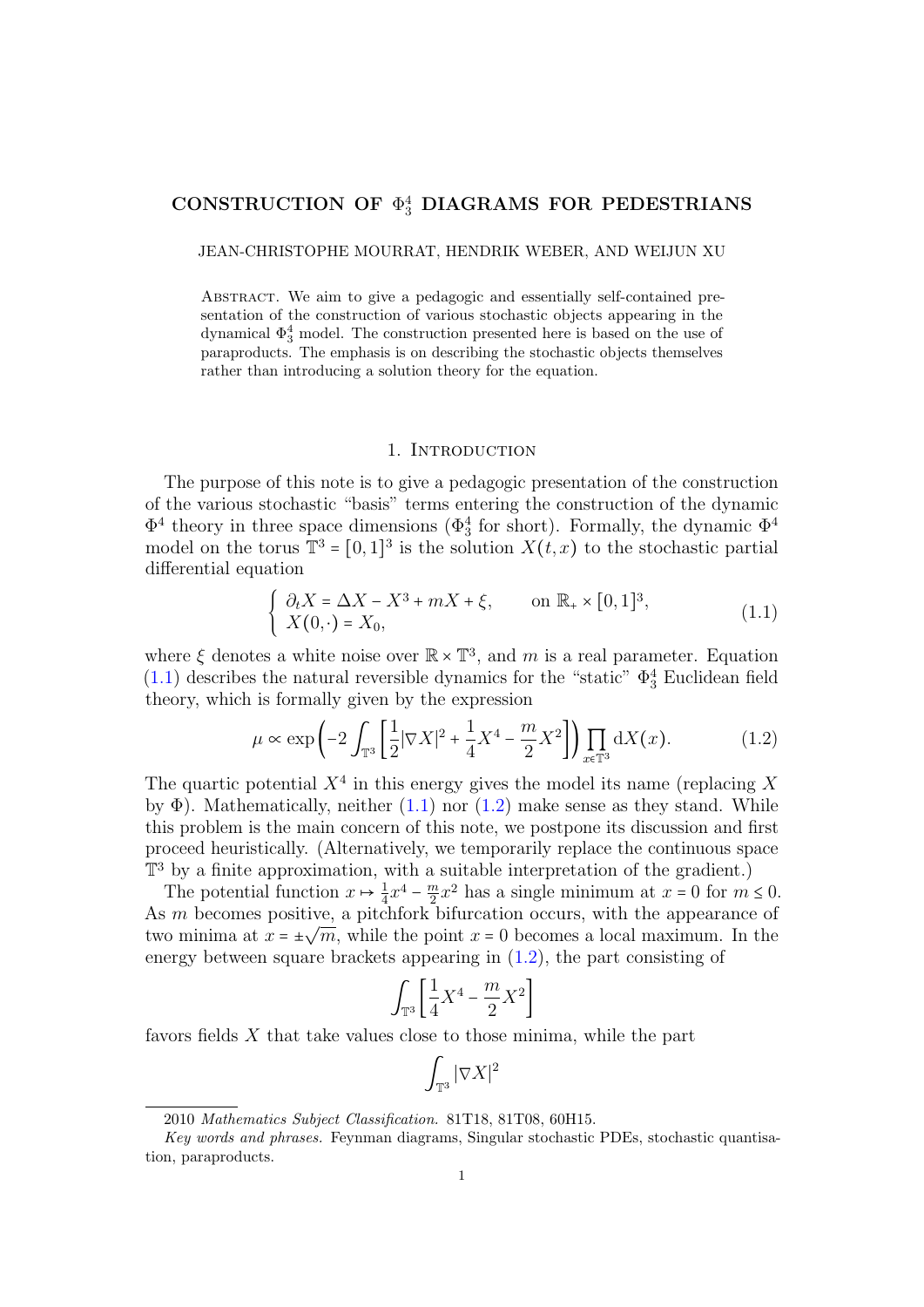favors some agreement between nearby values of the field X. This description is highly reminiscent of that of the Ising model. Indeed, these two models are believed to have comparable phase transitions and large-scale properties. In one and two space dimensions (when  $\mathbb{T}^3$  is replaced by  $\mathbb{T}^d$ ,  $d \in \{1,2\}$ ), a precise link<br>between the Clauber dynamics of an Ising model with lang page interactions and between the Glauber dynamics of an Ising model with long-range interactions and the dynamic  $\Phi^4$  model was obtained [\[2,](#page-37-0) [10,](#page-37-1) [22\]](#page-37-2), and a similar result is conjectured to hold in our present three-dimensional setting.

Starting from the 60's, the  $\Phi^4$  model was the subject of an intense research effort from the perspective of quantum field theory. From this point of view, the construction of the so-called Euclidean  $\Phi^4$  measure [\(1.2\)](#page-0-1) is a first step towards building the corresponding quantum field theory. This requires the verification of certain properties known as the Osterwalder-Schrader axioms [\[24,](#page-38-0) [25\]](#page-38-1), among which the reflection positivity and the invariance under Euclidean isometry are the most important (we refer to  $\lceil 3 \rceil$  for a review on reflection positivity — in particular, the Ising measure is reflection positive, see [\[3,](#page-37-3) Corollary 5.4]). The whole endeavour was viewed as a test-bed for more complicated (and more physically relevant) quantum field theories. We stress that from this point of view, one of the directions of space becomes the time variable in the quantum field theory. The time variable appearing in  $(1.1)$  is then seen as an additional, physically fictitious variable, sometimes called the "stochastic time" in the literature. The construction of a quantum field theory based on the invariant measure of a random process is called "stochastic quantisation", and was proposed by Parisi and Wu [\[26\]](#page-38-2). We refer to [\[12,](#page-37-4) Section 20.1] for references and more precise explanations.

We now return to the problem that  $(1.1)$  and  $(1.2)$  do not actually make sense mathematically. In  $(1.1)$ , the roughness of the noise requires X to be distributionvalued, and therefore the interpretation of the cubic power is unclear. In [\(1.2\)](#page-0-1), one could interpret

$$
\exp\left(-\int_{\mathbb{T}^3} |\nabla X|^2\right) \prod_{x \in \mathbb{T}^3} dX(x)
$$

as a formal notation to denote the law of a Gaussian free field. Again, the Gaussian free field is distribution-valued, and there is no canonical interpretation for  $X^4$  or  $X^2$ .

From now on, we focus on making sense of  $(1.1)$ . A naive attempt would consist of regularising the noise, defining the corresponding solution, and trying to pass to the limit. However, the progressive blow-up of the non-linearity forces the limit to be identically zero (see [\[17\]](#page-37-5) for a rigorous justification in the case of two space dimensions). Thus, we need to take a step back and modify the original equation  $(1.1)$  in a way that is faithful to the intended "physics" of the model, as sketched above.

A formal scaling argument (see e.g. [\[7,](#page-37-6) Section 1.1]) shows that the non-linearity should become less and less relevant as we zoom in on the solution: the equation is said to be subcritical, or super-renormalisable. The basic idea for making sense of the equation is therefore to postulate a first-order expansion of  $X$  of the form  $X = \mathbf{r} + Y$ , where  $\mathbf{r}$  is the stationary solution to the linear equation

<span id="page-1-0"></span>
$$
(\partial_t - \Delta + 1)\mathbf{r} = \xi.
$$
 (1.3)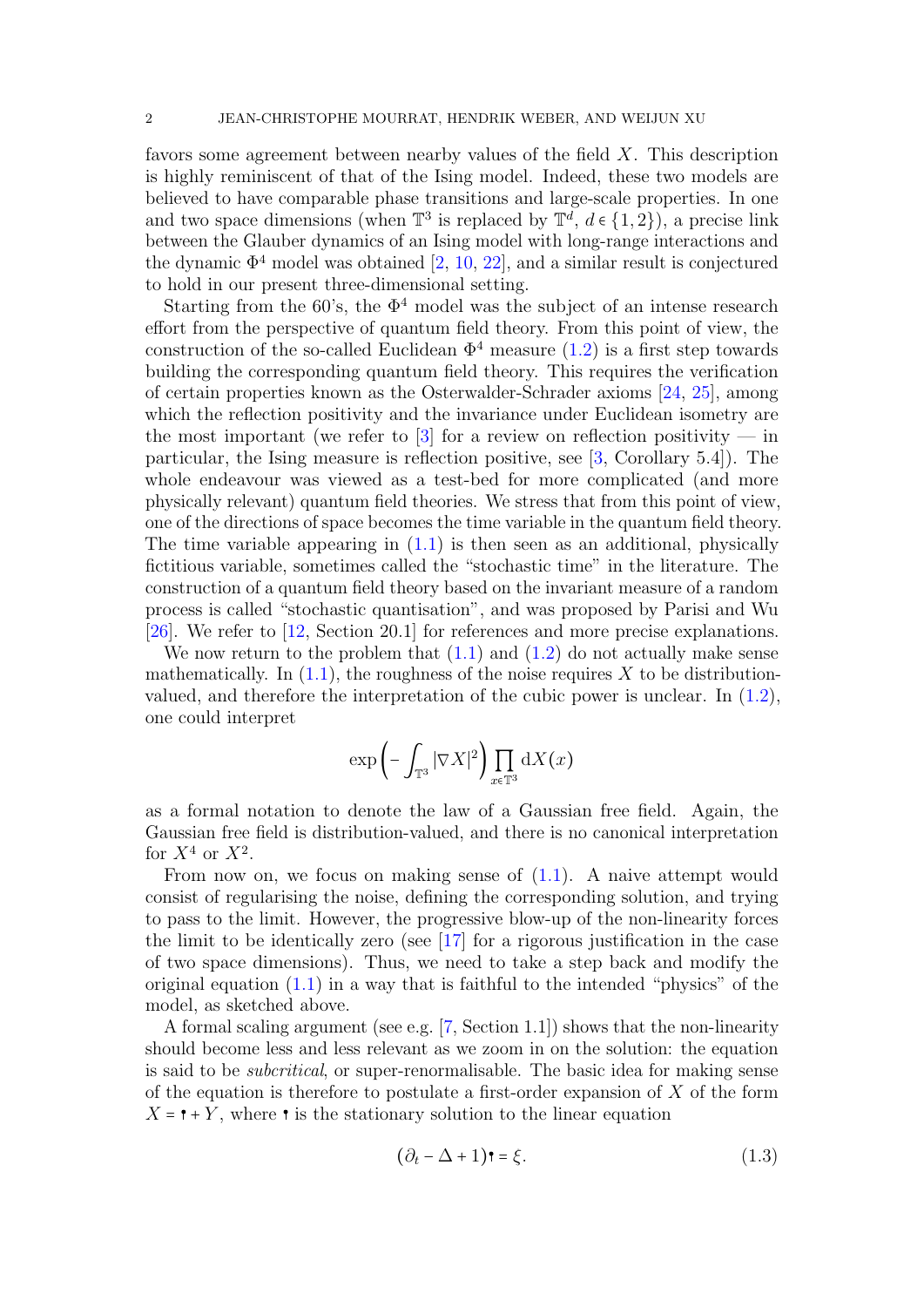In other words, letting  $\{P_t = e^{t(\Delta-1)}\}_{t\geq 0}$  denote the heat semigroup on  $\mathbb{T}^3$ , we have

$$
\mathbf{t}(t) = \int_{-\infty}^{t} P_{t-s}(\xi(s)) \, \mathrm{d}s. \tag{1.4}
$$

The "+1" in  $(1.3)$  serves to prevent the divergence of the low-frequency part of  $\bullet$ in the long-time limit (and to allow us to talk about a stationary solution over the whole time line  $\mathbb{R}$ ).

Making the ansatz  $X = \mathbf{P} + Y$  and formally rewriting  $(1.1)$  in terms of Y leads to the equation

<span id="page-2-0"></span>
$$
\partial_t Y = \Delta Y - (Y + \mathbf{1})^3 + m(Y + \mathbf{1}).\tag{1.5}
$$

Solving this equation for Y requires us to make sense of quantities such as  $(1)^2$ or  $\binom{1}{3}$ .

These are again ill-defined. We may regularise the noise, on scale  $1/n$ , and define the corresponding solution  $\mathbf{t}_n$ . While  $(\mathbf{t}_n)^2$  and  $(\mathbf{t}_n)^3$  still diverge as we remove the regularisation, the very explicit and simple structure of  $\cdot$  allows us now to identify a constant  $\mathbf{c}_n$  such that  $({}^{\bullet}_n)^2 - \mathbf{c}_n$  and  $({}^{\bullet}_n)^3 - 3\mathbf{c}_n$   ${}^{\bullet}_n$  converge to non-trivial limits as *n* tends to infinity, which we denote by  $\mathbf{\hat{v}}$  and  $\mathbf{\hat{v}}$  respectively.

At this point, we can rewrite the equation [\(1.5\)](#page-2-0) for  $Y = X - \mathbf{r}$  using  $\mathbf{r}, \mathbf{v}$  and  $\mathbf{v}$ . In two space dimensions, this equation has been solved in [\[8\]](#page-37-7) with classical methods, without further recourse to the probabilistic structure of the problem. Note that this approach shares the philosophy of rough path theory (see e.g. [\[11\]](#page-37-8) for an introduction), in that one first constructs a few fundamental objects (here  $\mathfrak{r}, \mathfrak{v}$  and  $\mathfrak{v}$  by relying on the probabilistic structure of the problem, and then one builds the solution as a deterministic and continuous map of the enriched datum  $( \cdot, \cdot, \cdot \cdot)$ .

In three space dimensions, the equation one obtains for the remainder  $Y$  is still ill-defined, and we need to proceed further in the postulated "Taylor expansion" of the solution  $X$ . The procedure becomes more intricate, and was solved only recently by Hairer [\[15\]](#page-37-9) within his ground-breaking theory of regularity structures (see also [\[14\]](#page-37-10) for the treatment of the KPZ equation with rough paths). Catellier and Chouk [\[5\]](#page-37-11) then showed how to recover the results of Hairer for the  $\Phi_3^4$  model, using the alternative theory of para-controlled distributions set up by Gubinelli, Imkeller and Perkowski [\[13\]](#page-37-12). We refer to [\[21,](#page-37-13) Section 1] for a presentation of the latter approach with notation consistent with the one we use here. Yet another approach based on Wilsonian renormalisation group analysis was given by Kupiainen in [\[19\]](#page-37-14).

We work here in the para-controlled framework, as in  $[13, 5, 21]$  $[13, 5, 21]$  $[13, 5, 21]$  $[13, 5, 21]$  $[13, 5, 21]$ . As it turns out, six "basis" elements, that is, non-linear objects based on the solution to the linear equation [\(1.3\)](#page-1-0) and built using the probabilistic structure, are required to define a solution to the  $\Phi_3^4$  equation. We call these processes "the diagrams". They are listed in Table [1.1;](#page-3-0) their precise meaning will be explained shortly. The purpose of this note is to review their construction.

Minor variants of these diagrams were built in [\[15\]](#page-37-9) in the context of regularity structures. There, a very convenient graphical notation akin to Feynman diagrams was introduced to derive the bounds required for the construction of these diagrams (see [\[27\]](#page-38-3) for an elementary introduction to Feynman diagrams. An earlier version of a graph-based method to bound stochastic terms using diagrams in the context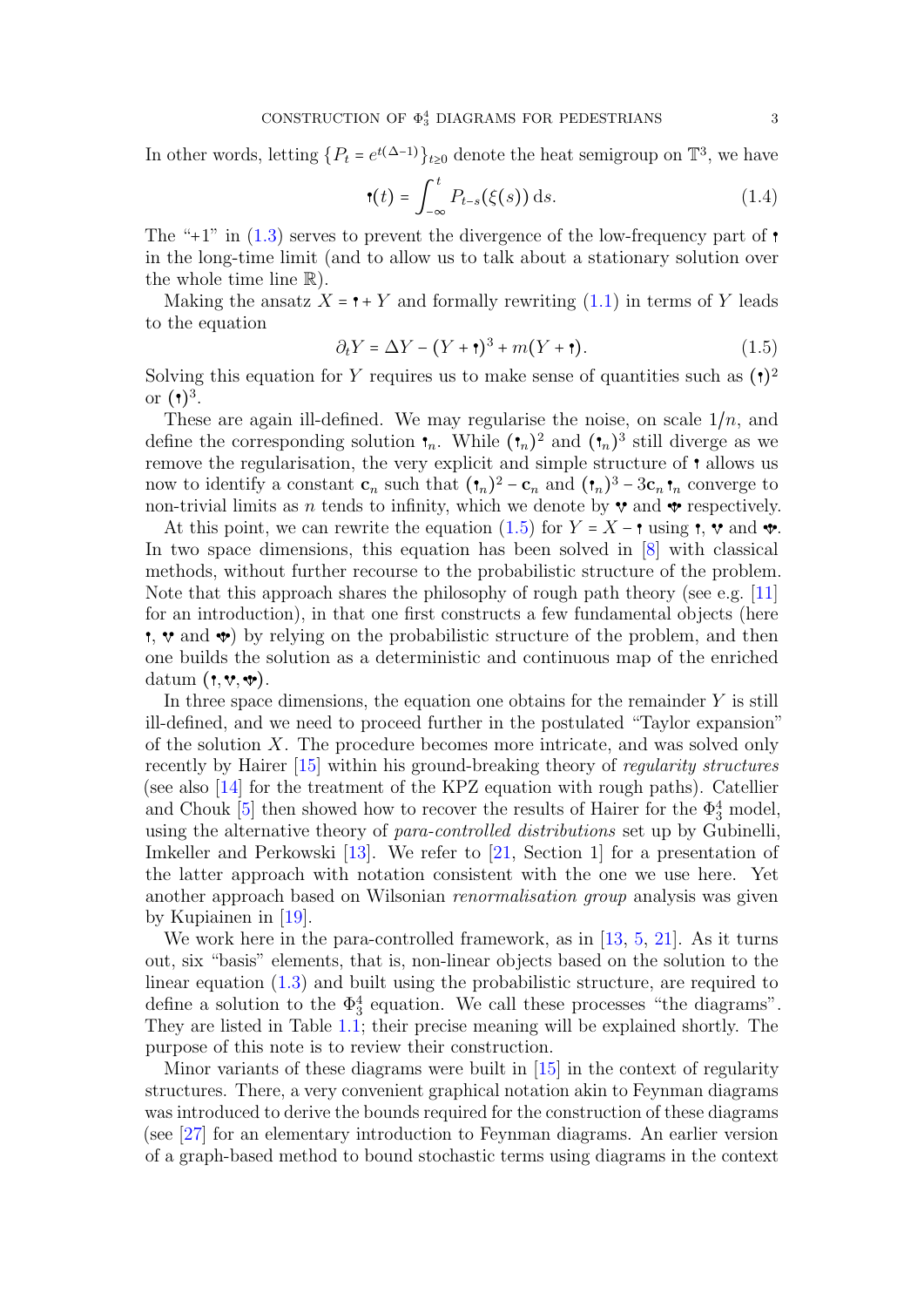<span id="page-3-0"></span>

|  |  | $\tau$ , the state $\mathfrak{P}$ and $\mathfrak{P}$ and $\mathfrak{P}$                                                                         |  |
|--|--|-------------------------------------------------------------------------------------------------------------------------------------------------|--|
|  |  | $ \tau $ $-\frac{1}{2} - \varepsilon$ $-1 - \varepsilon$ $\frac{1}{2} - \varepsilon$ $-\varepsilon$ $-\frac{1}{2} - \varepsilon$ $-\varepsilon$ |  |

Table 1.1. The list of relevant diagrams, together with their regularity exponent, where  $\varepsilon > 0$  is arbitrary.

of the KPZ equation was developed in [\[14\]](#page-37-10)). In the context of para-controlled distributions, the exact same diagrams as those we consider here were also built in [\[5\]](#page-37-11), albeit with a possibly less transparent notation. More recently, a remarkable machinery was developped in the context of regularity structures, which ensures the convergence of diagrams for a large class of models under extremely general assumptions; see  $[16,$  Theorem A.3 and  $[6]$ .

This note is mostly expository: we aim to provide a gentle introduction to this graphical notation, and to make clear that it applies equally well in the para-controlled setting. We do not strive to capture the deep results in [\[16,](#page-37-15) [6\]](#page-37-16), but rather to give a "pedestrian" exposition of the calculations involved.

We now introduce some notation. Let  $\mathcal{S}'$  denote the space of Schwartz distributions over the torus  $\mathbb{T}^3$ , and define

<span id="page-3-3"></span>
$$
I(f): \begin{cases} \mathbb{R} & \to \mathcal{S}' \\ t & \mapsto \int_{-\infty}^t P_{t-s}(f(s)) \, \mathrm{d}s, \end{cases} \tag{1.6}
$$

for every  $f \in C(\mathbb{R}, \mathcal{S}')$  for which the integral makes sense. In other words,  $I(f)$  is<br>the "enginet" solution to the heat equation with wight hand side f, that is the the "ancient" solution to the heat equation with right-hand side  $f$ , that is, the one "started at time  $-\infty$ ". We measure the regularity of distributions on  $\mathbb{T}^3$  via a scale of function spaces which we denote by  $\mathcal{C}^{\alpha}$ ,  $\alpha \in \mathbb{R}$ . The precise definition<br>is recalled below and is a natural autorian of the nation of a Hölder namely is recalled below, and is a natural extension of the notion of  $\alpha$ -Hölder regular functions. We also recall below the definition of the resonant product  $\Theta$ . Our goal is to identify suitable deterministic constants  $\mathbf{c}_n, \mathbf{c}'_n \in \mathbb{R}$  and show the convergence as  $n$  tends to infinity of the following five processes:

$$
\mathbf{v}_n := (\mathbf{t}_n)^2 - \mathbf{c}_n,
$$
  
\n
$$
\mathbf{v}_n := I((\mathbf{t}_n)^3 - 3\mathbf{c}_n \mathbf{t}),
$$
  
\n
$$
\mathbf{v}_n := \mathbf{v}_n \circ \mathbf{t}_n,
$$
  
\n
$$
\mathbf{v}_n := I(\mathbf{v}_n) \circ \mathbf{v}_n - 2\mathbf{c}'_n,
$$
  
\n
$$
\mathbf{v}_n := \mathbf{v}_n \circ \mathbf{v}_n - 6\mathbf{c}'_n \mathbf{t}_n.
$$
  
\n(1.7)

<span id="page-3-1"></span>The interested reader is referred to the discussion in  $[21, Section 1.1]$  $[21, Section 1.1]$  to see how these diagrams arise in the construction of solutions to  $(1.1)$ . The stationarity in space and time of the white noise  $\xi$  as well as the fact that I defines ancient solutions to the inhomogeneous heat equation imply that these processes are stationary in space and time. Here is the main result on which we will focus.

<span id="page-3-4"></span>**Theorem 1.1** ([\[15,](#page-37-9) [5\]](#page-37-11)). Fix

<span id="page-3-2"></span>
$$
\mathbf{c}_n \coloneqq \mathbb{E}\left[ (\mathbf{t}_n(t))^2 \right] \quad \text{and} \quad \mathbf{c}'_n \coloneqq \mathbb{E}\left[ I\left(\mathbf{v}_n\right) \oplus \mathbf{v}_n(t) \right]. \tag{1.8}
$$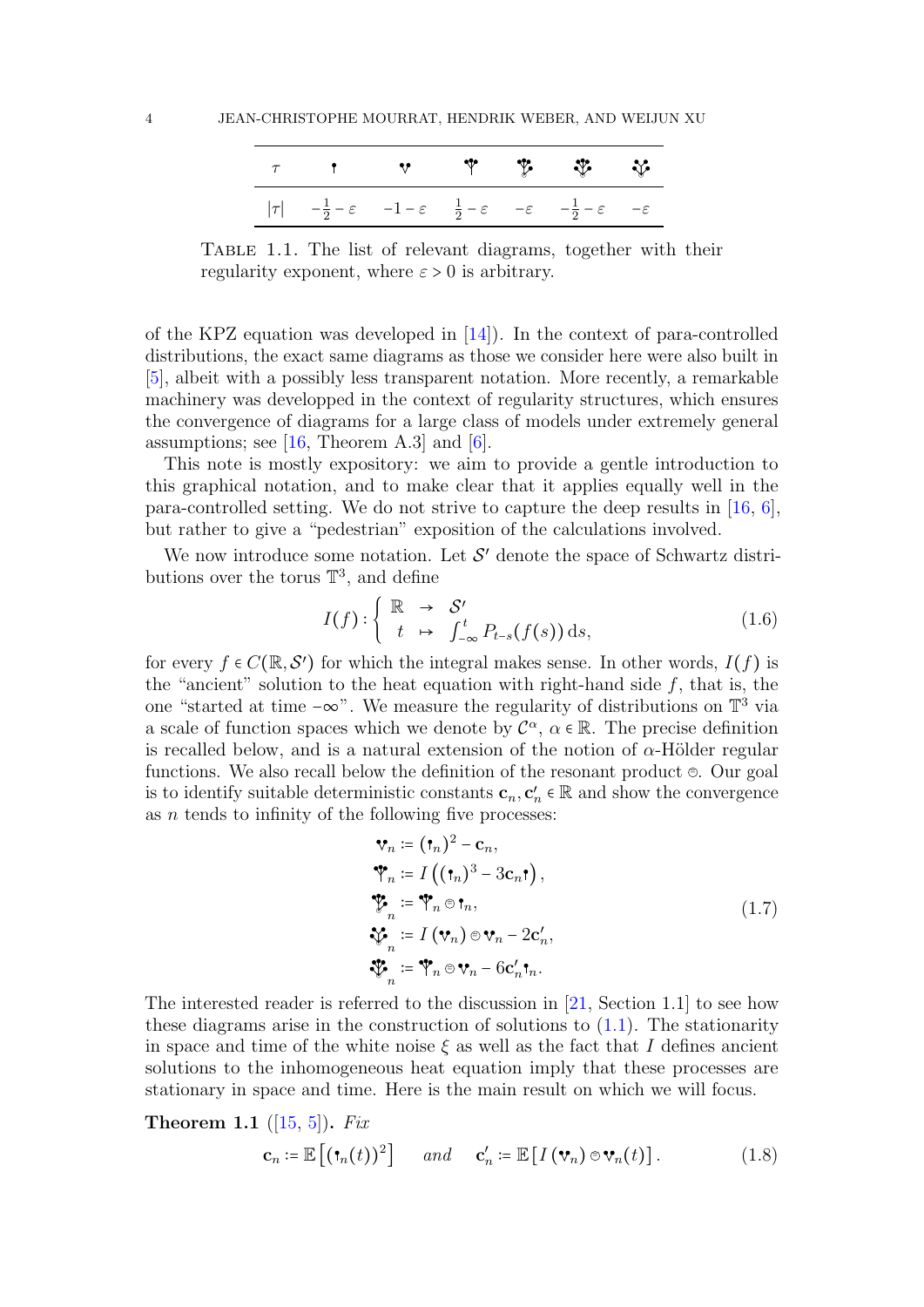For each pair  $(\tau, |\tau|)$  as in Table [1.1,](#page-3-0) let  $\tau_n$  be defined as in [\(1.7\)](#page-3-1). There exists a stochastic process, denoted by  $\tau$  and taking values in  $C(\mathbb{R}, \mathcal{C}^{|\tau|})$ , such that for every  $p \in [1, +\infty)$ , we have

<span id="page-4-0"></span>
$$
\sup_{t \in \mathbb{R}} \mathbb{E}\left[\|\tau_n(t) - \tau(t)\|_{\mathcal{C}^{|\tau|}}^p\right] \xrightarrow[n \to +\infty]{} 0. \tag{1.9}
$$

Moreover, for every  $p \in [1, +\infty)$ ,

<span id="page-4-1"></span>
$$
\sup_{t \in \mathbb{R}} \mathbb{E}\left[\|\tau(t)\|_{\mathcal{C}^{|\tau|}}^p\right] < +\infty,\tag{1.10}
$$

and for every  $p \in [1, \infty)$  and  $\lambda \in [0, 1]$ ,

<span id="page-4-2"></span>
$$
\sup_{s\n(1.11)
$$

Remark 1.2. Since the processes we consider are stationary in time, the constants in  $(1.8)$  do not depend on the time t. Moreover, the suprema in  $(1.9)$  and  $(1.10)$ are superfluous. We prefer to write them nonetheless, since the statements with the suprema are robust to perturbations of the stationarity property.

*Remark* 1.3. As will be seen below, the constants  $\mathbf{c}_n$  and  $\mathbf{c}'_n$  diverge at order n and  $\log n$  respectively.

*Remark* 1.4. The bound  $(1.11)$  immediately implies the pathwise Hölder continuity of the symbols, by the Kolmogorov continuity test. In the construction of solutions to [\(1.1\)](#page-0-0), this strong control on the Hölder regularity of  $\tau$  is only needed for the symbol  $\mathcal V$ . For the remaining symbols, a weaker bound of the type

$$
\mathbb{E}\Big[\sup_{t\in\llbracket 0,T\rrbracket} \|\tau(t)\|_{\mathcal{C}^{|\tau|}}^p\Big]
$$

suffices. However, the proofs of  $(1.11)$  and  $(1.10)$  are relatively similar anyway, as we hope to convince the reader below.

This note is organised as follows. In Section [2,](#page-4-3) we introduce Besov spaces. The diagrams take values in these spaces. The definition of these function spaces is based on the Littlewood-Paley decomposition. This allows us to define paraproducts along the way, and to give relevant intuition for them. In Section [3,](#page-10-0) we introduce the white noise process and discuss the property of equivalence of moments. The latter is very convenient to reduce the bounds [\(1.10\)](#page-4-1) and  $(1.11)$  to easy-to-check second moment computations. In Section [4,](#page-15-0) we construct the diagrams and prove the fixed time bound  $(1.10)$ . In Section [5,](#page-35-0) we briefly discuss how the bound [\(1.11\)](#page-4-2) for time differences follows easily from the fixed time one. Finally, in the appendix, we give an alternative proof of the equivalence of moments property exposed in Section [3.](#page-10-0)

## 2. Function spaces and paraproducts

<span id="page-4-3"></span>In this section, we introduce the function spaces we will use, denoted by  $\mathcal{C}^{\alpha}$ , for  $\alpha \in \mathbb{R}$ . When  $\alpha \in (0,1)$ , they are (a separable version of) the usual Hölder spaces. For general  $\alpha$ , they belong to the larger class of Besov spaces, and enjoy remarkable stability properties under multiplication. We choose to also give an informal presentation of these properties, although we will not refer to these in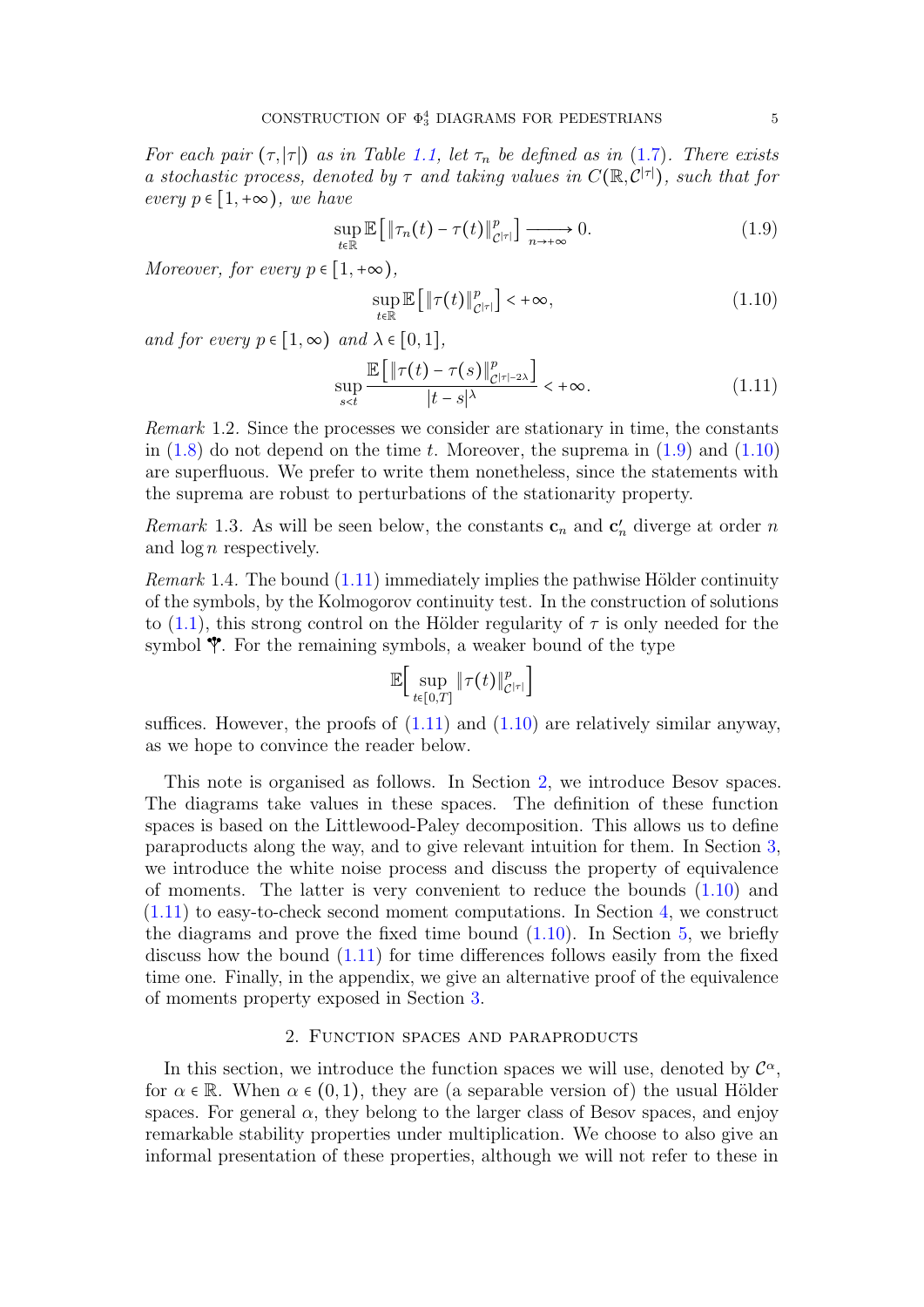our actual construction of the diagrams. Our choice is motivated by the fact that the question of defining products of distributions is central to making sense of the  $\Phi^4$  model. It is therefore useful to survey first what can be achieved with purely deterministic methods (and what can be ultimately used to show well-posedness of the  $\Phi^4$  model). Moreover, exploring this question naturally leads to the introduction of paraproducts. In this section, the space dimension d is arbitrary. For most results, we only provide a sketch of proof. A much more detailed treatment of the topics discussed in this section can be found in [\[1,](#page-37-17) Chapter 2].

We wish to extend the notion of  $\alpha$ -Hölder regularity of a distribution f on  $\mathbb{T}^d$ to exponents  $\alpha < 0$ . Roughly speaking, this should mean that for every  $x \in \mathbb{T}^d$ and every test function  $\varphi \in C_c^{\infty}(\mathbb{R}^d)$ ,

<span id="page-5-1"></span>
$$
\left(f, \varepsilon^{-d} \varphi(\varepsilon^{-1}(\cdot - x))\right) \lesssim \varepsilon^{\alpha} \quad \text{ uniformly in } x \in \mathbb{T}^d \text{ and } \varepsilon \to 0,
$$
 (2.1)

where we interpret f as a periodic distribution on  $\mathbb{R}^d$  in the duality pairing above<sup>[1](#page-5-0)</sup>. A precise definition can be built along these lines (the interested reader can find it in [\[15,](#page-37-9) Definition 3.7]). However, we prefer to adopt here a point of view based on Fourier analysis, which allows for a more direct understanding of the stability of the spaces under multiplication.

Remark 2.1. For *positive*  $\alpha$ , the condition [\(2.1\)](#page-5-1) should be replaced by

$$
\left(f - p_x(\cdot), \varepsilon^{-d} \varphi(\varepsilon^{-1}(\cdot - x))\right) \lesssim \varepsilon^{\alpha} \quad \text{ uniformly in } x \in \mathbb{T}^d \text{ and } \varepsilon \to 0,
$$
 (2.2)

where  $p_x$  is the Taylor approximation of order  $|\alpha|$  of f. For negative  $\alpha$ , there is no such polynomial, and this recentering is unnecessary.

For every  $f \in L^1(\mathbb{T}^d)$  and  $\omega \in \mathbb{Z}^d$ , we write

<span id="page-5-3"></span>
$$
\mathscr{F}f(\omega) = \widehat{f}(\omega) \coloneqq \int_{\mathbb{T}^d} f(x) e^{-2i\pi\omega \cdot x} dx,\tag{2.3}
$$

for the Fourier coefficient of f with frequency  $\omega$ , so that

$$
f(x) = (\mathscr{F}^{-1}\widehat{f})(x) \coloneqq \sum_{\omega \in \mathbb{Z}^d} \widehat{f}(\omega) e^{2i\pi \omega \cdot x},
$$

where  $\mathscr{F}^{-1}$  denotes the inverse Fourier transform.

The definition of Besov spaces rests on a decomposition of the Fourier series of a function along dyadic annuli, an idea due to Littlewood and Paley. More precisely, we think of splitting  $\widehat{f}$  into

<span id="page-5-2"></span>
$$
\widehat{f}\mathbf{1}_{B(0,1)} + \sum_{k=0}^{+\infty} \widehat{f}\mathbf{1}_{B(0,2^{k+1})\setminus B(0,2^k)},\tag{2.4}
$$

where  $B(0,r) \coloneqq {\omega \in \mathbb{Z}^d : |\omega| < r}$ . In [\(2.4\)](#page-5-2), the terms of the series associated<br>with large k's massure the fact assillations of the function, the senarel Bessy with large k's measure the fast oscillations of the function; the general Besov norm can be thought of as a weighted average of the  $L^p$  norm of these summands. This type of decomposition enjoys better analytical properties if we replace the

<span id="page-5-0"></span><sup>&</sup>lt;sup>1</sup>Here and below we write  $A \leq B$  to mean that there exists a constant C, which is independent of the quantities of interest, such that  $A \leq CB$ .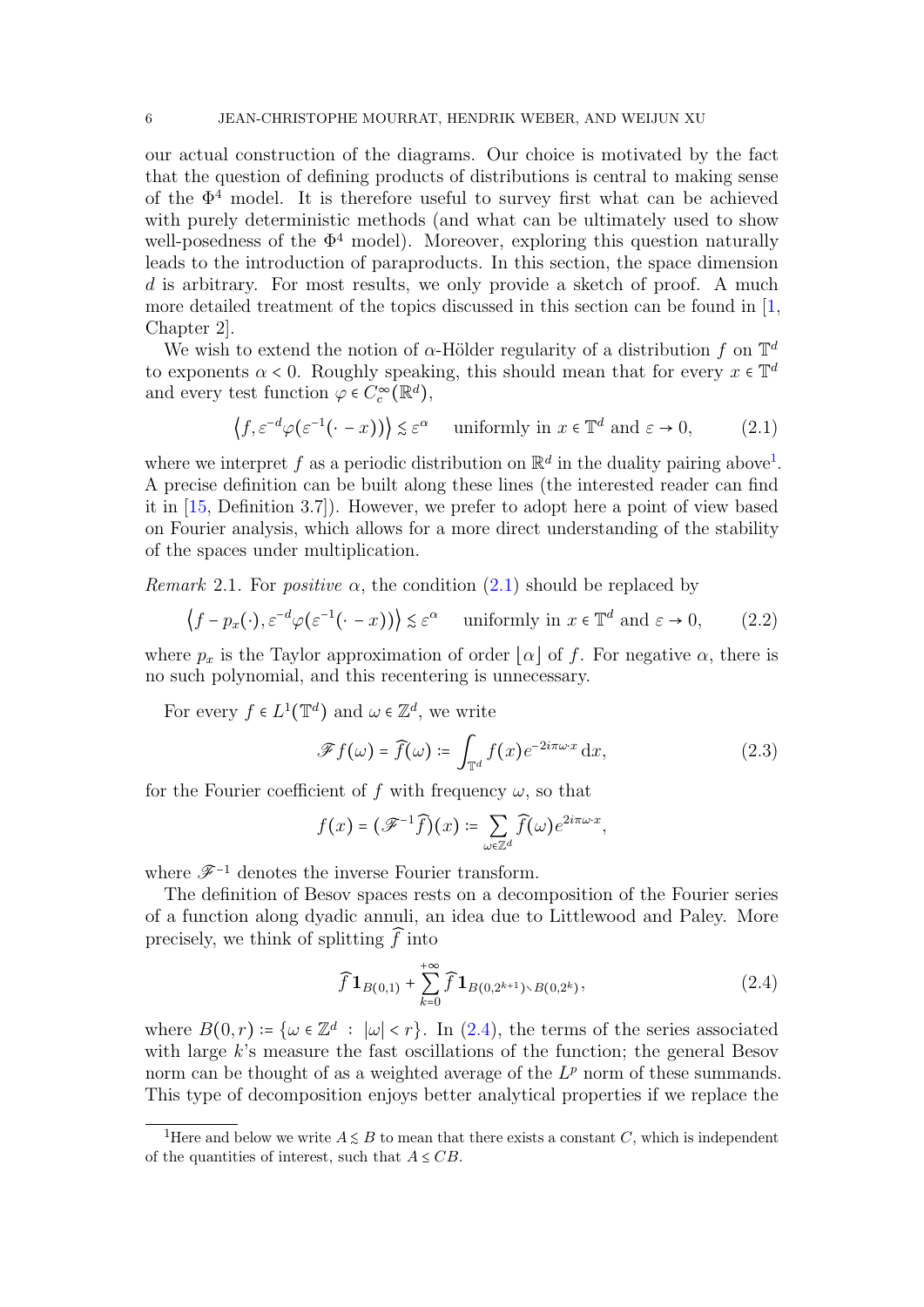indicator functions by smoothened versions thereof. More precisely, we can find functions  $\tilde{\chi}, \chi \in C_c^{\infty}(\mathbb{R}^d)$  both taking values in [0, 1], with supports

$$
\operatorname{Supp}\tilde{\chi} \subseteq B\left(0, \frac{4}{3}\right), \qquad \operatorname{Supp}\chi \subseteq B\left(0, \frac{8}{3}\right) \setminus B\left(0, \frac{3}{4}\right),
$$

and such that

$$
\widetilde{\chi}(\zeta) + \sum_{k=0}^{+\infty} \chi(\zeta/2^k) = 1, \quad \forall \zeta \in \mathbb{R}^d.
$$
 (2.5)

We may furthermore choose these functions to be radially symmetric. We write

$$
\chi_{-1} \coloneqq \widetilde{\chi}, \qquad \chi_k(\cdot) \coloneqq \chi(\cdot/2^k) \quad k \ge 0. \tag{2.6}
$$

The supports of  $\tilde{\chi}$  and  $\chi$  ensure that  $\chi_k$  and  $\chi_{k'}$  overlap only if  $|k - k'| \le 1$  (see [\[1,](#page-37-17) Dependition 2.10] for more details). For growt  $f \in C^\infty(\mathbb{T})$  and  $k > 1$  we let Proposition 2.10] for more details). For every  $f \in C^{\infty}(\mathbb{T})$  and  $k \ge -1$ , we let

$$
\delta_k f \coloneqq \mathscr{F}^{-1}\left(\chi_k \,\widehat{f}\right),
$$

so that  $\widehat{f} = \sum_{k \geq -1} \chi_k \widehat{f}$  (compare with  $(2.4)$ ) and  $f = \sum_{k \geq -1} \delta_k f$ . Let

$$
\eta_k = \mathscr{F}^{-1}(\chi_k), \qquad \eta = \eta_0. \tag{2.7}
$$

For  $k \geq 0$ , we have

<span id="page-6-1"></span>
$$
\eta_k \simeq 2^{dk} \eta(2^k \cdot), \tag{2.8}
$$

up to a small error due to the fact that our phase space  $\mathbb{Z}^d$  is discrete (since our state space  $\mathbb{T}^d$  is compact)<sup>[2](#page-6-0)</sup>. For every  $k \ge -1$ , we have

<span id="page-6-2"></span>
$$
\delta_k f = \eta_k \star f,\tag{2.9}
$$

where  $\star$  denotes the convolution on the torus  $\mathbb{T}^d$ . In agreement with  $(2.1)$ ,  $(2.8)$ and [\(2.9\)](#page-6-2), we define the  $\mathcal{C}^{\alpha}$  norm by

<span id="page-6-4"></span>
$$
\|f\|_{\mathcal{C}^{\alpha}} \coloneqq \sup_{k \ge -1} 2^{\alpha k} \|\delta_k f\|_{L^{\infty}}.
$$
 (2.10)

One can check that this quantity is finite if  $f \in C^{\infty}(\mathbb{T}^d)$ . The space  $C^{\alpha}$  is the completion of  $C^{\infty}(\mathbb{T}^d)$  with respect to this parm. This gpace can be realized as a completion of  $C^{\infty}(\mathbb{T}^d)$  with respect to this norm. This space can be realised as a subspace of the space of Schwartz distributions.

<span id="page-6-5"></span>Remark 2.2. We depart slightly from the convention to define  $\mathcal{C}^{\alpha}$  as the space of distributions with finite.  $|| \cdot ||$  games. Our definition uses the group space less of distributions with  $\alpha$ distributions with finite  $\|\cdot\|_{\mathcal{C}^{\alpha}}$  norm. Our definition makes the space separable and allows us below to define products of distributions and functions via approximation. Moreover, one can check that if a distribution f satisfies  $||f||_{C^{\alpha}} < \infty$ , then  $f \in C^{\beta}$ for every  $\beta < \alpha$ .

The most important property of Besov spaces for our purpose is the following multiplicative structure.

<span id="page-6-3"></span>**Proposition 2.3.** Let  $\alpha < 0 < \beta$  be such that  $\alpha + \beta > 0$ . The multiplication  $(f,g) \mapsto fg$  extends to a continuous bilinear map from  $C^{\alpha} \times C^{\beta}$  to  $C^{\alpha}$ .

<span id="page-6-0"></span><sup>&</sup>lt;sup>2</sup>One may estimate the error in  $(2.8)$  and show that it is negligible for our purpose, but the simplest way around this technical point is probably to interpret each periodic function on  $\mathbb{T}^d$ as a periodic function on  $\mathbb{R}^d$ , and then use  $L^p(\mathbb{R}^d)$  norms and the continuous Fourier transform throughout, so that [\(2.8\)](#page-6-1) becomes exact. The continuous Fourier transform of any Schwartz distribution is well-defined, by duality. For a periodic  $f \in L^1_{loc}(\mathbb{R}^d)$ , the Fourier transform is a sum of Dirac masses at every  $\omega \in \mathbb{Z}^d$ , each carrying a mass  $\widehat{f}(\omega)$  as defined in  $(2.3)$ .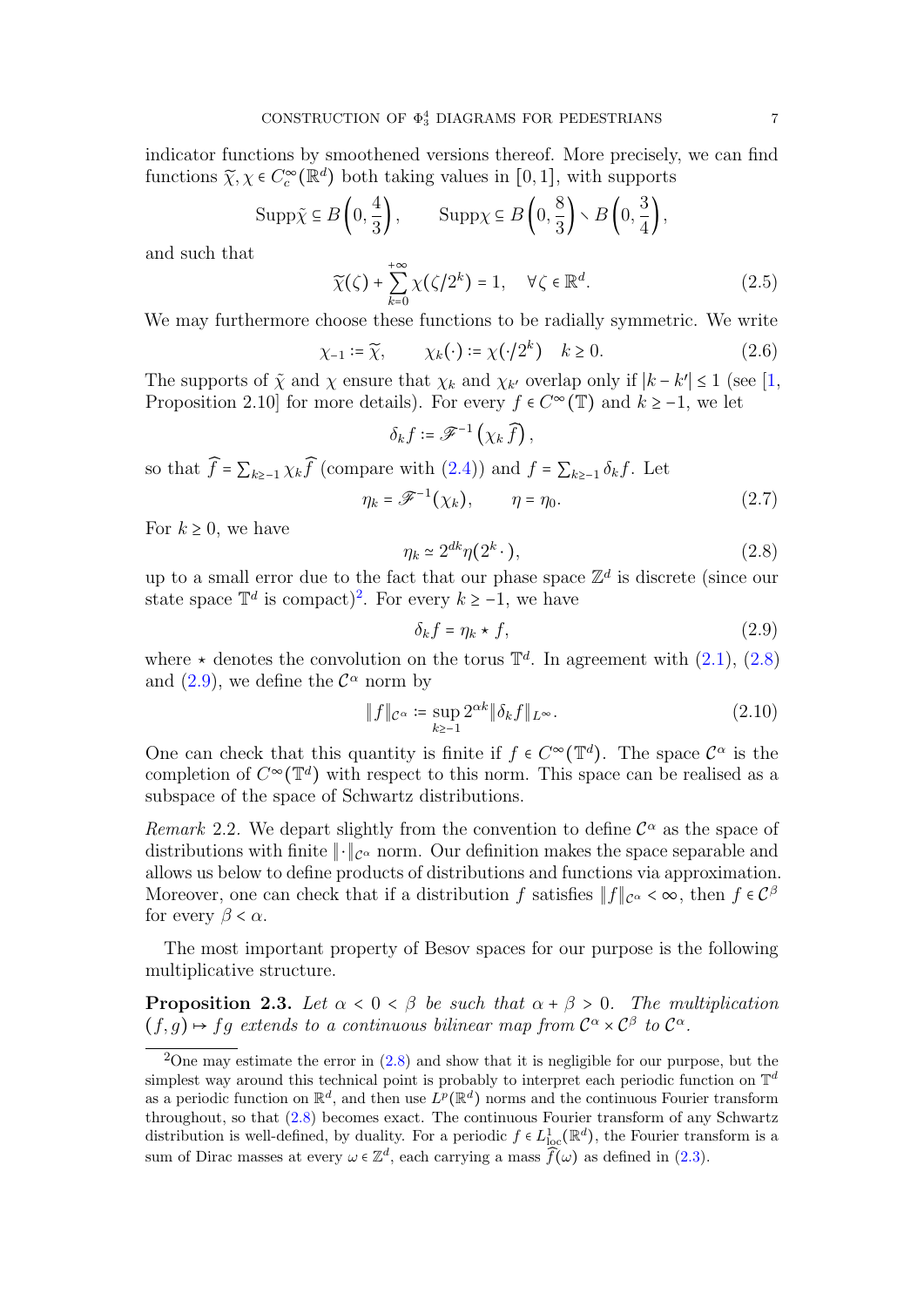The proof of this proposition rests on the decomposition

$$
fg = \sum_{k < l-1} \delta_k f \, \delta_l g + \sum_{|k-l| \leq 1} \delta_k f \, \delta_l g + \sum_{k > l+1} \delta_k f \, \delta_l g,
$$

which we will write suggestively in the form

$$
fg = f \otimes g + f \otimes g + f \otimes g.
$$

This is often called *Bony's decomposition* into the paraproducts  $f \otimes q$ ,  $f \otimes q = q \otimes f$ , and the resonant product  $f \odot q$ .

In order to prove Proposition [2.3,](#page-6-3) it suffices to show that each of these terms extends to a continuous bilinear map from  $C^{\alpha} \times C^{\beta}$  to  $C^{\alpha}$ . However, it is very important for our more general goal of making sense of the  $\Phi^4$  model to be precise about the behaviour of each term separately. We thus simply assume that  $\alpha < 0 < \beta$  and  $f \in C^{\alpha}$ ,  $g \in C^{\beta}$  to begin with (but do not yet prescribe the sign of  $\alpha + \beta$ , and see whether and how we can estimate each of the terms in Bony's decomposition. We start with

$$
f \otimes g = \sum_{k < l-1} \delta_k f \, \delta_l g. \tag{2.11}
$$

In view of  $(2.10)$ , in order to see which Hölder class  $f \otimes g$  belongs to, we need to estimate

<span id="page-7-0"></span>
$$
\|\delta_j(f\otimes g)\|_{L^\infty} = \left\|\sum_{l=-1}^{+\infty} \delta_j\left(\sum_{k=-1}^{l-2} \delta_k f \delta_l g\right)\right\|_{L^\infty}.
$$
\n(2.12)

Recall that the Fourier transform of  $\delta_k f$  (resp.  $\delta_l g$ ) is supported on an annulus of both inner and outer radius of size about  $2^k$  (resp.  $2^l$ ). The important observation is that as we sum over  $k \leq l-2$ , the Fourier transform of  $\delta_k f \delta_l g$  is still supported in an annulus of inner and outer radius both proportional to  $2^l$ . Hence, only a finite number of terms  $l \approx j$  contribute to the outer sum on the right hand side above. Now, since

$$
\|\delta_k f\|_{L^\infty} \le 2^{-\alpha k} \|f\|_{\mathcal{C}^\alpha}, \qquad \|\delta_l g\|_{L^\infty} \le 2^{-\beta l} \|g\|_{\mathcal{C}^\alpha},
$$

the right hand side of  $(2.12)$  can then be bounded by

$$
\|\sum_{k=-1}^{j-2} \delta_k f \delta_j g\|_{L^\infty} \leq \sum_{k=-1}^{j-2} 2^{-\alpha k - \beta j} \|f\|_{\mathcal{C}^\alpha} \|g\|_{\mathcal{C}^\beta} < C 2^{-(\alpha+\beta)j} \|f\|_{\mathcal{C}^\alpha} \|g\|_{\mathcal{C}^\beta},
$$

where we used that  $\alpha < 0$ , and C does not depend on f or q. This shows that

$$
||f \otimes g||_{\mathcal{C}^{\alpha+\beta}} \leq C||f||_{\mathcal{C}^{\alpha}} ||g||_{\mathcal{C}^{\beta}}.
$$

The same analysis applies for the term  $q \otimes f$ , except that since we have  $\beta > 0$ , we get

$$
\sum_{l=-1}^{j-2} 2^{-\alpha j - \beta l} \|f\|_{\mathcal{C}^{\alpha}} \|g\|_{\mathcal{C}^{\beta}} \leq C 2^{-\alpha j} \|f\|_{\mathcal{C}^{\alpha}} \|g\|_{\mathcal{C}^{\beta}},
$$

which implies that

$$
||g \otimes f||_{\mathcal{C}^{\alpha}} \leq C||f||_{\mathcal{C}^{\alpha}} ||g||_{\mathcal{C}^{\beta}}.
$$

Note that we have made no assumption on the sign of  $\alpha + \beta$  so far. The term  $f \otimes q$  inherits essential features of the small scale behaviour of q "modulated" by the low frequency modes of f. This is in agreement with the fact that  $f \otimes g$  is more regular than  $q \otimes f$  under our hypothesis  $\alpha < \beta$ .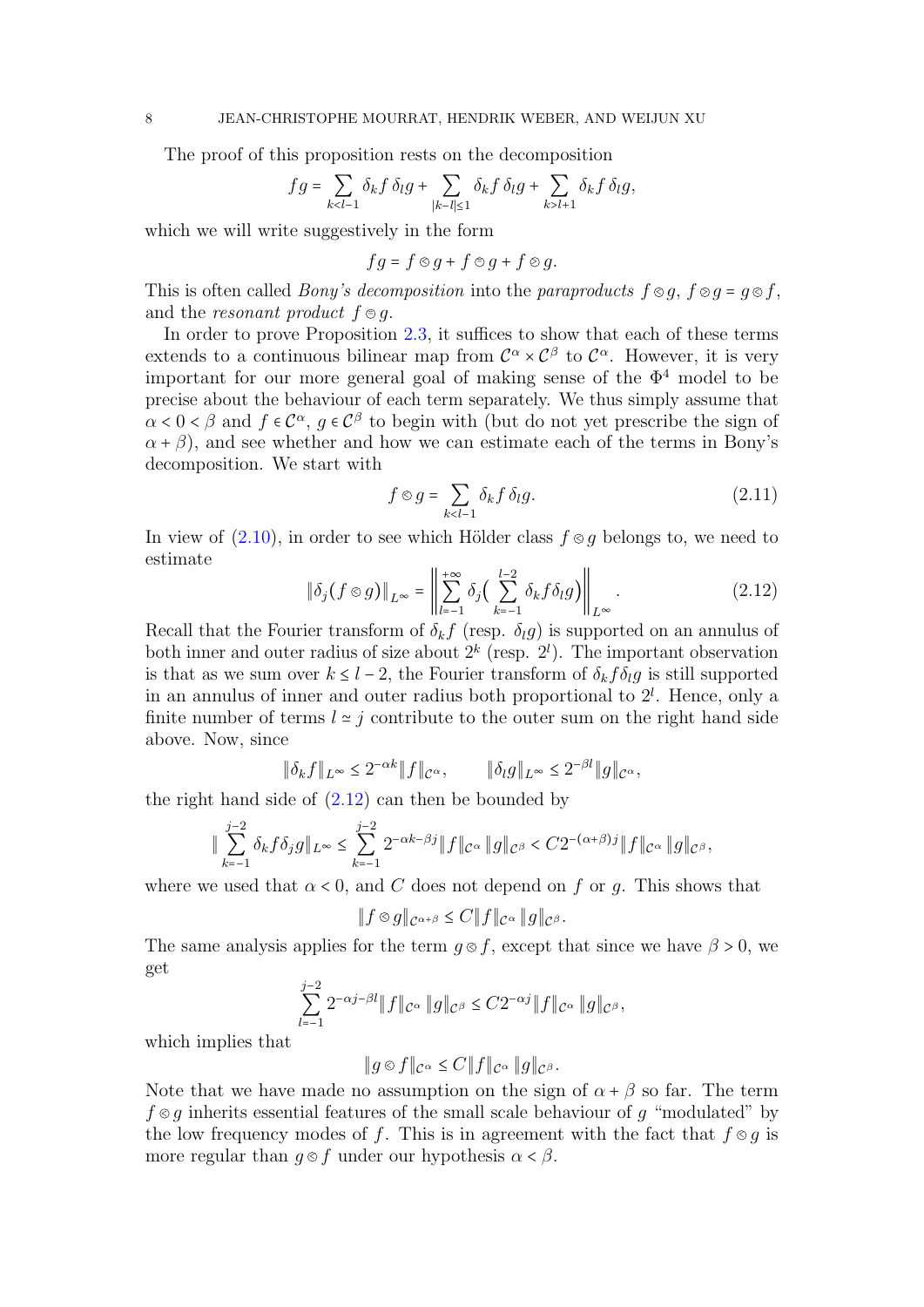|                                                                |  | $f \otimes g$ $g \otimes f$ $f \otimes g$ $fg$ |  |
|----------------------------------------------------------------|--|------------------------------------------------|--|
| Regularity $\alpha + \beta$ $\alpha$ $\alpha + \beta$ $\alpha$ |  |                                                |  |
| Needs $\alpha + \beta > 0$ No No Yes Yes                       |  |                                                |  |

<span id="page-8-0"></span>Table 2.1. Summary of the regularity properties of paraproducts for  $\alpha < 0 < \beta, f \in \mathcal{C}^{\alpha}$  and  $g \in \mathcal{C}^{\beta}$ .

We now turn to the resonant term  $f \in q$ , which for simplicity we think of as being

$$
\sum_{k=-1}^{+\infty} \delta_k f \, \delta_k g.
$$

The crucial difference in the analysis of this term, compared with the previous computations, is that the support of the Fourier transform of the summand indexed by k, which is the convolution of the annulus of radius about  $2^k$  by itself, results in a *ball* of radius  $2^k$ , as opposed to an *annulus*. Therefore, every summand indexed by  $k \geq l$  contributes the l-th Littlewood-Paley block  $\delta_l(f \otimes q)$ . The  $L^{\infty}$  norm of each summand is bounded by

$$
2^{-(\alpha+\beta)k} \|f\|_{\mathcal{C}^{\alpha}} \|g\|_{\mathcal{C}^{\beta}}.
$$

If we want this to be summable over  $k \geq l$ , we need to assume  $\alpha + \beta > 0$ . In this case, the sum is of order  $2^{-(\alpha+\beta)l} ||f||_{\mathcal{C}^{\alpha}} ||g||_{\mathcal{C}^{\beta}}$ , which suggests that

$$
||f\circ g||_{\mathcal{C}^{\alpha+\beta}} \leq C||f||_{\mathcal{C}^{\alpha}}||g||_{\mathcal{C}^{\beta}}.
$$

These computations can all be made rigorous (see e.g. [\[1\]](#page-37-17)), and are summarised in Table [2.1.](#page-8-0) Note that these relations are relevant in the construction of  $\Phi^4$  since there, one needs to characterise the products between  $f \in C^{\alpha}$  and  $g \in C^{\beta}$  (though<br>comptimes necessarily  $g \downarrow \beta \leq 0$  and renormalizations are then needed for the sometimes necessarily  $\alpha + \beta < 0$ , and renormalisations are then needed for the resonant term).

We point out that the regularising effect of the heat kernel can be conveniently measured using the spaces  $\mathcal{C}^{\alpha}$ . While we will not use this proposition in itself<br>have it is a weakel width to the intuition. In particular, the time simularity in here, it is a useful guide to the intuition. In particular, the time singularity in [\(2.13\)](#page-8-1) is integrable as long as the difference of regularity exponents is less than 2. In other words, the integration operator  $I$  in  $(1.6)$  brings a gain of 2 units of regularity.

**Proposition 2.4.** If  $\alpha \leq \beta \in \mathbb{R}$ , then there exists  $C < \infty$  such that for every  $t > 0$ , we have

<span id="page-8-1"></span>
$$
\|e^{t\Delta}f\|_{\mathcal{C}^{\beta}} \le C t^{\frac{\alpha-\beta}{2}} \|f\|_{\mathcal{C}^{\alpha}}.\tag{2.13}
$$

Sketch of proof. The Laplacian  $\Delta$  is a multiplication operator in Fourier space. As a consequence, we have  $\delta_k(e^{t\Delta}f) = e^{t\Delta}(\delta_k f)$ , and since  $\widehat{\Delta}(\omega) = -|\omega|^2$ , roughly speaking, we have  $e^{t\Delta}(\delta_k f) \simeq e^{-t2^{2k}} \delta_k f$ . This suggests that

$$
\|\delta_k(e^{t\Delta}f)\|_{L^\infty} \leq C \exp\left(-t2^{2k}\right) \|\delta_k f\|_{L^\infty} \leq C \exp\left(-t2^{2k}\right) 2^{-\alpha k} \|f\|_{\mathcal{C}^\alpha},
$$

and therefore

$$
2^{\beta k} \|\delta_k(e^{t\Delta} f)\|_{L^\infty} \le C \left[ \left(2^{2k} t\right)^{\frac{\beta-\alpha}{2}} \exp\left(-2^{2k} t\right) \right] t^{\frac{\alpha-\beta}{2}} \|f\|_{\mathcal{C}^\beta}.
$$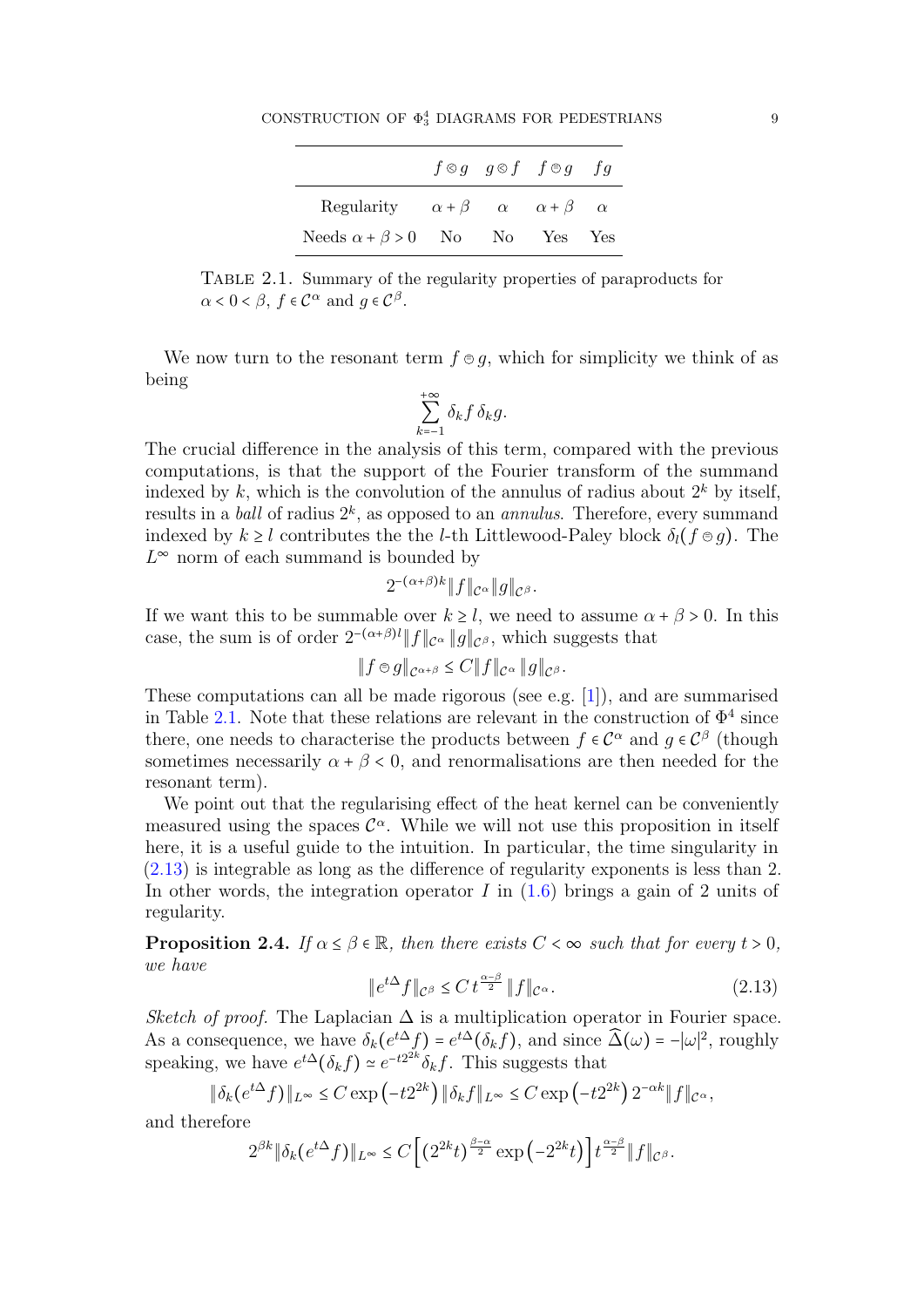Since the term between square brackets is bounded uniformly over  $k$  and  $t$ , the heuristic argument is complete. A rigorous proof can be derived using techniques similar to those exposed for Lemma [2.6](#page-9-0) below (see also e.g. [\[20,](#page-37-18) Proposition 3.11]).

In view of [\(2.8\)](#page-6-1), we expect that for every  $p, p' \in [1, \infty]$  such that  $\frac{1}{p}$  + 1  $\frac{1}{p'}=1,$ 

<span id="page-9-1"></span>
$$
\sup_{k\geq -1} 2^{-\frac{dk}{p}} \|\eta_k\|_{L^{p'}} < \infty. \tag{2.14}
$$

Indeed, the relation  $(2.8)$ , and therefore the inequality  $(2.14)$ , are immediate by scaling if the torus  $\mathbb{T}^d$  is replaced by the full space  $\mathbb{R}^d$  (and therefore the discrete Fourier series is replaced by the continuous Fourier transform). A rigorous proof of  $(2.14)$  can be found e.g. in [\[22,](#page-37-2) Lemma B.1]. By  $(2.9)$  and Hölder's inequality, we deduce the following lemma.

<span id="page-9-3"></span>**Lemma 2.5.** Let  $p \in [1, \infty]$ . There exists  $C < \infty$  such that

<span id="page-9-2"></span>
$$
\|\delta_k f\|_{L^\infty} \le C2^{\frac{dk}{p}} \|f\|_{L^p} \tag{2.15}
$$

for every  $f \in C^{\infty}(\mathbb{T}^d)$  and  $k \geq -1$ .

If we had chosen to define the decomposition  $f = \sum_{k>0} \delta_k f$  from the Fourier series decomposition displayed in [\(2.4\)](#page-5-2) based on indicator functions, then we would have  $\delta_k \delta_k f = \delta_k f$ , and we could therefore replace f by  $\delta_k f$  on the right side of  $(2.15)$ . With our actual definition of  $\delta_k$ , this replacement is also possible: instead of using that

$$
\mathbf{1}_{B(0,2^{k+1})\setminus B(0,2^k)}\mathbf{1}_{B(0,2^{k+1})\setminus B(0,2^k)}=\mathbf{1}_{B(0,2^{k+1})\setminus B(0,2^k)},
$$

we choose a smooth function  $\chi' \in C_c^{\infty}(\mathbb{R}^d)$  with support in an annulus and such that  $\chi' = 1$  on the support of  $\chi$  so that that  $\chi' \equiv 1$  on the support of  $\chi$ , so that

$$
\chi' \chi = \chi.
$$
  
Setting  $\delta'_k f := \mathscr{F}^{-1}(\chi'(\cdot/2^k)\widehat{f})$ , the identity above translates into

<span id="page-9-4"></span>
$$
\delta'_k \delta_k f = \delta_k f. \tag{2.16}
$$

Next, we verify that the argument leading to Lemma [2.5](#page-9-3) also applies if  $\delta_k f$ is replaced by  $\delta'_k f$  on the left side of [\(2.15\)](#page-9-2). Using [\(2.16\)](#page-9-4), we thus obtain the following lemma.

<span id="page-9-0"></span>**Lemma 2.6** (Bernstein inequality). Let  $p \in [1, \infty]$ . There exists  $C < \infty$  such that

$$
\|\delta_k f\|_{L^\infty} \le C2^{\frac{dk}{p}} \|\delta_k f\|_{L^p} \tag{2.17}
$$

for every  $f \in C^{\infty}(\mathbb{T}^d)$  and  $k \geq -1$ .

The following proposition uses the previous lemma to bound  $p$ -th moments of the Hölder norm of a random distribution in terms of the  $p$ -th moments of its decomposition in Fourier space.

<span id="page-9-5"></span>**Proposition 2.7** (Boundedness criterion). Let  $\beta < \alpha - \frac{d}{p}$  $\frac{d}{p}$ . There exists  $C < \infty$ such that for every random distribution  $f$  on  $\mathbb{T}^d$ , we have

<span id="page-9-6"></span>
$$
\mathbb{E}\left[\|f\|_{\mathcal{C}^{\beta}}^p\right] \le C \sup_{k\ge 1} 2^{\alpha kp} \mathbb{E}\left[\|\delta_k f\|_{L^p}^p\right].\tag{2.18}
$$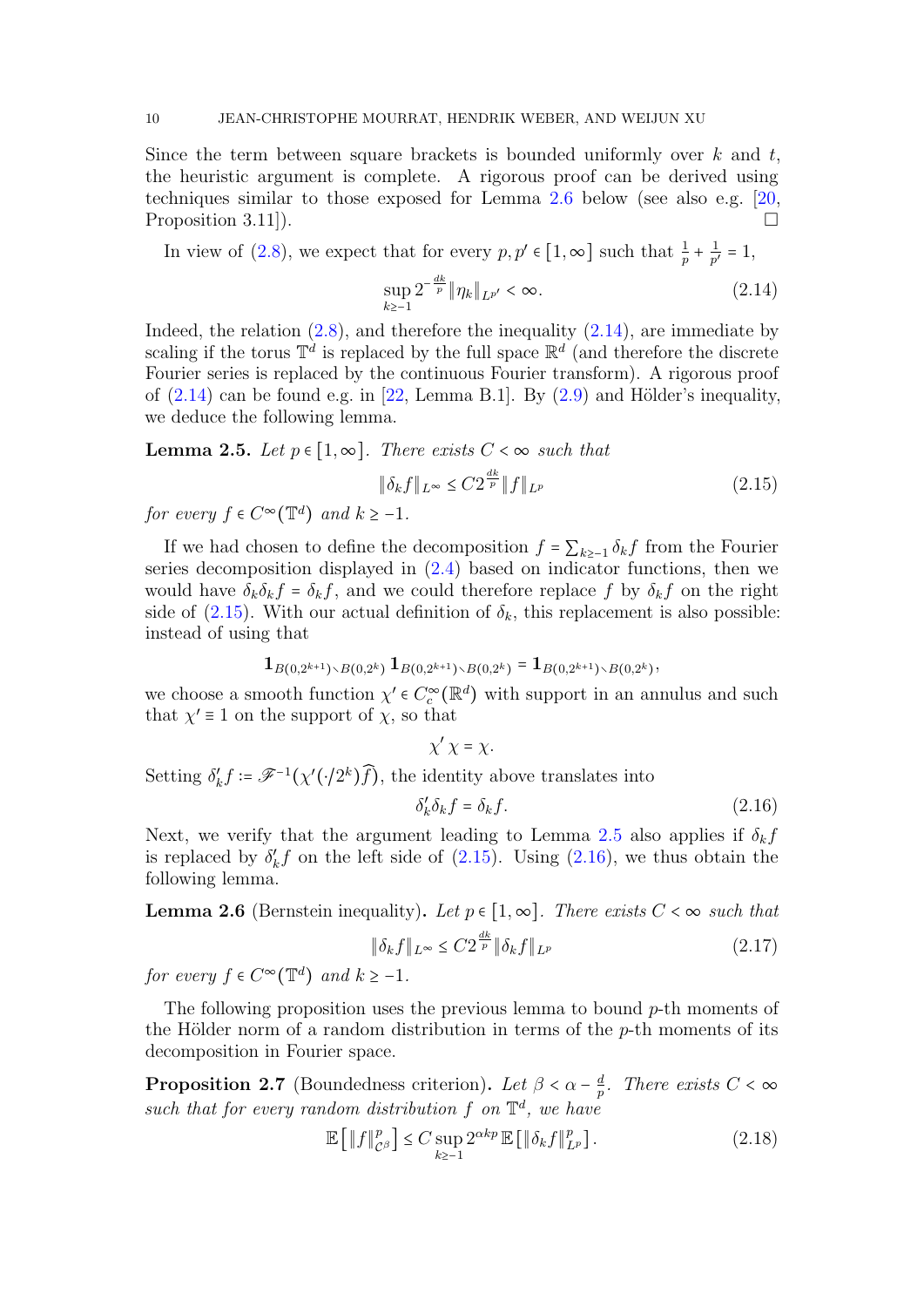*Proof.* By definition of the  $C^{\beta}$  norm and then Lemma [2.6,](#page-9-0) we have

$$
\|f\|_{C^{\beta}}^p = \sup_{k \geq -1} 2^{\beta kp} \|\delta_k f\|_{L^{\infty}}^p \leq C \sup_{k \geq -1} 2^{k(\beta p + d)} \|\delta_k f\|_{L^p}^p.
$$

In order to take the expectation of  $\|\delta_k f\|_{L^p}^p$  directly, we enlarge the supremum on the right side above to a sum, and get

$$
\mathbb{E}||f||_{\mathcal{C}^{\beta}}^{p} \leq C \sum_{k \geq -1} 2^{k(\beta p + d)} \mathbb{E}||\delta_{k}f||_{L^{p}}^{p} = C \sum_{k \geq -1} 2^{kp(\beta + \frac{d}{p} - \alpha)} 2^{\alpha kp} \mathbb{E}||\delta_{k}f||_{L^{p}}^{p}.
$$
  
nonuced estimate then follows, since  $\alpha > \beta + \frac{d}{p}$ .

The announced estimate then follows, since  $\alpha > \beta + \frac{d}{p}$ p

Remark 2.8. With our definition of the space  $\mathcal{C}^{\beta}$  as a completion, the fact that a distribution f satisfies  $\|\mathbf{f}\|$  of a does not imply that f  $\epsilon \mathcal{C}^{\beta}$ . However, in the distribution f satisfies  $||f||_{\mathcal{C}^{\beta}} < \infty$  does not imply that  $f \in \mathcal{C}^{\beta}$ . However, in the context of Proposition  $2.7$ , when the right side of  $(2.18)$  is finite, we do have  $f \in C^{\beta}$  with probability one. Indeed, we can always pick  $\beta' \in (\beta, \alpha - \frac{d}{p})$  $(\frac{d}{p})$ , deduce that  $||f||_{\mathcal{C}^{\beta'}}$  is finite with probability one, and conclude by Remark [2.2.](#page-6-5)

# 3. White noise and Nelson's estimate

<span id="page-10-0"></span>Proposition [2.7](#page-9-5) gives a criterion for determining whether a random distribution belongs to  $\mathcal{C}^{\beta}$  by looking at the p-th moment of its Paley-Littlewood blocks. However, it is often difficult to get sharp bounds of high moments of a random distribution. On the other hand, fortunately, the objects we encounter in the construction of  $\Phi_3^4$  (and many other Gaussian models) are all built from multiplications of finitely many Gaussian random variables. These objects belong to a Wiener chaos of finite order, and we can therefore leverage on the equivalence of moments property, also often called Nelson's estimate, to deduce high-moment estimates from second-moment calculations. The purpose of this section is to present these arguments, and state the implied simpler criterion for belonging to  $\mathcal{C}^{\beta}$ . In this section, we continue to work in arbitrary space dimension d. We only sketch some well-known arguments concerning iterated integrals and Wiener chaos, and refer the interested reader to [\[18,](#page-37-19) Chapter 9] for a more detailed exposition of these topics.

We start by introducing the space-time white noise. Formally, the space-time white noise  $\xi$  is a centred Gaussian distribution on  $\mathbb{R} \times \mathbb{T}^d$  with covariance

<span id="page-10-1"></span>
$$
\mathbb{E}\xi(t,x)\,\xi(t',x')=\delta(t-t')\,\delta^d(x-x')\,,\tag{3.1}
$$

where  $\delta(\cdot)$  and  $\delta^d(\cdot)$  denote Dirac delta functions over R and  $\mathbb{T}^d$  respectively. Testing [\(3.1\)](#page-10-1) against a function  $\varphi : \mathbb{R} \times \mathbb{T}^d \to \mathbb{R}$  leads us to postulate that

<span id="page-10-2"></span>
$$
\mathbb{E}\left[\xi(\varphi)^2\right] = \|\varphi\|_{L^2(\mathbb{R}\times\mathbb{T}^d)}^2.
$$
\n(3.2)

**Definition 3.1.** A space-time white noise over  $\mathbb{R} \times \mathbb{T}^d$  is a family of centred<br>Convergence and properties  $(G(x), y \in L^2(\mathbb{R} \times \mathbb{T}^d))$  and that  $(2, 2)$  holds Gaussian random variables  $\{\xi(\varphi), \varphi \in L^2(\mathbb{R} \times \mathbb{T}^d)\}\$  such that [\(3.2\)](#page-10-2) holds.

The existence of a space-time white noise follows from Kolmogorov's extension theorem. We prefer here to take a more constructive approach, based on Fourier analysis.

Let  $(W(\cdot,\omega))_{\omega \in \mathbb{Z}^d}$  be a family of complex-valued Brownian motions over R. These Brownian motions are independent for different values of  $\omega$  except for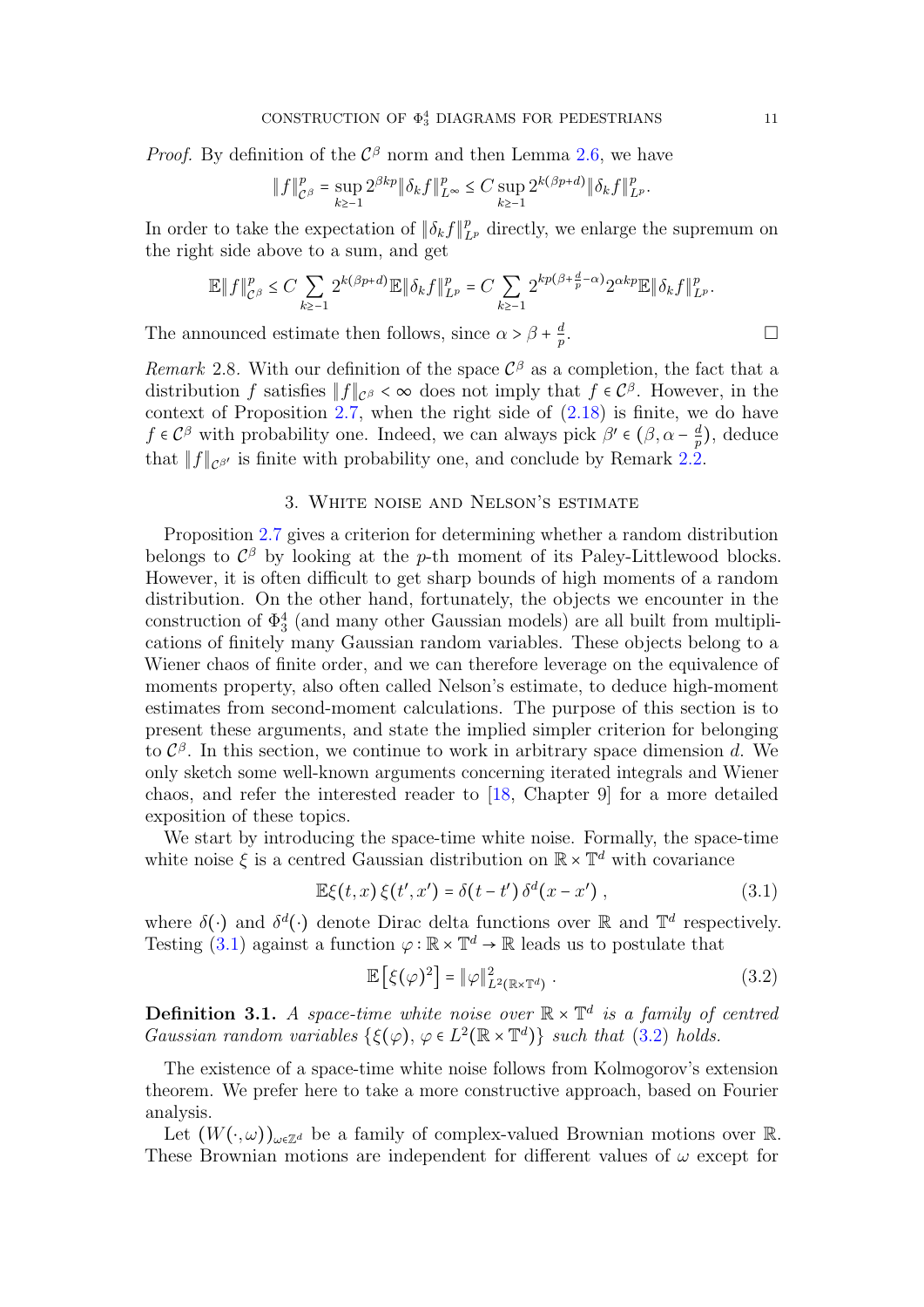the constraint  $W(t, \omega) = \overline{W(t, -\omega)}$  (so that the white noise we are building is real-valued). The magnitude of the variance is fixed by the condition

$$
\mathbb{E}\left[W(t,\omega)W(t,-\omega')\right] = \begin{cases} |t| & \text{if } \omega = \omega',\\ 0 & \text{otherwise.} \end{cases}
$$

We then set  $\xi$  to be the time derivative of the cylindrical Wiener process

$$
(t,x) \mapsto \sum_{\omega \in \mathbb{Z}^d} W(t,\omega) e^{2i\pi \omega \cdot x}
$$

.

More precisely, for every  $\varphi \in L^2(\mathbb{R} \times \mathbb{T}^d)$ , we set

$$
\xi(\varphi)\coloneqq \sum_{\omega\in\mathbb{Z}^d}\int_{t=-\infty}^{+\infty}\widehat{\varphi}(t,\omega)\,\mathrm{d} W\big(t,\omega\big),
$$

where the integral is interpreted in Itô's sense, and the notation  $\hat{\varphi}(t,\omega)$  stands for  $\varphi(t, \cdot)(\omega)$ . By Itô's and Fourier's isometries, this expression is well-defined and the relation [\(3.2\)](#page-10-2) is satisfied. Since  $\xi(\varphi)$  is also a centered Gaussian, this provides us with a construction of white noise. We use the somewhat informal notation

$$
\xi(\varphi) \coloneqq \int_{\mathbb{R} \times \mathbb{T}^d} \varphi(z) \, \xi(\mathrm{d} z) \ ,
$$

although  $\xi$  is almost surely not a measure. In particular, for a given  $\varphi \in L^2(\mathbb{R} \times \mathbb{T}^d)$ , the random variable  $\xi(\varphi)$  is only defined outside of a set of measure zero, and a priori this set depends on the choice of  $\varphi$ .

As explained for example in [\[18,](#page-37-19) Chapter 9] or [\[23,](#page-38-4) Section 1.1.2], we can define iterated Wiener-Itô integrals based on  $\xi$ . For each  $k \geq 1$  and  $\varphi \in L^2((\mathbb{R} \times \mathbb{T}^d)^k)$ , we denote the iterated integral of  $\varphi$  by

$$
\xi^{\otimes k}(\varphi) = \int_{(\mathbb{R} \times \mathbb{T}^d)^k} \varphi(z_1,\ldots,z_k) \, \xi(\mathrm{d} z_1) \cdots \xi(\mathrm{d} z_k).
$$

Denoting by  $\widetilde{\varphi}$  the symmetrized function obtained from  $\varphi$ :

<span id="page-11-2"></span>
$$
\widetilde{\varphi}(z_1,\ldots,z_k) \coloneqq \frac{1}{k!} \sum_{\sigma \in S_k} \varphi(z_{\sigma(1)},\ldots,z_{\sigma(k)}), \tag{3.3}
$$

where  $S_k$  denotes the permutation group over  $\{1, \ldots, k\}$ , we have

<span id="page-11-0"></span>
$$
\xi^{\otimes k}(\varphi) = \xi^{\otimes k}(\widetilde{\varphi}) = k! \int_{(\mathbb{R} \times \mathbb{T}^d)^k} \widetilde{\varphi}(z_1, \dots, z_k) \mathbf{1}_{\{t_1 < \dots < t_k\}} \xi(\mathrm{d} z_1) \cdots \xi(\mathrm{d} z_k), \qquad (3.4)
$$

where  $t_i$  is the time component of  $z_i$ . Moreover, we have the isometry property

<span id="page-11-3"></span>
$$
\mathbb{E}\left[\xi^{\otimes k}(\varphi)^2\right] = \mathbb{E}\left[\xi^{\otimes k}(\widetilde{\varphi})^2\right] = \int_{(\mathbb{R}\times\mathbb{T}^d)^k} \widetilde{\varphi}^2(z_1,\ldots,z_k) \,dz_1\cdots dz_k,\tag{3.5}
$$

and by Jensen's inequality,

<span id="page-11-4"></span>
$$
\int_{(\mathbb{R}\times\mathbb{T}^d)^k} \widetilde{\varphi}^2(z_1,\ldots,z_k) \,dz_1\cdots dz_k \le \int_{(\mathbb{R}\times\mathbb{T}^d)^k} \varphi^2(z_1,\ldots,z_k) \,dz_1\cdots dz_k. \tag{3.6}
$$

Assuming now for notational convenience that  $\varphi$  is a symmetric function, that is,  $\varphi = \widetilde{\varphi}$ , we may rewrite the expression [\(3.4\)](#page-11-0) for the iterated integral  $\xi^{\otimes k}(\varphi)$  as a<br>covice of finite dimensional iterated Wiener Itâ integrals: series of finite-dimensional iterated Wiener-Itô integrals:

<span id="page-11-1"></span>
$$
\xi^{\otimes k}(\varphi) = k! \sum_{\omega_1, \dots, \omega_k \in \mathbb{Z}^d} \int_{t_1 < \dots < t_k} \widehat{\varphi}(t_1, \omega_1, \dots, t_k, \omega_k) \, \mathrm{d}W(t_1, \omega_1) \cdots \mathrm{d}W(t_k, \omega_k), \tag{3.7}
$$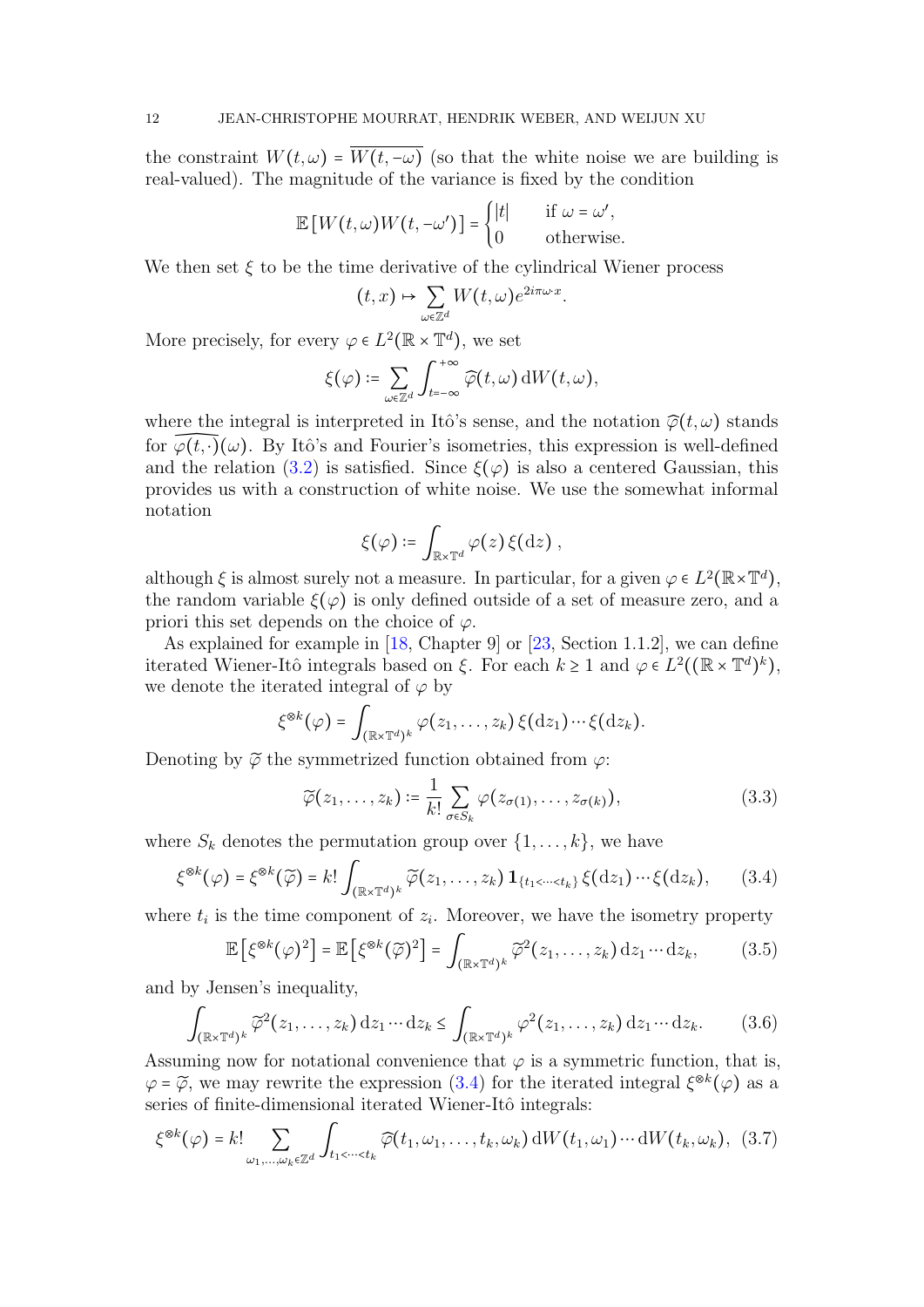where

$$
\widehat{\varphi}(t_1,\omega_1,\ldots,t_k,\omega_k)\coloneqq \int_{(\mathbb{T}^d)^k} \varphi(t_1,x_1,\ldots,t_k,x_k)e^{-2i\pi(\omega_1\cdot x_1+\cdots+\omega_k\cdot x_k)}\,\mathrm{d} x_1\cdots\mathrm{d} x_k.
$$

See also [\[18,](#page-37-19) Section 9.6] for a definition of iterated integrals. We let

$$
\mathcal{H}_k \coloneqq \left\{ \xi^{\otimes k}(\varphi), \ \varphi \in L^2((\mathbb{R} \times \mathbb{T}^d)^k) \right\}
$$

denote the k-th Wiener chaos, with  $\mathcal{H}_0 = \mathbb{R}$ . Denote by  $(\Omega, \mathcal{F}, \mathbb{P})$  the probability space on which  $\xi$  is defined. The spaces  $\mathcal{H}_k$  are orthogonal in  $L^2(\Omega, \mathcal{F}, \mathbb{P})$ . Moreover, although we will not use it, we recall that if  $\mathcal F$  is the  $\sigma$ -algebra generated by  $\mathcal{H}_1$ , then

$$
L^2(\Omega,\mathcal{F},\mathbb{P})=\bigoplus_{k=0}^{+\infty}\mathcal{H}_k
$$

(the interested reader may find this result in [\[18,](#page-37-19) Section 9.5]). The more important property for our purpose is the following.

<span id="page-12-1"></span>**Lemma 3.2.** For each  $n \in \mathbb{N}$ , the closure in  $L^2(\Omega, \mathcal{F}, \mathbb{P})$  of the linear span of the set

<span id="page-12-0"></span>
$$
\{\xi(\varphi_1)\cdots\xi(\varphi_k),\ k\leq n,\ \varphi_1,\ldots,\varphi_k\in L^2(\mathbb{R}\times\mathbb{T}^d)\}.
$$
 (3.8)

coincides with

$$
\mathcal{H}_{\leq n} \coloneqq \bigoplus_{k=0}^{n} \mathcal{H}_{k}.\tag{3.9}
$$

Sketch of proof. Let  $H_n = H_n(X,T)$  be the Hermite polynomials, defined recursively by

$$
\begin{cases}\nH_0 = 1, \\
H_n = XH_{n-1} - T \partial_X H_{n-1} \quad (n \in \mathbb{N}),\n\end{cases} (3.10)
$$

so that  $H_1 = X$ ,  $H_2 = X^2 - T$ ,  $H_3 = X^3 - 3XT$ , etc. By a recursive application of Italy formula see [18] Theorem 0.6.0] we have for event  $(6.52 \times 27)$  and and of Itô's formula, see [\[18,](#page-37-19) Theorem 9.6.9], we have, for every  $\varphi \in L^2(\mathbb{R} \times \mathbb{T}^d)$  and  $n \in \mathbb{N}$ ,

<span id="page-12-2"></span>
$$
\xi^{\otimes n}(\varphi^{\otimes n}) = H_n(\xi(\varphi), \|\varphi\|_{L^2(\mathbb{R} \times \mathbb{T}^d)}^2). \tag{3.11}
$$

This relation already shows that every  $n$ -fold iterated integral is a linear combination of elements of [\(3.8\)](#page-12-0). Conversely, it also shows that every Hermite polynomial in  $\xi(\varphi)$  of degree at most  $n$  — and therefore every polynomial in  $\xi(\varphi)$  of degree at most *n* — belongs to  $\mathcal{H}_{\leq n}$ . The full proof of Lemma [3.2](#page-12-1) can be derived from [18. Theorem 9.5.4]. [\[18,](#page-37-19) Theorem 9.5.4].

By extension, we say that a stochastic process  $\tau : \mathbb{R} \to \mathcal{S}'(\mathbb{T}^d)$  belongs to  $\mathcal{H}_n$ (resp.  $\mathcal{H}_{\leq n}$ ) if for every t and smooth test function  $\phi$ , we have

$$
\langle \tau(t), \phi \rangle \in \mathcal{H}_n \text{ (resp. } \mathcal{H}_{\leq n}).
$$

If  $\tau(t)$  is in fact a continuous function of the space variable, this boils down to asking that  $\tau(t,x) \in \mathcal{H}_n$  (resp.  $\mathcal{H}_{\leq n}$ ) for each  $x \in \mathbb{T}^d$ . By Lemma [3.2,](#page-12-1) the approximations to the diagrams we want to construct, see  $(1.7)$ , all belong to  $\mathcal{H}_{\leq 5}$ . Since Wiener chaoses are closed, this remains true of their candidate limits (see also Section [4](#page-15-0) for explicit representations).

Since  $\delta_k f$  is linear in f for every k, the fact that f belongs to some Wiener chaos implies that  $\delta_k f$  belongs to the Wiener chaos of the same order. Thus, in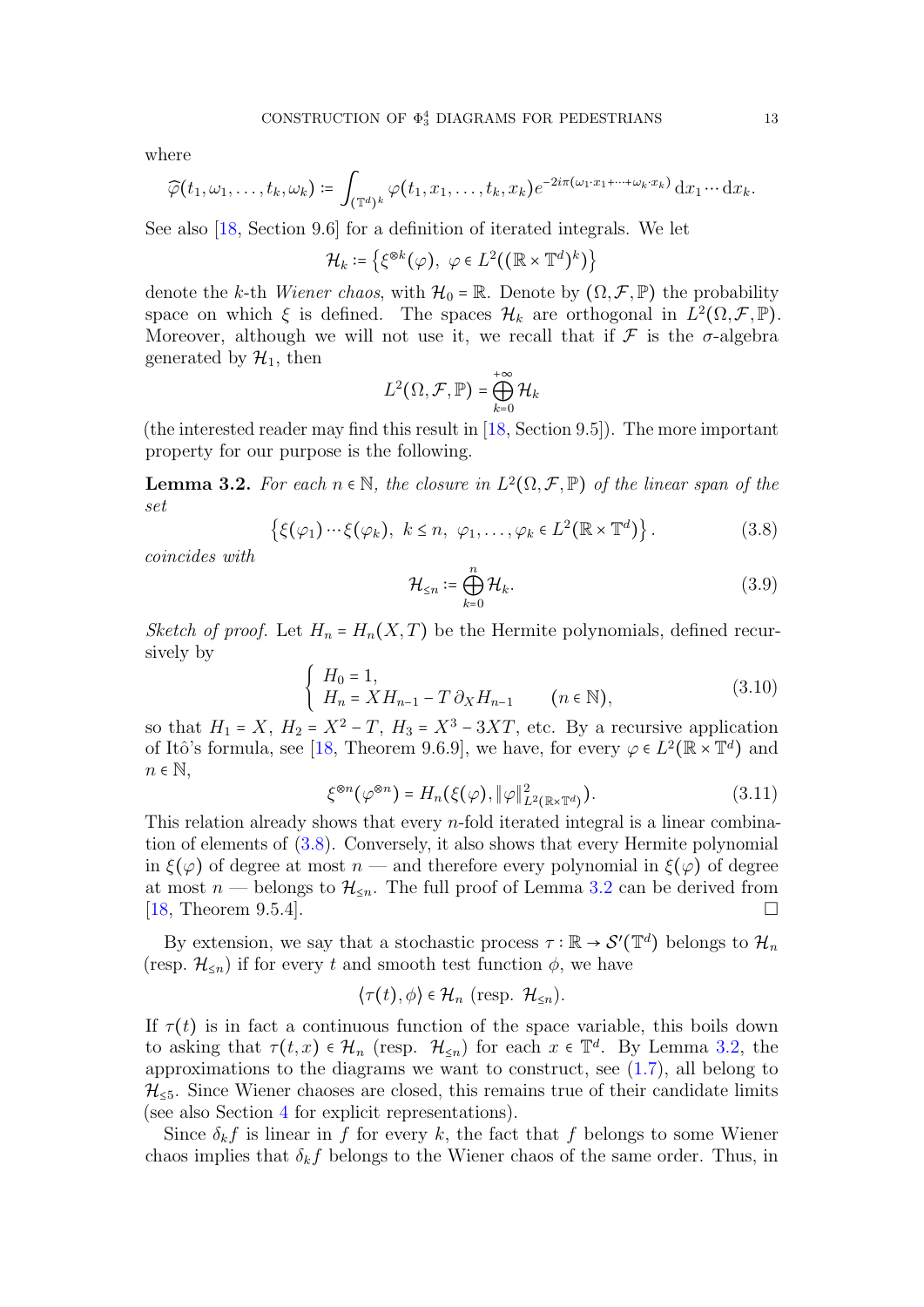view of Proposition [2.7,](#page-9-5) the possibility to estimate arbitrarily high moments of elements of a fixed Wiener chaos from their  $L^2$  moments will be very convenient.

<span id="page-13-0"></span>**Proposition 3.3** (Nelson's estimate). For every  $n \ge 1$  and  $p \in [2, \infty)$ , there exists a constant  $C < \infty$  such that for every  $X \in \mathcal{H}_{\leq n}$ ,

$$
\mathbb{E}\left[|X|^p\right]^{\frac{1}{p}} \leq C \mathbb{E}\left[X^2\right]^{\frac{1}{2}}.
$$

If  $X \in \mathcal{H}_n$ , then we can take  $C = (p-1)^{\frac{n}{2}}$ .

We now give a proof of Proposition [3.3](#page-13-0) based on the Burkholder-Davis-Gundy inequality ([\[28,](#page-38-5) Section IV.4]). The appendix contains an alternative argument based on the logarithmic Sobolev inequality.

<span id="page-13-1"></span>**Lemma 3.4** (BDG inequality). Let  $p \in (0, \infty)$ . There exists  $C < \infty$  such that if  $(M_t)_{t>0}$  is a continuous local martingale starting from 0, then

$$
\mathbb{E}\left[\sup_{0\leq s\leq t}|M_s|^p\right]\leq C\mathbb{E}\left[\left\langle M\right\rangle_t^{\frac{p}{2}}\right],
$$

where  $\langle M \rangle$  denotes the quadratic variation of M.

*First proof of Proposition [3.3.](#page-13-0)* We show the result by induction on n. For  $n = 0$ , the space  $\mathcal{H}_0$  only contains constants, so the result is obvious. We now fix  $n \geq 1$ . We need to verify the property for random variables of the form  $\xi^{\otimes n}(\varphi)$ ,<br> $\zeta \in L^2((\mathbb{R} \times \mathbb{T}^d)^n)$ ,  $\mathbb{R}$   $(2,4)$ , we may assume that  $\zeta$  is symmetric in its variables  $\varphi \in L^2((\mathbb{R} \times \mathbb{T}^d)^n)$ . By [\(3.4\)](#page-11-0), we may assume that  $\varphi$  is symmetric in its variables. Let  $\mathcal{F}_t$  be the  $\sigma$ -algebra generated by

$$
\left\{\xi(\varphi),\; \operatorname{Supp}\varphi\subseteq(-\infty,t]\times\mathbb{T}^d\right\}.
$$

The process

$$
M_t \coloneqq \int_{(\mathbb{R} \times \mathbb{T}^d)^n} \varphi(z_1, \ldots, z_n) \, \mathbf{1}_{\{t_1 < \cdots < t_n < t\}} \, \xi(\mathrm{d} z_1) \cdots \xi(\mathrm{d} z_n) \qquad (t \in \mathbb{R})
$$

is an  $(\mathcal{F}_t)$ -martingale. This can be justified either by approximation of  $\varphi$  by elementary functions which vanish on the diagonal (see  $[23, (1.10)]$  $[23, (1.10)]$ , and take the  $A_i$  there of product form), or by appealing to the representation [\(3.7\)](#page-11-1). Moreover,

$$
\langle M\rangle_t = \int_{\mathbb{R}\times\mathbb{T}^d} \left( \int_{(\mathbb{R}\times\mathbb{T}^d)^{n-1}} \varphi(z_1,\ldots,z_n) \mathbf{1}_{\{t_1<\cdots
$$

By Minkowski's triangle inequality for the exponent  $\frac{p}{2} \ge 1$ ,

$$
\mathbb{E}\left[\langle M \rangle_t^{\frac{p}{2}}\right]^{\frac{2}{p}} \leq \int_{\mathbb{R} \times \mathbb{T}^d} \mathbb{E}\left[\left(\int_{(\mathbb{R} \times \mathbb{T}^d)^{n-1}} \varphi(z_1,\ldots,z_n) \mathbf{1}_{\{t_1 < \cdots < t_n < t\}} \xi(\mathrm{d} z_1) \cdots \xi(\mathrm{d} z_{n-1})\right)^p\right]^{\frac{2}{p}} \mathrm{d} z_n.
$$

By symmetrizing  $\varphi$  as in [\(3.3\)](#page-11-2), the induction hypothesis and [\(3.5\)](#page-11-3), we infer that

$$
\mathbb{E}\left[\left\langle M\right\rangle_t^{\frac{p}{2}}\right]^{\frac{2}{p}} \leq C \int_{\mathbb{R}\times\mathbb{T}^d} \int_{(\mathbb{R}\times\mathbb{T}^d)^{n-1}} \varphi^2(z_1,\ldots,z_n) \mathbf{1}_{\{t_1 < \cdots < t_n < t\}} \, \mathrm{d}z_1 \cdots \mathrm{d}z_{n-1} \, \mathrm{d}z_n.
$$

The conclusion then follows from the Lemma [3.4,](#page-13-1) used with  $t = +\infty$ .

$$
\sqcap
$$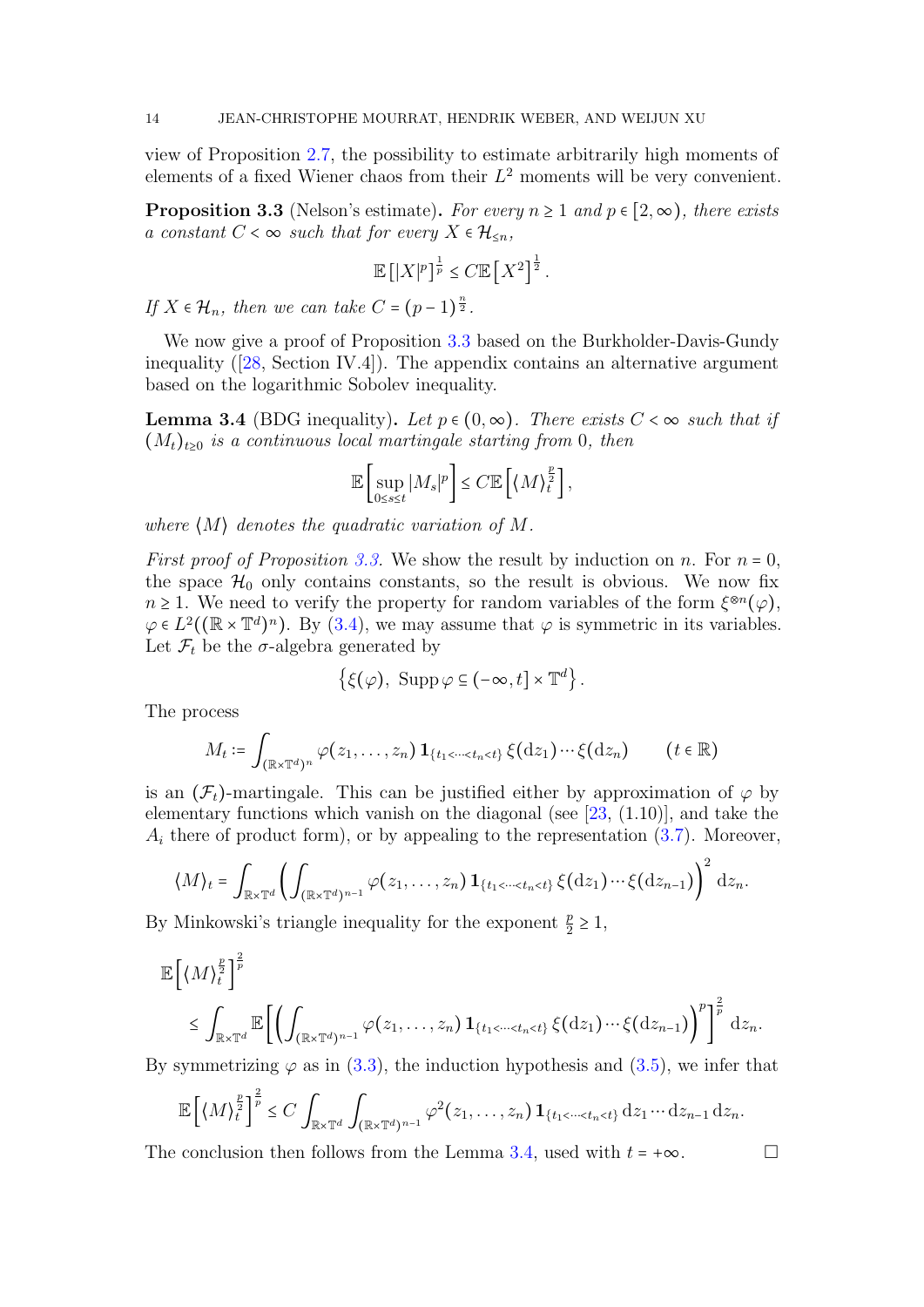Remark 3.5. As hinted at in the introduction, certain Ising-type Markov processes converge (or are expected to converge) to the  $\Phi^4$  model (see [\[22\]](#page-37-2)). The proof of Nelson's estimate based on the BDG inequality is sufficiently robust to allow for a generalization to these Markov processes. Indeed, loosely speaking, a Markov process can be thought of as an evolution equation with a random forcing that is white in time. In more precise words, a Markov process comes with a martingale structure indexed by time, and the possibly surprisingly special role played by the time variable in the proof we presented above becomes very natural in this context. Using versions of Itô's formula and the BDG inequality for processes with jumps ([\[22,](#page-37-2) Appendix C]), one can show that  $(3.11)$  still holds approximately  $([22, Proposition 5.3])$  $([22, Proposition 5.3])$  $([22, Proposition 5.3])$  and prove a version of Nelson's estimate  $([22, Lemma 4.1])$ by following essentially the same reasoning as above.

With Nelson's estimate, we are now ready to provide a simple criterion to check the main convergence result in Theorem [1.1.](#page-3-4) Since for most of the processes defined in [\(1.7\)](#page-3-1), their limits can be characterised explicitly without referring to the limiting procedure as  $n \to +\infty$  (and in the cases when the limiting procedure is necessary, it is also obvious what the limit should be), we only give detailed characterisations of the limiting processes  $\tau$ 's themselves. Once all the properties of the limits are well understood, the convergence does not pose any further problem.

<span id="page-14-6"></span>**Proposition 3.6.** Let  $n \in \mathbb{N}$ , and let  $\tau : \mathbb{R} \to S'(\mathbb{T}^d)$  be a random process in  $\mathcal{H}_{\leq n}$ which is stationary in space, in the sense that for every  $x \in \mathbb{T}^d$ ,

<span id="page-14-1"></span>the processes 
$$
(\tau(t,\cdot))_{t\in\mathbb{R}}
$$
 and  $(\tau(t,x+\cdot))_{t\in\mathbb{R}}$  have the same law. (3.12)

Let  $(\widehat{\tau}(t,\omega))_{\omega \in \mathbb{Z}^d}$  denote the Fourier coefficients of  $\tau(t)$ . If for some  $t \in \mathbb{R}$ , there exists  $C < \infty$  and  $\alpha \in \mathbb{R}$  such that for every  $\omega \in \mathbb{Z}^d$ ,

<span id="page-14-0"></span>
$$
\mathbb{E}\left[|\widehat{\tau}(t,\omega)|^2\right] \le C(1+|\omega|)^{-d-2\alpha},\tag{3.13}
$$

then for every  $\beta < \alpha$ , we have  $\tau(t) \in C^{\beta}(\mathbb{T}^3)$ , and moreover,

<span id="page-14-4"></span>
$$
\mathbb{E}\left[\|\tau(t)\|_{\mathcal{C}^{\beta}}^p\right] < +\infty. \tag{3.14}
$$

If, in addition to [\(3.13\)](#page-14-0), there exists  $\lambda \in (0,1)$  such that

<span id="page-14-5"></span>
$$
\mathbb{E}\left[|\widehat{\tau}(t,\omega)-\widehat{\tau}(s,\omega)|^2\right] \le C|t-s|^{\lambda}(1+|\omega|)^{-d-2\alpha+2\lambda} \tag{3.15}
$$

uniformly in  $0 < |t - s| < 1$  and  $\omega \in \mathbb{Z}^d$ , then for every  $\beta < \alpha - \lambda$ , we have  $\tau \in C(\mathbb{R}, C^{\beta}(\mathbb{T}^3)),$  and moreover,

<span id="page-14-3"></span>
$$
\sup_{0<|t-s|<1} \frac{\mathbb{E}\left[\|\tau(t)-\tau(s)\|_{\mathcal{C}^{\beta}}^p\right]}{|t-s|^{\frac{\lambda p}{2}}}<+\infty.
$$
\n(3.16)

Proof. Step 1. We first show that by the stationarity assumption  $(3.12)$ , for every  $\omega, \omega' \in \mathbb{Z}^d$ ,

<span id="page-14-2"></span>
$$
\omega + \omega' \neq 0 \quad \Longrightarrow \quad \mathbb{E}\left[\widehat{\tau}(s,\omega)\widehat{\tau}(t,\omega')\right] = 0. \tag{3.17}
$$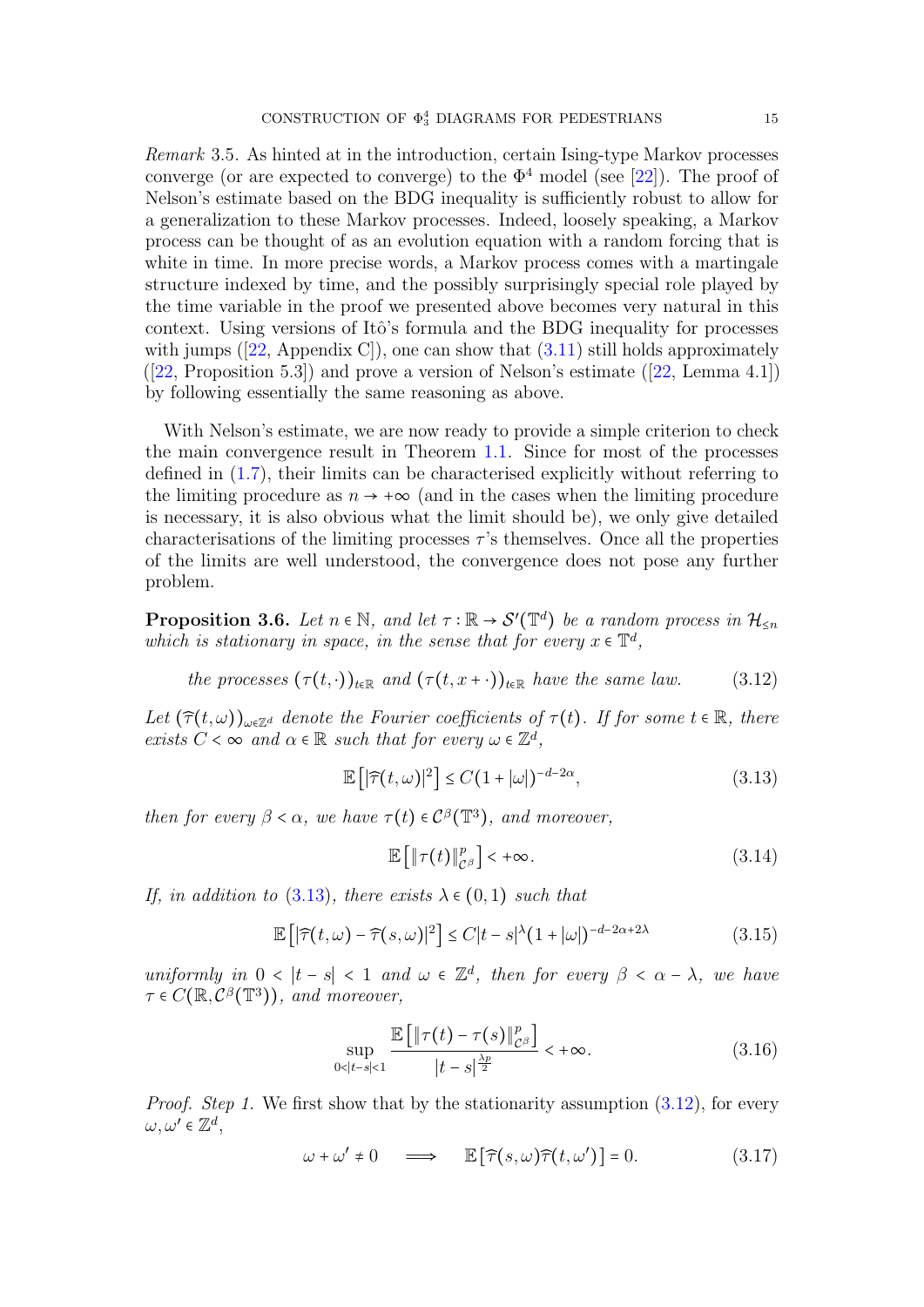Indeed, we have, using a slightly informal integral-sign notation,

$$
\mathbb{E}\left[\widehat{\tau}(s,\omega)\widehat{\tau}(t,\omega')\right] = \iint_{(\mathbb{T}^d)^2} \mathbb{E}[\tau(s,x)\tau(t,y)]e^{-2\pi i(\omega\cdot x+\omega'\cdot y)} dx dy
$$
  
= 
$$
\iint_{(\mathbb{T}^d)^2} \mathbb{E}[\tau(s,x)\tau(t,y)]e^{-2\pi i[(\omega+\omega')\cdot x+\omega'(y-x)]} dx dy.
$$

By the stationarity assumption, the expectation above is a function of  $(y - x)$ only. Integrating in  $y$  first and then in  $x$ , we therefore obtain  $(3.17)$ .

Step 2. We now focus on the proof of  $(3.16)$ ; the proof of  $(3.14)$  is only simpler. Let  $\tau_{s,t} \coloneqq \tau(t) - \tau(s)$ . We have

$$
(\delta_k \tau_{s,t})(x) = \sum_{\omega} \chi_k(\omega) \widehat{\tau}_{s,t}(\omega) e^{2\pi i \omega \cdot x}.
$$

We implicitly assume here that the processes under consideration are real-valued, and therefore that for every  $\omega \in \mathbb{Z}^d$ ,

$$
\widehat{\tau}(t,-\omega)=\overline{\widehat{\tau}(t,\omega)}.
$$

Since  $\chi_k$  is an even function, we deduce that

$$
\mathbb{E}\left[\left|(\delta_k \tau_{s,t})(x)\right|^2\right] = \sum_{\omega,\omega'\in\mathbb{Z}^d} \chi_k(\omega)\chi_k(\omega') \mathbb{E}\left[\widehat{\tau}_{s,t}(\omega)\widehat{\tau}_{s,t}(\omega')\right] e^{2\pi i(\omega+\omega')\cdot x}.
$$

Using  $(3.17)$  and the bound  $(3.15)$ , we get

$$
\mathbb{E}\left[|(\delta_k \tau_{s,t})(x)|^2\right] = \sum_{\omega \in \mathbb{Z}^d} |\chi_k(\omega)|^2 \mathbb{E}\left[|\widehat{\tau}_{s,t}(\omega)|^2\right] \lesssim |t-s|^{\lambda} 2^{-2k(\alpha-\lambda)}.
$$

The above bound holds uniformly in  $k \ge -1$ ,  $0 < |t - s| < 1$  and  $x \in \mathbb{T}^d$ . Also, since  $\tau$  belongs to  $\mathcal{H}_{\leq n}$ , Nelson's estimate implies

$$
\mathbb{E} [\|\delta_k \tau_{s,t}\|_{L^p}^p] \leq \sup_{x \in \mathbb{T}^d} \mathbb{E} [|\left(\delta_k \tau_{s,t}\right)(x)|^p]
$$
  

$$
\lesssim \sup_{x \in \mathbb{T}^d} \left(\mathbb{E} \left[|\left(\delta_k \tau_{s,t}\right)(x)|^2\right]\right)^{\frac{p}{2}}
$$
  

$$
\lesssim |t-s|^{\frac{\lambda p}{2}} 2^{-kp(\alpha-\lambda)}.
$$

By Proposition [2.7,](#page-9-5) we deduce that for each  $\beta < \alpha - \lambda - \frac{d}{p}$  $\frac{d}{p},$ 

$$
\mathbb{E}\left[\left\|\tau_{s,t}\right\|_{\mathcal{C}^{\beta}}^{p}\right] \lesssim |t-s|^{\frac{\lambda p}{2}},
$$

uniformly over all  $0 < |t - s| < 1$ .

### 4. Construction of the diagrams

<span id="page-15-0"></span>We are now ready to construct the diagrams listed in Table [1.1,](#page-3-0) and prove the relevant bounds appearing in Theorem [1.1.](#page-3-4) We will focus on the bound  $(1.10)$  for fixed times, and will only briefly discuss in the next section how the continuity in time follows from there. We also omit the detailed proof of the convergence  $(1.9)$ , since once the bounds  $(1.10)$  for the limit diagrams are established, the convergence of approximations follows in essentially the same way. Since all our processes  $\tau$  belong to  $\mathcal{H}_{\leq 5}$  and are stationary both in space and time, we can invoke Proposition [3.6](#page-14-6) and reduce the proof of [\(1.10\)](#page-4-1) to showing the second moment bound  $(3.13)$  for each  $\tau$ .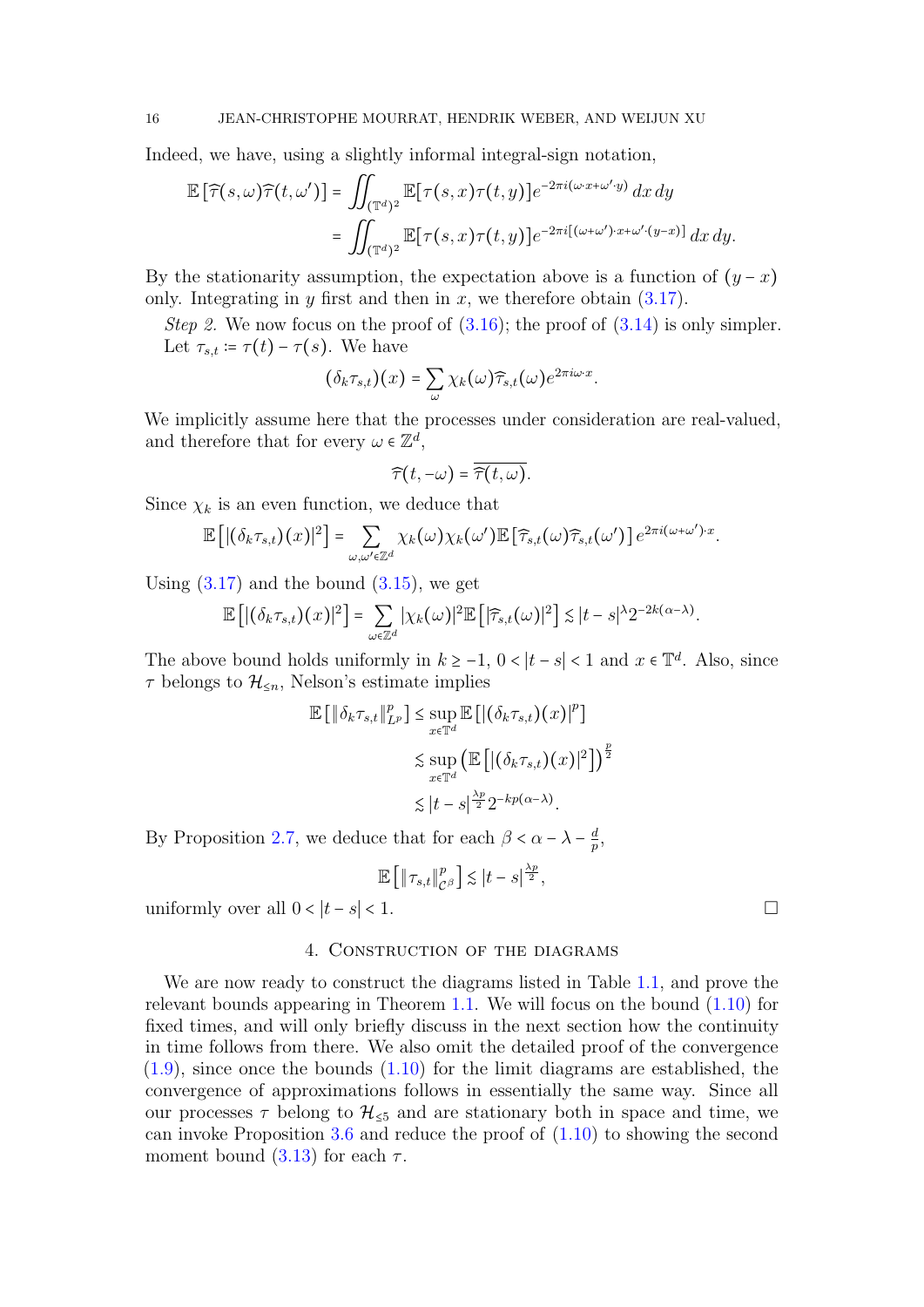The derivation of these bounds involves the estimation of several nested integrals and sums. We use a graphical notation to represent these operations. This has the advantage of making the manipulations with potentially very long expressions shorter and more transparent. Naturally, the price to pay is to get used to the notation. One of the aims of these notes is to convince the reader that this investment is worth their while.

The graphical notation is heavily inspired by the treatment of the stochastic terms in [\[15,](#page-37-9) Section 10]. One difference is that there the calculations are performed in "real space", while we prefer to work with the spatial Fourier transform, and to keep the time variable fixed. It turns out that despite this change, the graphs we encounter in our approach are very similar to the ones in [\[15,](#page-37-9) Section 10] — only the interpretation changes slightly. Another difference is that we work with resonant parts of products, while Hairer considers increments of processes. We comment on this difference below (see also [\[14,](#page-37-10) Section 5] for an earlier graphical approach to bounding stochastic quantities which are represented using the spatial Fourier transform).

The presentation is separated into two parts. We first show how to represent the various processes as iterated stochastic integrals, and then derive the bounds on these.

4.1. Iterated integral representation. We start by showing how all of the stochastic terms  $\tau$  in Table [1.1](#page-3-0) can be represented as sums of iterated stochastic integrals. As stated above, each of the terms  $\tau$  is an element of the inhomogeneous Wiener chaos  $\mathcal{H}_{\leq 5}$ , and this sum yields the explicit decomposition into its components in the homogeneous Wiener chaoses  $\mathcal{H}_0, \ldots, \mathcal{H}_5$ . This representation as iterated integrals reduces the proof of the required moment bounds to an application of the isometry property [\(3.5\)](#page-11-3). As will be shown below, this representation also makes the choice of infinite renormalisation constants transparent.

**Case**  $\tau = \tau$ . We take the simplest process  $\tau = \tau$ , the solution to the stochastic heat equation [\(1.3\)](#page-1-0), as the starting point of our discussion. For each  $t \in \mathbb{R}$  and  $\omega \in \mathbb{Z}^3$ , we can write

$$
\widehat{\mathbf{T}}(t,\omega) = \int_{u=-\infty}^{t} \widehat{P}_{t-u}(\omega) \, \mathrm{d}W(u,\omega), \tag{4.1}
$$

where  $(W(\cdot,\omega))_{\omega}$  is the family of complex valued Brownian motions introduced in Section [3,](#page-10-0) and, for  $t \geq 0$ ,  $\overline{P}_t$  is the Fourier transform of the heat kernel for  $P_t = \epsilon t (\Delta t)$ , that is  $P_t = e^{t(\Delta - 1)}$ , that is,

$$
\widehat{P}_t(\omega) = e^{-t(1+4\pi^2|\omega|^2)} = e^{-t(\omega)^2},
$$
\n(4.2)

where we set

<span id="page-16-0"></span>
$$
\langle \omega \rangle \coloneqq \sqrt{1+4\pi^2 |\omega|^2}
$$

for concision. It is convenient to extend  $P_t$  and  $\widehat{P}_t$  to every time  $t \in \mathbb{R}$ , by setting

<span id="page-16-1"></span>for every  $t < 0$ ,  $P_t \equiv 0$  and  $\widehat{P}_t \equiv 0$ , (4.3)

so that  $(4.1)$  can be rewritten as

$$
\widehat{\mathbf{\tau}}(t,\omega) = \int_{u \in \mathbb{R}} \widehat{P}_{t-u}(\omega) \, \mathrm{d}W(u,\omega).
$$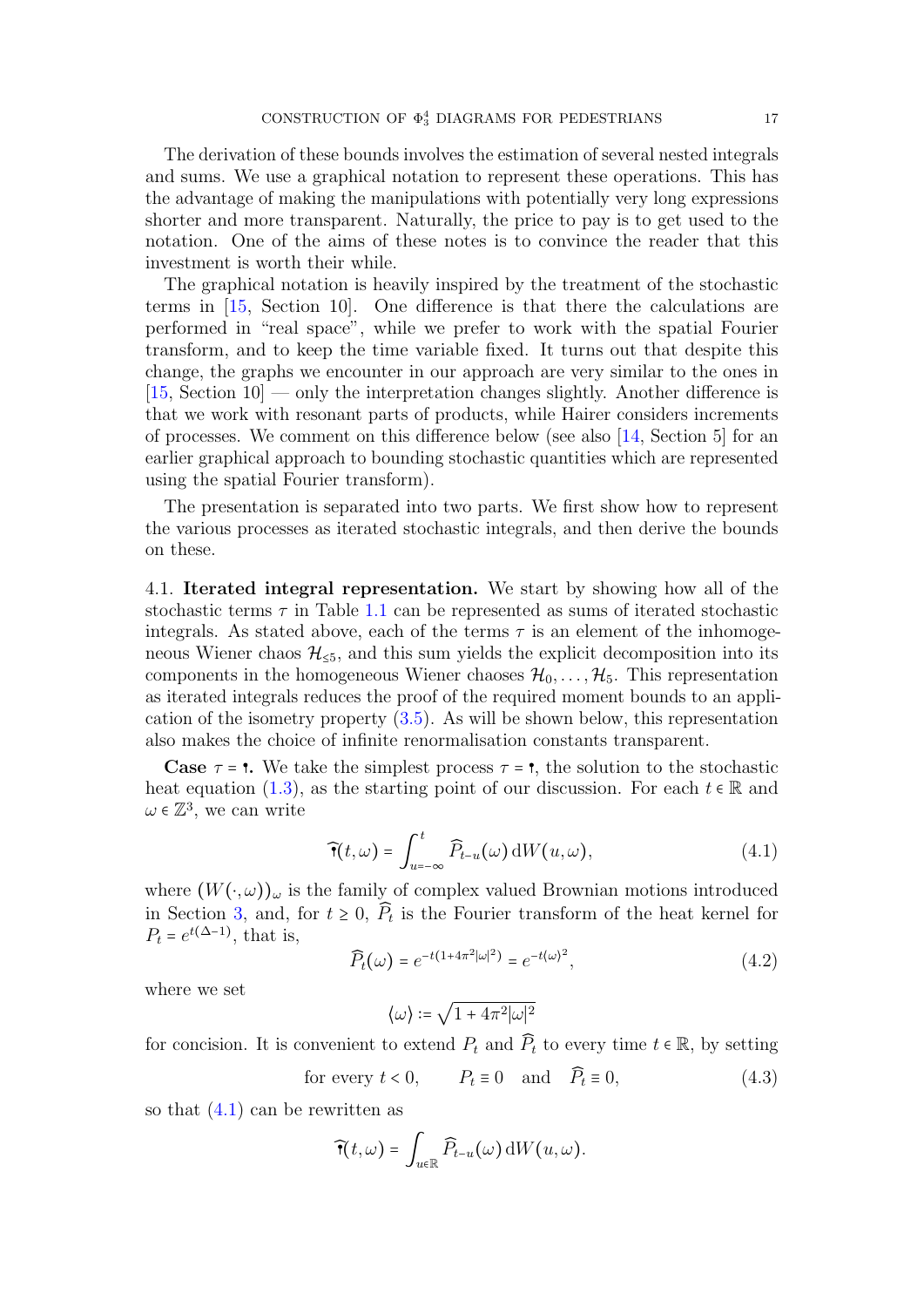In future expressions of integrals against  $dW(u, \omega)$ , we always understand that the variable  $\omega$  is fixed, and that the variable u is the variable of integration. For instance, we simply write

<span id="page-17-0"></span>
$$
\widehat{\mathbf{T}}(t,\omega) = \int_{\mathbb{R}} \widehat{P}_{t-u}(\omega) \, \mathrm{d}W(u,\omega). \tag{4.4}
$$

The graphical version of  $(4.1)$  or  $(4.4)$  is

<span id="page-17-3"></span>
$$
\widehat{\mathbf{T}}(t,\omega) = \int_{(t,\omega)}^{\infty} . \tag{4.5}
$$

Here the root  $\bullet$  represents the pair  $(t, \omega)$ , i.e., the time and frequency at which we seek to evaluate  $\hat{\mathbf{r}}$ . The leaf  $\circ$  represents an instance of the noise  $dW(u, \omega)$ , and the line connecting them is the kernel  $\widehat{P}_{t-u}$ . The time variable u associated to the node  $\circ$  is integrated out.

**Case**  $\tau = \mathbf{v}$ . We now proceed to represent the process  $\tau = \mathbf{v}$ , the limit of  $n = (\mathbf{t}_n)^2 - \mathbf{c}_n$ . We start with the product  $\mathbf{t}_n^2$ , writing

$$
\widehat{\mathbf{Y}}_{n}^{2}(t,\omega) = \sum_{\substack{\omega_{1}+\omega_{2}=\omega \\ |\omega_{i}| \leq n}} \widehat{\mathbf{T}}(t,\omega_{1})\widehat{\mathbf{T}}(t,\omega_{2})
$$
\n
$$
= \sum_{\substack{\omega_{1}+\omega_{2}=\omega \\ |\omega_{i}| \leq n}} \Big(\int_{-\infty}^{t} \widehat{P}_{t-u_{1}}(\omega_{1}) dW(u_{1},\omega_{1})\Big) \Big(\int_{-\infty}^{t} \widehat{P}_{t-u_{2}}(\omega_{2}) dW(u_{2},\omega_{2})\Big)
$$
\n
$$
= \sum_{\substack{\omega_{1}+\omega_{2}=\omega \\ |\omega_{i}| \leq n}} \Big(2\int_{-\infty}^{t} \Big[\int_{-\infty}^{u_{1}} \widehat{P}_{t-u_{1}}(\omega_{1})\widehat{P}_{t-u_{2}}(\omega_{2}) dW(u_{2},\omega_{2})\Big] dW(u_{1},\omega_{1})
$$
\n
$$
+ \mathbf{1}_{\{\omega_{1}=-\omega_{2}\}} \int_{-\infty}^{t} \widehat{P}_{t-u}(\omega_{1})\widehat{P}_{t-u}(\omega_{2}) du\Big), \tag{4.6}
$$

where the last equality follows from Itô's formula. The last term on the right side vanishes for  $\omega \neq 0$ , because in this case the conditions  $\omega_1 + \omega_2 = \omega$  and  $\omega_1 = -\omega_2$ are incompatible. For  $\omega = 0$ , the sum of these terms can be rewritten as

<span id="page-17-2"></span><span id="page-17-1"></span>
$$
\sum_{|\omega_1|\leq n}\int_{-\infty}^t |\widehat{P}_{t-u}(\omega_1)|^2 \, \mathrm{d}u = \sum_{|\omega_1|\leq n} \frac{1}{2\langle \omega_1 \rangle^2}.
$$

This is precisely the term  $\mathbf{c}_n := \mathbb{E}[(\mathbf{t}_n(t))^2]$ , which is of the order of n as n goes to infinity and is remayed in the renormalization precedure. Pelow we will show to infinity, and is removed in the renormalisation procedure. Below we will show that we can pass to the limit  $n \to \infty$  in the first term on the right side of [\(4.6\)](#page-17-1). We denote the limit by  $\widehat{\mathbf{v}}(t,\omega)$ . It is instructive to translate the expressions back into "real space", and to check that in the notation introduced in Section [3,](#page-10-0) we have

$$
\widehat{\mathbf{v}}(t,\omega) = \sum_{\omega_1+\omega_2=\omega} 2\Big(\int_{-\infty}^t \Big[\int_{-\infty}^{u_1} \widehat{P}_{t-u_1}(\omega_1) \widehat{P}_{t-u_2}(\omega_2) \, \mathrm{d}W(u_2,\omega_2)\Big] \, \mathrm{d}W(u_1,\omega_1)\Big)
$$
\n
$$
\int_{-\infty}^{\infty} \Big(\int_{-\infty}^{\infty} P_{t-u_1}(\omega_1) \, P_{t-u_2}(\omega_2) \, \mathrm{d}W(u_2,\omega_2)\Big) \, \mathrm{d}W(u_1,\omega_1)\Big) \tag{4.7}
$$

$$
= \int_{(\mathbb{R} \times \mathbb{T}^3)^2} \int_{\mathbb{T}^3} P_{t-u_1}(y-x_1) P_{t-u_2}(y-x_2) e^{-i2\pi \omega \cdot y} dy \, \xi(du_1, dx_1) \xi(du_2, dx_2),
$$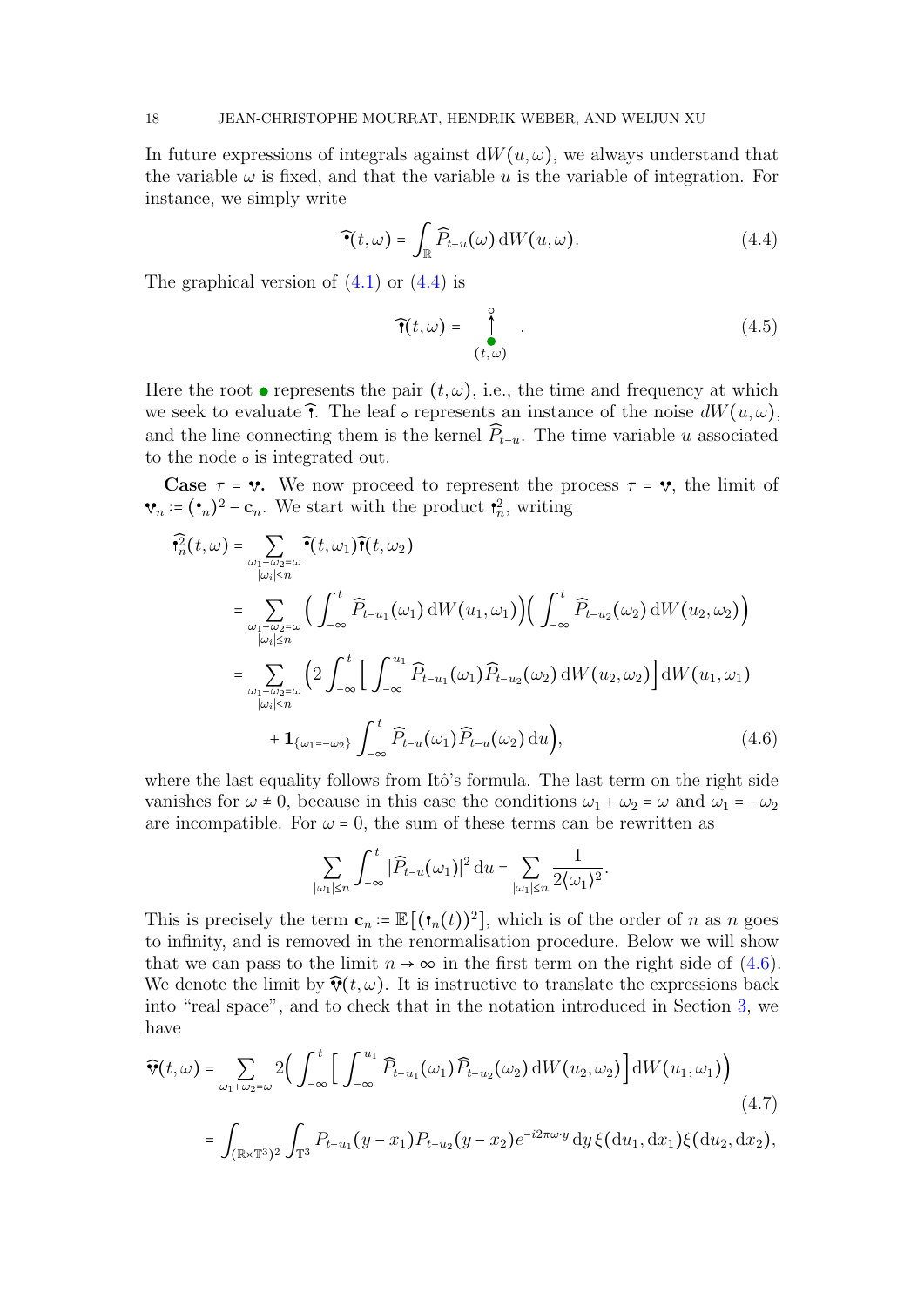where we identify the operator  $P_t$  with its kernel, which we interpret as being null for  $t \leq 0$ . This expression shows in particular that  $\hat{\mathbf{v}}(t,\omega)$  is an element of the homogeneous Wiener chaos  $\mathcal{H}_2$  as defined in Section [3.](#page-10-0)

By the definition of iterated stochastic integrals, we may rewrite the identity in  $(4.6)$  as

$$
\widehat{\mathbf{Y}}_n^2(t,\omega) = \sum_{\substack{\omega_1+\omega_2=\omega\\|\omega_i|\leq n}} \Big(\int_{-\infty}^t \int_{-\infty}^t \widehat{P}_{t-u_1}(\omega_1) \widehat{P}_{t-u_2}(\omega_2) \, \mathrm{d}W(u_2,\omega_2) \, \mathrm{d}W(u_1,\omega_1) + \mathbf{1}_{\{\omega_1=-\omega_2\}} \int_{-\infty}^t \widehat{P}_{t-u}(\omega_1) \widehat{P}_{t-u}(\omega_2) \, \mathrm{d}u \Big),
$$

or, with our convention [\(4.3\)](#page-16-1),

$$
\widehat{\mathbf{Y}}_n^2(t,\omega) = \sum_{\substack{\omega_1 + \omega_2 = \omega \\ |\omega_i| \le n}} \Big( \int_{\mathbb{R}^2} \widehat{P}_{t-u_1}(\omega_1) \widehat{P}_{t-u_2}(\omega_2) \, \mathrm{d}W(u_2,\omega_2) \, \mathrm{d}W(u_1,\omega_1) + \mathbf{1}_{\{\omega_1 = -\omega_2\}} \int_{-\infty}^t \widehat{P}_{t-u}(\omega_1) \widehat{P}_{t-u}(\omega_2) \, \mathrm{d}u \Big). \tag{4.8}
$$

As the reader can see, this expression is already quite bulky — and much worse is to come. This motivates to introduce a graphical notation which encodes these expressions in a much more transparent way, and which we will be able to manipulate directly. At this stage, we disregard the truncation, and perform all calculations in the formal limit  $n = \infty$ . The expression [\(4.8\)](#page-18-0) then becomes

<span id="page-18-0"></span>

As before the root  $\bullet$  of the graph represents the pair  $(t, \omega)$ , and each of the leaves represents one occurrence of the white noise and carries a pair  $(u_i, \omega_i)$  itself. The kernel  $P_t$  is represented by the arrow connecting the nodes evaluated at time  $(t - u_i)$ , and the arrow points towards the node whose time variable is "earlier". Then all time variables  $u_i$  except for the one t at the node are integrated out and the  $\omega_i$  are summed over, subject to  $\omega_1 + \omega_2 = \omega$ . We will see below that this last rule corresponds to Kirchhoff's law that the "ingoing" variable  $\omega$  must coincide with the sum of all "outgoing"  $\omega_i$ 's. The second graph on the right side is obtained by "contracting" the two nodes of the first graph. In this second graph, we may associate a frequency  $\omega_1$  to the left arrow, and a frequency  $\omega_2$  to the right arrow. Kirchhoff's law for the bottom node then imposes  $\omega = \omega_1 + \omega_2$ , and for the top node,  $\omega_1 + \omega_2 = 0$ , and we recover that this term is zero unless  $\omega$  = 0. This contracted graph is removed in the renormalisation procedure, so that

$$
\widehat{\mathbf{v}}(t,\omega) = \int_{(t,\omega)}^{\infty} . \tag{4.9}
$$

**Case**  $\tau = \mathbf{\hat{Y}}$ . We now discuss the next term  $\mathbf{\hat{Y}}$ , which as announced arises as the limit of  $\mathbf{\hat{Y}}_n := I((\mathbf{t}_n)^3 - 3\mathbf{c}_n \mathbf{t})$ . As above in [\(4.6\)](#page-17-1) (see also [\(3.11\)](#page-12-2) with  $n = 3$ )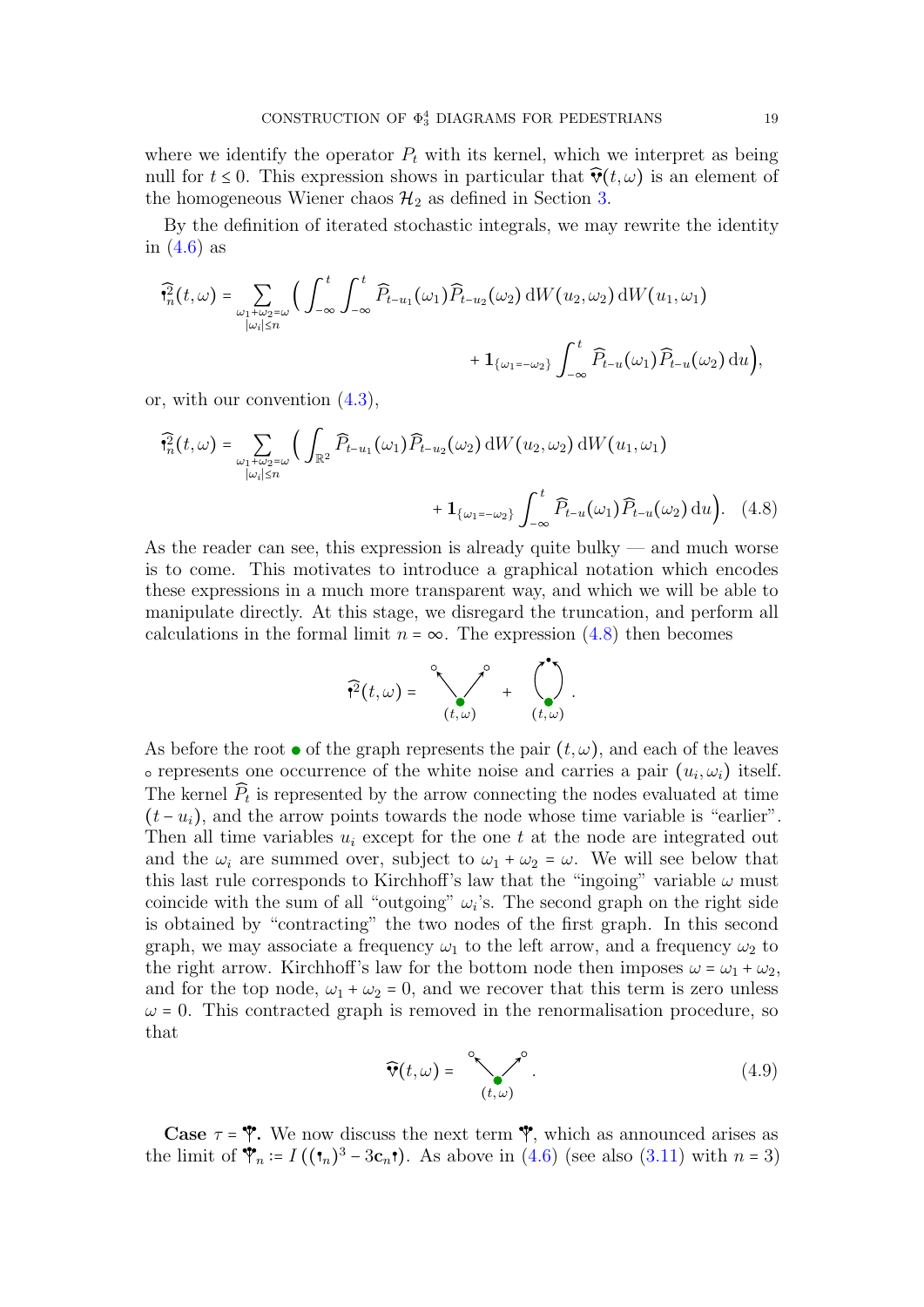we can use Itô's formula to obtain an iterated integral representation for  $\mathbf{a}^3$ , which takes the form

$$
\widehat{\mathbf{t}}_n^3(t,\omega) = \sum_{\substack{\omega_1+\omega_2+\omega_3=\omega\\|\omega_i|\leq n}} 6 \int_{-\infty}^t \int_{-\infty}^{u_1} \int_{-\infty}^{u_2} \widehat{P}_{t-u_1}(\omega_1) \widehat{P}_{t-u_2}(\omega_2) \widehat{P}_{t-u_3}(\omega_3)
$$

$$
dW(u_3,\omega_3) dW(u_2,\omega_2) dW(u_1,\omega_1)
$$

$$
+ 3\mathbf{c}_n \widehat{\mathbf{t}}_n(t,\omega).
$$
(4.10)

We had already seen above that  $c_n$  diverges as n goes to  $\infty$ , which motivates to remove the second term in the renormalisation procedure. The reason why we choose to work with the integrated object  $\mathbf{\hat{y}}$  rather than  $\mathbf{\hat{v}}$  is that (as we will see below) although the latter can be defined as a space time distribution, it cannot be evaluated at any fixed  $t$ . (This is similar to temporal white noise which can also only be interpreted when tested against a function of time and space, but never pointwise in  $t$ ). In fact, this is an instance of the well-known fact that Wick powers of order  $\geq 3$  over the three dimensional Gaussian free field do not exist (since the covariance function would not be integrable; see e.g. [\[9,](#page-37-20) Section 2.7]), and for readers familiar with this fact, it may be surprising that Wick powers up to order 4 can be constructed as space-time objects. Using a similar graphical notation to the one used for  $\mathbf{v}$ , we arrive at

<span id="page-19-1"></span>

Case  $\tau = \mathbf{V}$ . At this point we want to start to think more systematically about the derivation of the diagrammatic expressions and their interpretation, and we illustrate this with the diagram  $\mathcal{F}$ . This particular expansion follows from an iterated application of Itô's formula, see [\[23,](#page-38-4) Propositions 1.1.2 and 1.1.3] and [\[15,](#page-37-9) Section 10].

For the moment we ignore the additional complexity introduced by the resonant products  $\odot$  in [\(1.7\)](#page-3-1), and give a graphical representation for  $\mathcal V$  defined as in (1.7) with  $\circ$  replaced by the usual product. To begin with, we give the graphical representation of this symbol without taking into account the renormalisation procedure, i.e. we work with the random function  $I(\frac{2}{n})\frac{2}{n}$ . This random function<br>takes we know in  $2I$  with accuracy we set in  $2I$  and  $2I$ . The serve we set in the takes values in  $\mathcal{H}_{\leq 4}$ , with components in  $\mathcal{H}_4$ ,  $\mathcal{H}_2$  and  $\mathcal{H}_0$ . The component in the highest Wiener chaos  $\mathcal{H}_4$  is represented by the graph

<span id="page-19-0"></span>
$$
\sum_{(t,\omega)}^{\infty},\tag{4.11}
$$

i.e. precisely the graph we use as a symbol to represent this object. This graph can be interpreted as random variable either in "real space" coordinates or in "Fourier coordinates". Both interpretations are equivalent and the former is closer in spirit to  $[15, Section 10]$  $[15, Section 10]$  and also  $(4.7)$  above, while the latter is closer to the spirit of the present notes. Here we present both interpretations, starting with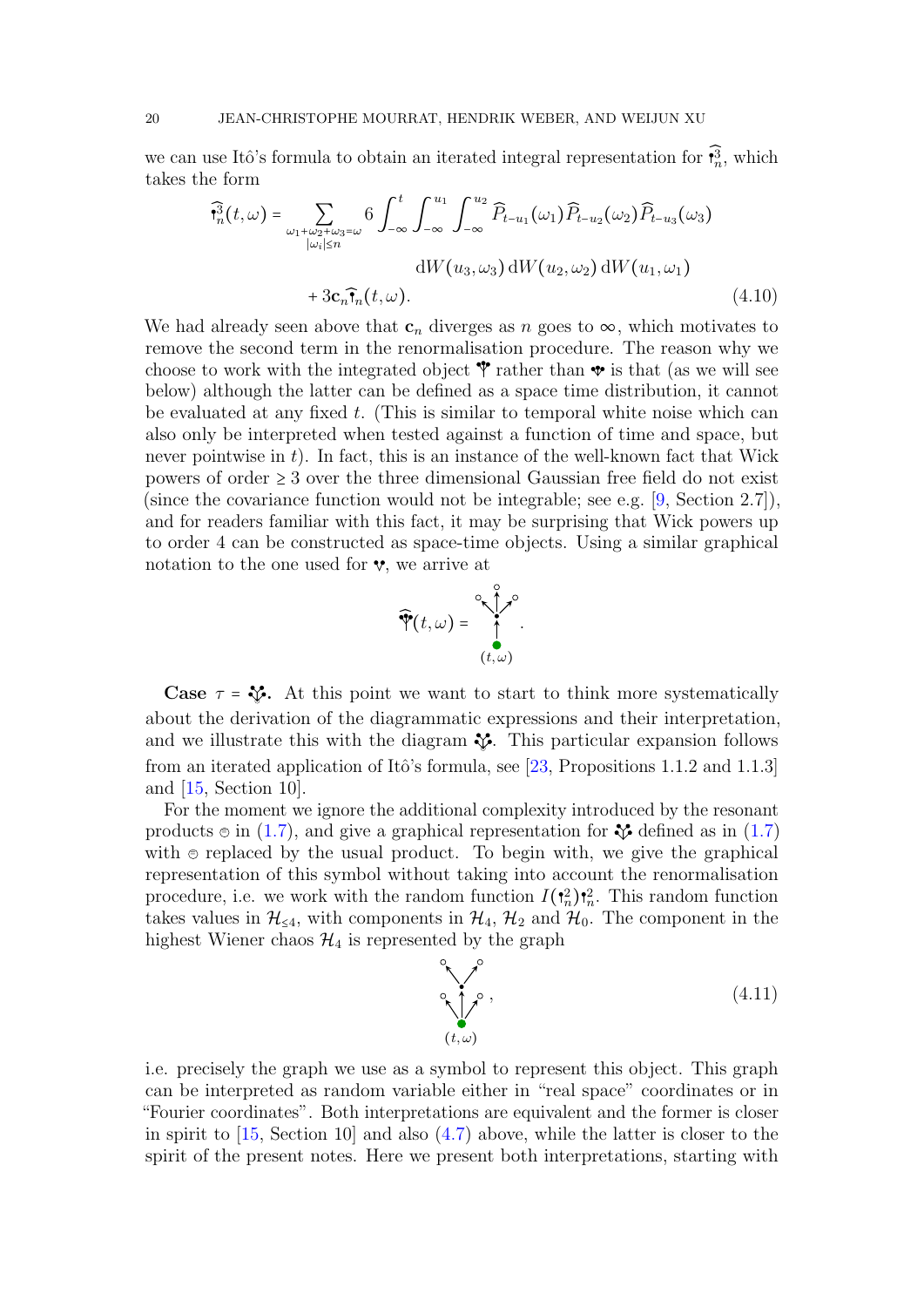the "real space" interpretation because it is slightly easier to explain. The Fourier interpretation then follows by turning multiplication into convolution in the space coordinates: For the "real space" interpretation we assign a space-time point to each of the vertices of this graph (e.g.  $(u_1, x_1), \ldots, (u_4, x_4)$ ) to the four leaves,  $(u_5, x_5)$  to the internal vertex, and  $(t, x_6)$  to the root), an instance of the heat kernel P evaluated at the difference of the variables associated to the adjacent vertices and the arrow pointing towards the "earlier" time variable to each of the arrows (e.g.  $P_{u_5-u_1}(x_5-x_1)$  to the upper right arrow), and multiply all of these kernels. Finally, the variable corresponding to the internal variable  $(u_5, x_5)$  is integrated out over space-time, the variables  $(u_i, x_i)$  for the leaves are integrated against the white noise  $\xi$  and we take the spatial Fourier transform with respect to the variable  $x_6$  at the root, yielding the expression<sup>[3](#page-20-0)</sup>

<span id="page-20-1"></span>
$$
\int_{(\mathbb{R}\times\mathbb{T}^3)^4} \Big( \int_{\mathbb{T}^3} dx_6 \int_{\mathbb{R}\times\mathbb{T}^3} du_5 dx_5 P_{u_5-u_1}(x_5 - x_1) P_{u_5-u_2}(x_5 - x_2) \times P_{t-u_5}(x_6 - x_5) P_{t-u_3}(x_6 - x_3) P_{t-u_4}(x_6 - x_4) e^{-i2\pi\omega \cdot x_6} \Big) \times \Big( du_1, dx_1 \Big) \xi(du_2, dx_2) \xi(du_3, dx_3) \xi(du_4, dx_4).
$$
 (4.12)

Translating the previous expression and interpretation into Fourier variables can be done as follows: each of the vertices is equipped with a time-frequency variable in  $\mathbb{R} \times \mathbb{Z}^3$ , say  $(u_1, \omega_1), \ldots, (u_4, \omega_4)$  for the leaves,  $(u_5, \omega_5)$  for the internal vertex, and  $(t, \omega)$  for the root. The formula  $(4.12)$  then becomes

$$
\sum_{\substack{\omega_1,\ldots,\omega_5 \in \mathbb{Z}^3\\ \omega_1+\omega_2=\omega_5\\ \omega_3+\omega_4+\omega_5=\omega}} \int_{\mathbb{R}^4} \Big( \int_{\mathbb{R}} du_5 \widehat{P}_{u_5-u_1}(\omega_1) \widehat{P}_{u_5-u_2}(\omega_2) \widehat{P}_{t-u_5}(\omega_5) \widehat{P}_{t-u_3}(\omega_3) \widehat{P}_{t-u_4}(\omega_4) \Big) \ndW(u_1,\omega_1) dW(u_2,\omega_2) dW(u_3,\omega_3) dW(u_4,\omega_4), \qquad (4.13)
$$

that is, each arrow now corresponds to an instance of  $\tilde{P}$ , where the time variables stay the same as before, but the difference of the space variables is replaced by the frequency variable corresponding to the top of the arrow. The fact that the product turns into convolution under the Fourier transform is reflected in the "Kirchhoff rule" that at each internal vertex, the sum of "incoming" frequency variables equals the sum of "outgoing" frequency variables. The same rule applies at the root, with the understanding that  $\omega$  is an "ingoing" frequency.

The terms in the lower order Wiener chaoses  $\mathcal{H}_2$  and  $\mathcal{H}_0$  arise from Itô's formula, in the same spirit to our discussion of  $\mathbf{\hat{v}}$  above. For  $\mathcal{H}_2$  we get

<span id="page-20-2"></span>

These are precisely the graphs that can be obtained by picking a pair of leaves in [\(4.11\)](#page-19-0) and "gluing" them together. The pre-factor "4" is combinatorial and

<span id="page-20-0"></span><sup>&</sup>lt;sup>3</sup>Actually, for finite *n* the heat kernels connecting to the leaves, i.e.  $P_{u_5-u_1}$ ,  $P_{u_5-u_2}$ ,  $P_{t-u_3}$  and  $P_{t-u_4}$  (but not  $P_{t-u_5}$ ) should be replaced by the regularised heat kernel  $(t, x) \mapsto$  $\sum_{|\omega| \leq n} \widehat{P}_t(\omega) e^{i2\pi \omega \cdot x}$ . Similarly, in [\(4.13\)](#page-20-2) and after we will leave implicit the constraint  $|\omega_1|, \ldots, |\omega_4| \leq n$ . Here and below we drop the regularisations for convenience.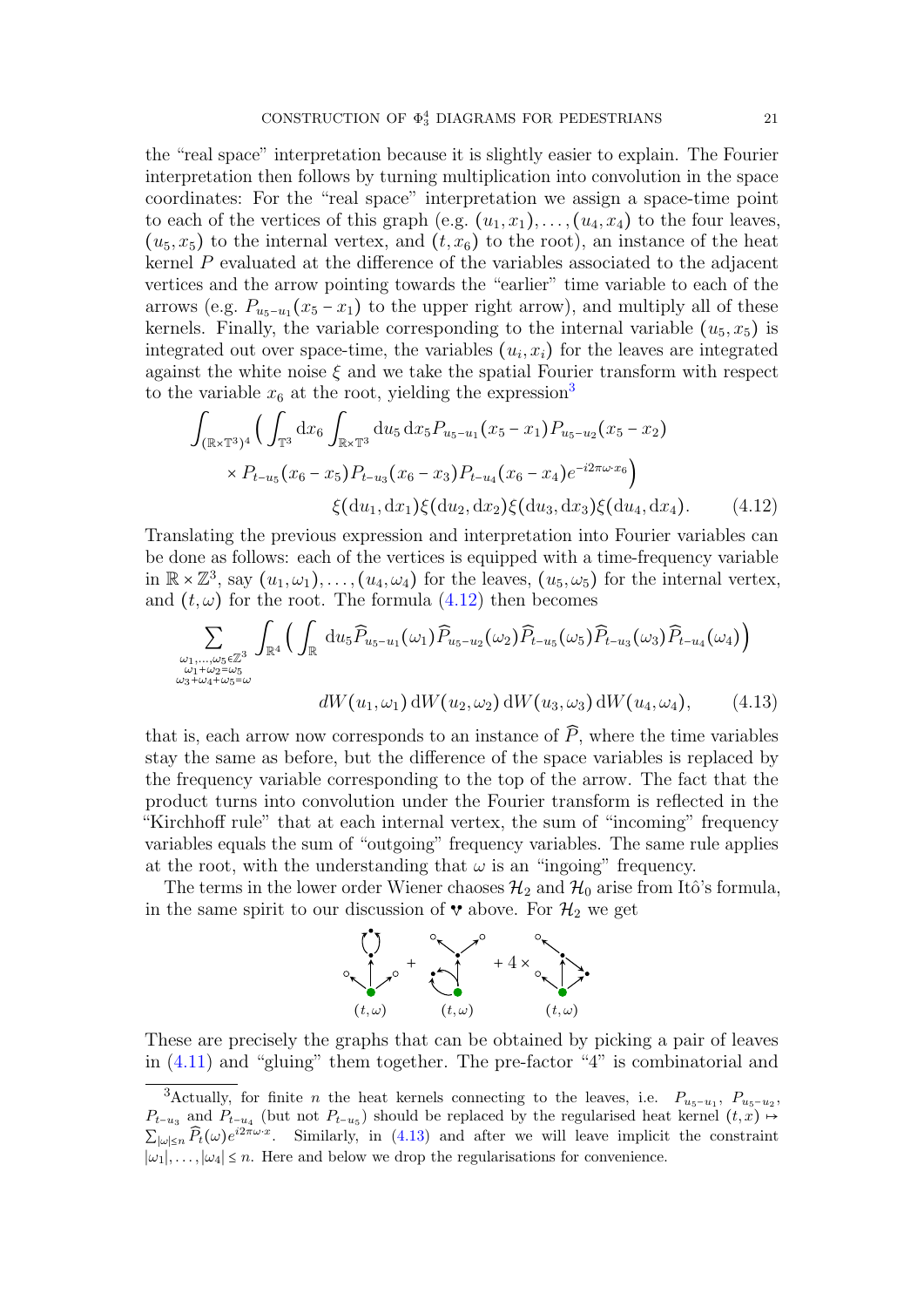corresponds to the fact that there are four different ways of picking one vertex from the "top level" and one from the "bottom level" of the graph, each of which giving rise to the same iterated stochastic integral. The interpretation for these graphs is the same as before. For instance, for the first of these graphs corresponds to the expression

$$
\sum_{\substack{\omega_1,\ldots,\omega_5 \in \mathbb{Z}^3\\ \omega_1+\omega_2=\omega_5\\ \omega_1+\omega_2=\omega\\ \omega_1+\omega_2=0\\ \omega_1+\omega_2=0\\ \omega_3,\omega_4\in \mathbb{Z}^3}} \int_{\mathbb{R}^2} \left( \int_{\mathbb{R}^2} du_5 du_1 \widehat{P}_{u_5-u_1}(\omega_1) \widehat{P}_{u_5-u_1}(\omega_2) \widehat{P}_{t-u_5}(\omega_5) \widehat{P}_{t-u_3}(\omega_3) \widehat{P}_{t-u_4}(\omega_4) \right)
$$
\n
$$
= \mathbf{c}_n \sum_{\substack{\omega_3,\omega_4 \in \mathbb{Z}^3\\ \omega_3+\omega_4=\omega}} \int_{\mathbb{R}^2} \widehat{P}_{t-u_3}(\omega_3) \widehat{P}_{t-u_4}(\omega_4) dW(u_3,\omega_3) dW(u_4,\omega_4)
$$
\n
$$
= \mathbf{c}_n \widehat{\mathbf{v}}(t,\omega), \tag{4.14}
$$

which arises from [\(4.13\)](#page-20-2) by replacing the white noises  $dW(du_1, \omega_1) dW(du_2, \omega_2)$ from the vertices which are "glued together" by  $\delta_0(u_1 - u_2) \mathbf{1}_{\omega_1 = -\omega_2}$ . In the same way we get the identity

<span id="page-21-1"></span><span id="page-21-0"></span>
$$
\sum_{(t,\omega)}^{\infty} = \mathbf{c}_n \times \widehat{I(\mathbf{v})}(t,\omega).
$$
 (4.15)

Finally, the term in the zero-th Wiener chaos (that is, the constant) is given by the only graph that can be obtained from two contractions, namely

<span id="page-21-2"></span>
$$
2 \times \left( \sum_{(t,\omega)} \right) \tag{4.16}
$$

We now move on to discussing the renormalisation of these terms. As the reader can verify, working with  $I(\mathbf{v})\mathbf{v}$  instead of  $I(\mathbf{v}^2)$  (i.e. performing the Wick renormalisation of the product  $\mathbf{r}^2$  as above) corresponds exactly to removing the graphs in [\(4.14\)](#page-21-0) and [\(4.15\)](#page-21-1). The logarithmic sub-divergence corresponding to  $\mathbf{c}'_n$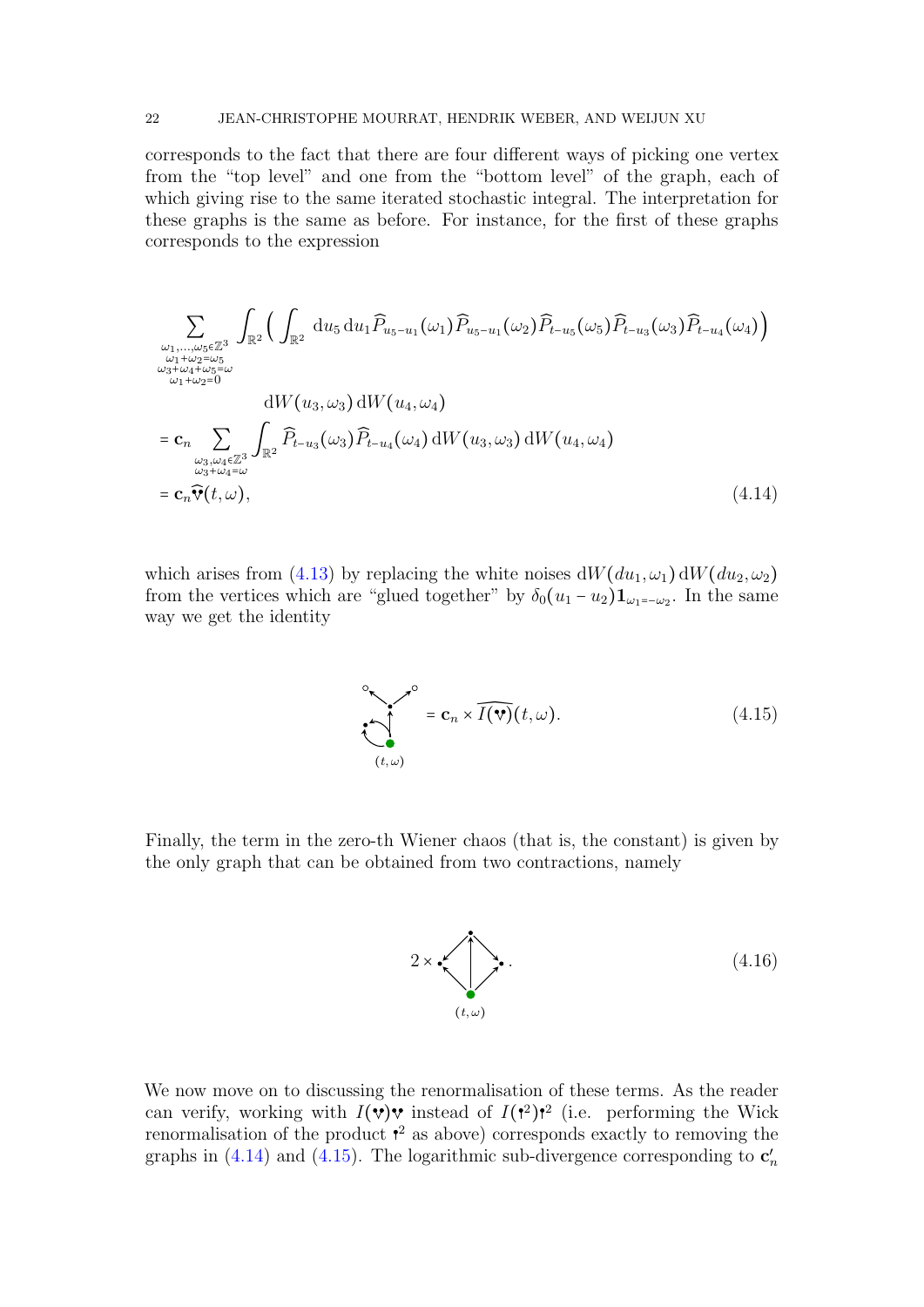arises in [\(4.16\)](#page-21-2). Indeed, evaluating this expression yields

$$
\sum_{\substack{\omega_1,\ldots,\omega_5 \in \mathbb{Z}^3\\ \omega_1 + \omega_2 = \omega_5\\ \omega_3 + \omega_4 + \omega_5 = \omega\\ \omega_1 + \omega_2 = \omega_5\\ \omega_2 + \omega_4 = 0}} \frac{\sum_{\substack{\omega_1+\omega_2+\omega_4=0\\ \omega_1+\omega_2=\omega_5}} \left( \frac{du_5 du_1 du_2 \widehat{P}_{u_5-u_1}(\omega_1) \widehat{P}_{u_5-u_2}(\omega_2) \widehat{P}_{t-u_1}(\omega_3) \widehat{P}_{t-u_2}(\omega_4) \right)}{\omega_1 + \omega_2 = \omega_5} \right)}{\sum_{\substack{\omega_1,\omega_2,\omega_5 \in \mathbb{Z}^3\\ \omega_1 + \omega_2 = \omega_5}} \frac{\sum_{\substack{\omega_1,\omega_2,\omega_5 \in \mathbb{Z}^3\\ \omega_1 + \omega_2 = \omega_5}} \left( \frac{du_5 \widehat{P}_{t-u_5}(\omega_5) \widehat{P}_{t-u_1}(-\omega_1) \widehat{P}_{t-u_2}(-\omega_2)}{2(\omega_1)^2} \right)}{\frac{e^{-|t-u_5|(\omega_1)^2} e^{-|t-u_5|(\omega_2)^2}}{2(\omega_2)^2}}}{\frac{2(\omega_2)^2}{2(\omega_2)^2}}
$$
\n
$$
= 1_{\{\omega=0\}} \frac{1}{4} \sum_{\substack{\omega_1,\omega_2,\omega_5 \in \mathbb{Z}^3\\ \omega_1 + \omega_2 = \omega_5}} \frac{1}{(\omega_1)^2} \frac{1}{(\omega_2)^2} \frac{1}{(\omega_1)^2 + (\omega_2)^2 + (\omega_5)^2}, \qquad (4.17)
$$

<span id="page-22-0"></span>In the first identity above, we have used the fact that the four restrictions on the  $\omega_i$  are incompatible unless  $\omega = 0$ . The fact that the expression vanishes for non-zero  $\omega$  could also be deduced from the fact that  $(4.16)$  represents the expectation of  $I(\mathbf{r}_n^2) \mathbf{r}_n^2$ , which is constant in space by stationarity. In the second  $n J \, | \, n$ identity, we have made use of the symmetry of  $\tilde{P}$  in  $\omega$  and of the fact that  $\int_{\mathbb{R}} \widehat{P}_{u_5-u_1}(\omega_1) \widehat{P}_{t-u_1}(\omega_1) \, \mathrm{d}u_1 = \frac{e^{-|t-u_5|(\omega_1)^2}}{2(\omega_1)^2}$  $\frac{2\left(\frac{2}{\alpha_1}\right)^2}{2\left(\frac{\alpha_1}{2}\right)^2}$ , as well as the corresponding identity for  $u_2$ .

The sum in [\(4.17\)](#page-22-0), with cutoffs  $|\omega_i| \leq n$ , diverges logarithmically as n tends infinity. It is therefore necessary to remove the diagram in (4.16) in the to infinity. It is therefore necessary to remove the diagram in [\(4.16\)](#page-21-2) in the renormalisation procedure. We arrive at the expression  $I(\mathbf{v}_n)\mathbf{v}_n - 2\mathbf{c}'_n$ ,<sup>[4](#page-22-1)</sup> which is already very close to the definition of  $\mathcal{V}_n$  in [\(1.7\)](#page-3-1).

It only remains to re-introduce the resonant product  $\Theta$  in our construction, in place of the full product. We start by briefly explaining why this is actually necessary, going back to the discussion of product estimates in Section [2.](#page-4-3) In the solution theory of [\(1.1\)](#page-0-0), the term  $\mathcal{P}$  plays the role of a product of  $\mathcal{Y} = I(\mathbf{v})$  and  $\vee$ . Now, as we have already discussed at length,  $\vee$  is a random function of class  $\epsilon$ ,  $\epsilon$  is a random distribution of class  $\epsilon$ , and products (more specifically the resonant part of products) are not well defined in this regularity class. (Of course, <sup>1–</sup>,  $\mathbf{\hat{v}}$  is a random distribution of class  $C^{-1}$ <sup>-</sup>, and products (more specifically the the purpose of the present article is to explain how to define these products as probabilistic limits of renormalised approximations). As we have just seen, a renormalisation procedure can be used to define the products. Yet, it will not improve the regularity of the resulting object (predicted in Table [2.1\)](#page-8-0), i.e. the product  $\gamma$  will inherit the bad regularity  $C^{-1-}$  from v. It is however crucial, both in Heinrich shows of neurological property in Heinrich shows of neurological property in  $\mathcal{L}$ in Hairer's theory of regularity structures and in the theory of paracontrolled distributions, to obtain a bound which reflects the "good" regularity of  $\gamma$ , i.e. we need to get a bound of regularity  $(-1-) + (1-) = 0-$ . In Hairer's theory, this is

<span id="page-22-1"></span> ${}^{4}$ In fact, the sum represented by the diagram  $(4.16)$  does not coincide exactly with the constant  $c'_n$  as defined in [\(1.8\)](#page-3-2) because the latter is defined as the expectation of the resonant product  $\mathbb{E}[I(\mathbf{V}_n)\odot \mathbf{V}_n(t)]$  while the former coincides with  $\mathbb{E}[I(\mathbf{V}_n)\mathbf{V}_n(t)]$ . However, as the reader can check, the difference between these constants remains bounded as  $n$  tends to infinity.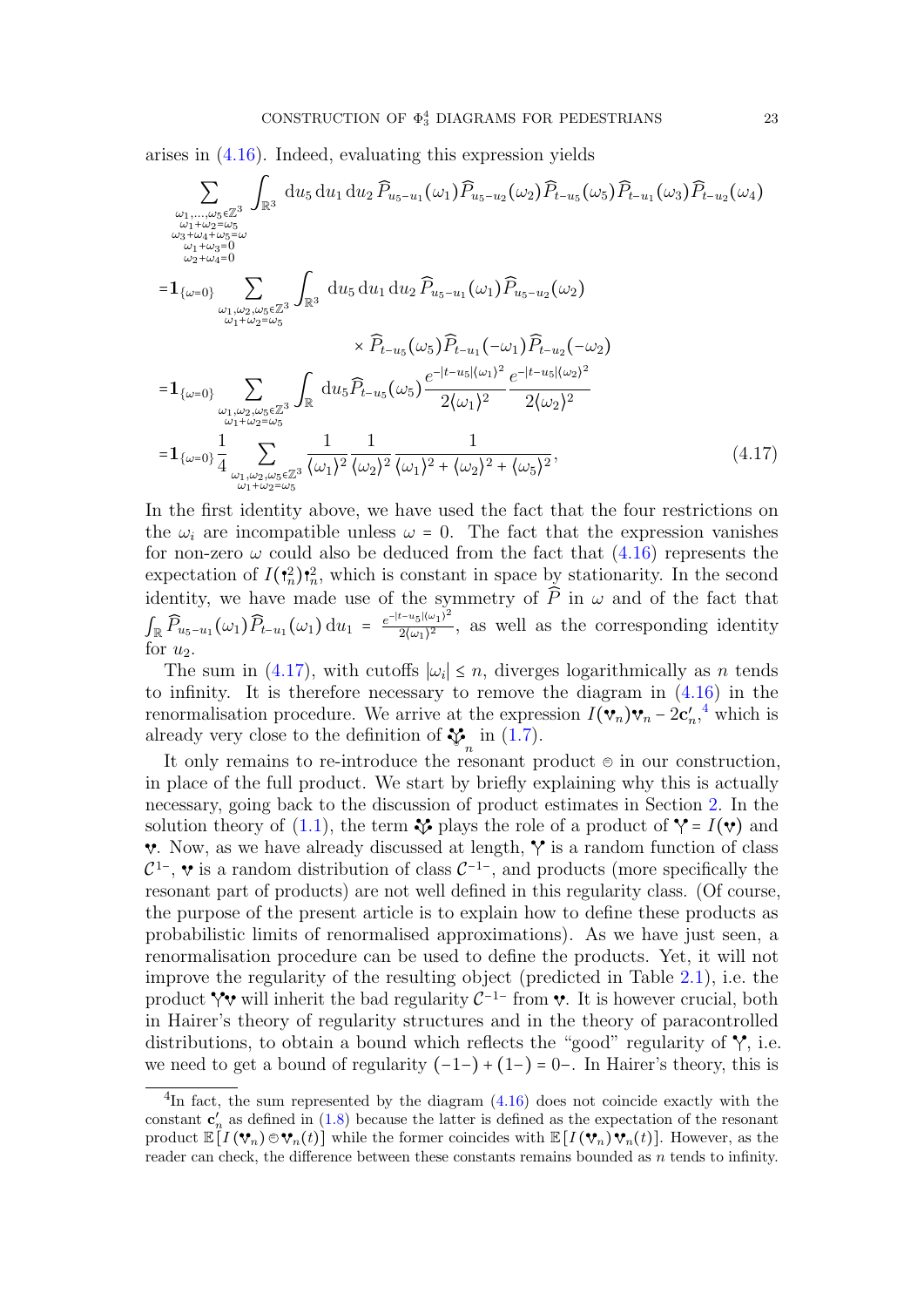accomplished by working with "increments": there the fundamental object is

$$
(\mathbf{Y}(y)-\mathbf{Y}(x))\mathbf{v}(y),
$$

which indeed behaves like  $(y-x)^{0-}$  as  $y \to x$ . One key observation in [\[13\]](#page-37-12) was that the same effect can be obtained by working with the resonant product  $\mathbf{\hat{y}} \in \mathbf{v}$ , which is of class  $\mathcal{C}^{0-}$ .

After this short detour, it remains to incorporate the resonant product  $\odot$  into the graphical notation. For this we recall from Section [2](#page-4-3) that for arbitrary  $f, g$ (e.g. ∈  $\mathcal{C}^{\infty}$ ) we have

$$
f\circledcirc g(x)=\sum_{|k-l|\leq 1}\delta_kf(x)\delta_lg(x)=\sum_{\omega_1,\omega_2\in\mathbb{Z}^3}e^{2i\pi(\omega_1+\omega_2)\cdot x}\widehat{f}(\omega_1)\widehat{g}(\omega_2)\sum_{|k-l|\leq 1}\chi_k(\omega_1)\chi_l(\omega_2).
$$

For the last sum appearing in this expression, we have

$$
\sum_{|k-l|\leq 1} \chi_k(\omega_1) \chi_l(\omega_2) \begin{cases} \epsilon [0,1] & \text{for all } \omega_1, \omega_2 \\ = 0 & \text{if } (|\omega_1| > \frac{8}{3} \text{ or } |\omega_2| > \frac{8}{3}) \text{ and } \frac{|\omega_1|}{|\omega_2|} \notin [c, c^{-1}], \end{cases} (4.18)
$$

where  $c = \frac{9}{64}$ . Roughly speaking, and in agreement with the intuition in [\(2.4\)](#page-5-2), this term acts as a smooth indicator function, which only selects pairs  $(\omega_1, \omega_2)$ <br>for which helped helpes does to are another on the locarithmic scale. This for which  $|\omega_1|$  and  $|\omega_2|$  are close to one another on the logarithmic scale. This intuition justifies the slightly abusive notation

$$
\widehat{f\circ g}(\omega) = \sum_{\substack{\omega_1+\omega_2=\omega\\ \omega_1\sim\omega_2}} \widehat{f}(\omega_1) \widehat{g}(\omega_2) := \sum_{\omega_1+\omega_2=\omega} \widehat{f}(\omega_1) \widehat{g}(\omega_2) \sum_{|k-l|\leq 1} \chi_k(\omega_1) \chi_l(\omega_2). \tag{4.19}
$$

We represent these "restricted convolutions" in the graphical notation by dotted lines. For example, when the product is replaced by  $\otimes$ , the first graph  $(4.11)$ becomes

<span id="page-23-2"></span><span id="page-23-1"></span><span id="page-23-0"></span>

The interpretation of this diagram is the same as in [\(4.13\)](#page-20-2), with the only exception that the additional restriction  $\{\omega_3 + \omega_4 \sim \omega_5\}$  is enforced. The convention is that next to a node  $\Theta$ , the sum of the frequency variables corresponding to the dotted arrows is similar to the sum of frequency variables from the regular arrows. Summarising all of this discussion, we finally arrive at the graphical expression

$$
\widehat{\mathcal{P}}(t,\omega) = \underbrace{\mathcal{P}_{\mathbf{r},t,\omega}^{\circ}}_{(t,\omega)} + 4 \times \underbrace{\mathcal{P}_{\mathbf{r},t,\omega}^{\circ}}_{(t,\omega)}.
$$
\n(4.20)

Remaining two diagrams. The graphical representation/decomposition of its components in different Wiener chaoses for the remaining terms follows the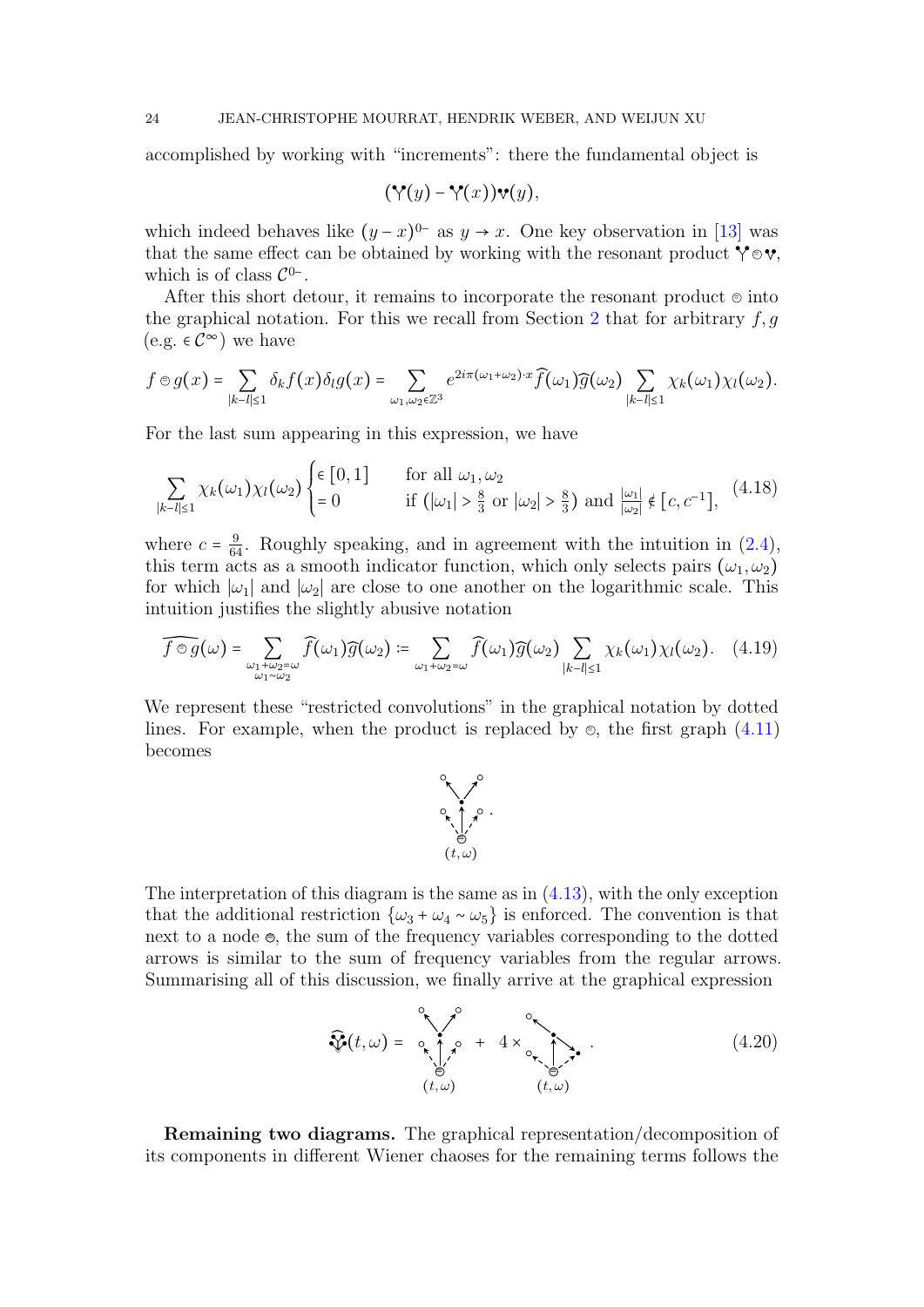same line of reasoning, and we omit the details. For  $\tau = \mathcal{F}$ , we get

<span id="page-24-1"></span>
$$
\widehat{\mathcal{F}}(t,\omega) = \begin{cases} \sum_{\substack{\omega \in \mathcal{P}(\omega) \\ (t,\omega)}}^{\infty} & \omega \in \mathcal{P}(\omega) \\ (t,\omega) & \omega \in \mathcal{P}(\omega) \end{cases} \tag{4.21}
$$

We only mention that as above in the discussion for  $\mathcal{F}$ , the Wick renormalisation (i.e. the fact that we work with  $I(\mathbf{\hat{v}}) \odot \mathbf{r}$  rather than  $I(\mathbf{\hat{v}}) \odot \mathbf{r}$ ) corresponds exactly to removing the graphs in the second Wiener chaos which arise by contracting two of the three leaves at the top of the graph. The logarithmic sub-divergence plays no role for this term.

Finally, for  $\tau = \mathcal{F}$ , we have

$$
\widehat{\mathcal{F}}(t,\omega) = \underbrace{\mathcal{F}(t,\omega)}_{(t,\omega)} + 6 \times \underbrace{\mathcal{F}(t,\omega)}_{(t,\omega)} + 6 \times \underbrace{\left(\mathcal{F}(t,\omega)}_{(t,\omega)}\right) - \mathbf{C}'_n \cdot \begin{pmatrix} 0 \\ 0 \\ 0 \\ (t,\omega) \end{pmatrix}.
$$

It is worth pointing out here that for this diagram, the renormalisation with the logarithmically diverging constant  $\mathbf{c}'_n$  does not result in the complete removal of a diagram, but only in its modification. In fact, when performing the renormalisation procedure for more complicated equations, it is common that the renormalisation of a graph results in the subtraction of divergent substructures, rather than the removal of the whole graph. It is rather a peculiarity that in the graphs [\(4.14\)](#page-21-0) and [\(4.15\)](#page-21-1) the removal of the divergent substructure amounts to removing the whole graph. See [\[6\]](#page-37-16) for a discussion of this point in a much more general framework.

4.2. Bounds on iterated integrals. We now proceed to explain how to derive the bound [\(3.13\)](#page-14-0) for the various stochastic integrals introduced in the previous subsection. The core ingredient is the isometry identity [\(3.5\)](#page-11-3), which permits to bound the second moment of an iterated stochastic integral by the  $L^2$  norm of the corresponding kernel.

The symbols  $\tau = \tau$ ,  $\mathbf{v}$ ,  $\mathbf{\hat{v}}$ . As before, we first treat the symbol  $\tau$ . For this symbol, equation  $(4.1)$  together with the standard Itô isometry yields

$$
\mathbb{E}\big[\widehat{\mathbf{T}}(t,\omega)\widehat{\mathbf{T}}(t',-\omega)\big] = \int_{\mathbb{R}} \widehat{P}_{t-u}(\omega)\widehat{P}_{t'-u}(-\omega)\,\mathrm{d}u = \frac{e^{-|t-t'|(\omega)^2}}{2\langle\omega\rangle^2},\tag{4.22}
$$

and in particular the bound [\(3.13\)](#page-14-0) (for  $\alpha = -\frac{1}{2}$  $\frac{1}{2}$ ) follows from the trivial bound  $e^{-|t-t'|\omega|^2} \leq 1$ . For later use, we record the following immediate corollary of the previous bound: for any  $\gamma \geq 0$ ,

<span id="page-24-2"></span><span id="page-24-0"></span>
$$
\left|\mathbb{E}\big[\widehat{\mathbf{T}}(t,\omega)\widehat{\mathbf{T}}(t',-\omega)\big]\right| \lesssim \frac{1}{\langle\omega\rangle^2} \Big(\frac{1}{|t-t'|\langle\omega\rangle^2}\Big)^\gamma,\tag{4.23}
$$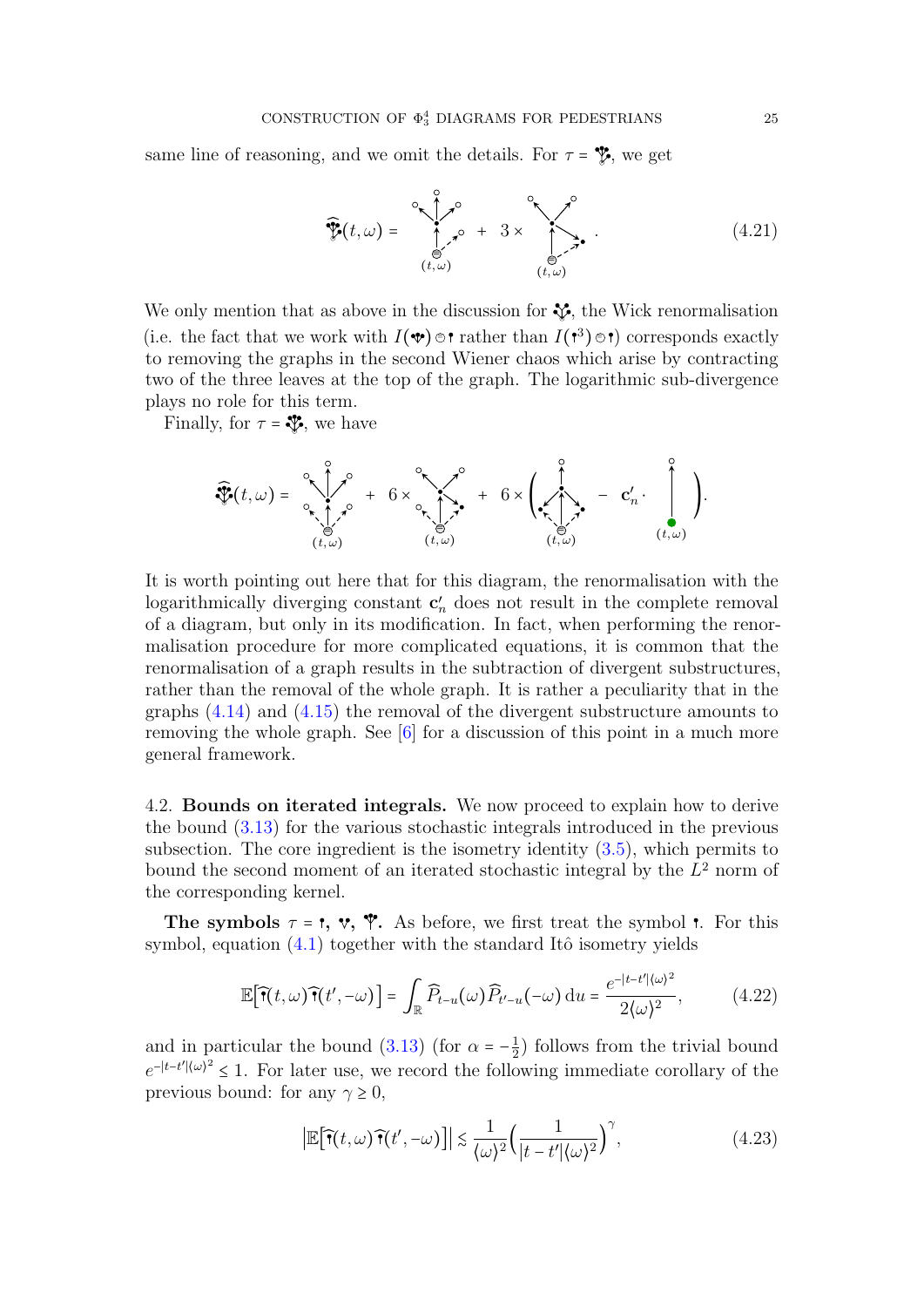where the implicit constant depends only the choice of  $\gamma$ . In graphical notation, the previous calculation with  $t = t'$  becomes

<span id="page-25-5"></span>
$$
\mathbb{E}\big[\widehat{\mathbf{F}}(t,\omega)\big|^2\big] = \bigg|_{(t,\omega)}^{(t,-\omega)} \lesssim \langle \omega \rangle^{-2}, \tag{4.24}
$$

which can be obtained from  $(4.5)$  by "doubling" the graph and by contracting the leaves  $\circ$  to a vertex  $\bullet$ . The interpretation of the resulting graph then remains the same as in the previous section, i.e. the time variable is integrated out. This algorithm for producing the diagram is very natural: first, taking the square corresponds to the doubling of the graph; and then taking the expectation results in collapsing each pair of leaves represented by a vertex  $\circ$  to a single vertex  $\bullet$ , for each possible pairing; this being due to the trivial covariance structure of the instances of white noise represented by the leaves  $\circ$  (in other words, this being due to Itô's isometry). In the same "graphical" way, we obtain the formula

<span id="page-25-4"></span>
$$
\mathbb{E}\left[|\widehat{\mathbf{v}}(t,\omega)|^2\right] = 2 \cdot \sum_{(t,\omega)}^{(t,-\omega)}.
$$
\n(4.25)

which should be read as

$$
\mathbb{E}\left[\left|\widehat{\mathbf{v}}(t,\omega)\right|^2\right] = 2 \sum_{\omega_1+\omega_2=\omega} \int_{\mathbb{R}^2} \left(\widehat{P}_{t-u_1}(\omega_1)\widehat{P}_{t-u_1}(-\omega_1)\widehat{P}_{t-u_2}(\omega_2)\widehat{P}_{t-u_2}(-\omega_2)\right) \mathrm{d}u_1 \, \mathrm{d}u_2
$$

$$
= 2 \sum_{\omega_1+\omega_2=\omega} \frac{1}{2\langle\omega_1\rangle^2} \frac{1}{2\langle\omega_2\rangle^2}.
$$
(4.26)

Of course, this expression could now be bounded directly, but we prefer a slightly more general approach which will allow us to systematise the calculations to come. The following lemma, which gives a bound on discrete convolutions, is essentially contained in [\[15,](#page-37-9) Lemma 10.14]. We formulate it in arbitrary space dimension d, although we are only interested in the case  $d = 3$  here.

<span id="page-25-2"></span>**Lemma 4.1.** Let  $d \geq 1$  and  $\alpha, \beta \in \mathbb{R}$  satisfy

<span id="page-25-3"></span><span id="page-25-1"></span><span id="page-25-0"></span>
$$
\alpha + \beta > d \quad and \quad \alpha, \beta < d. \tag{4.27}
$$

We have, uniformly over  $\omega \in \mathbb{Z}^d$ ,

$$
\sum_{\substack{\omega_1, \omega_2 \in \mathbb{Z}^d\\ \omega_1 + \omega_2 = \omega}} \langle \omega_1 \rangle^{-\alpha} \langle \omega_2 \rangle^{-\beta} \lesssim \langle \omega \rangle^{d - \alpha - \beta}.
$$
\n(4.28)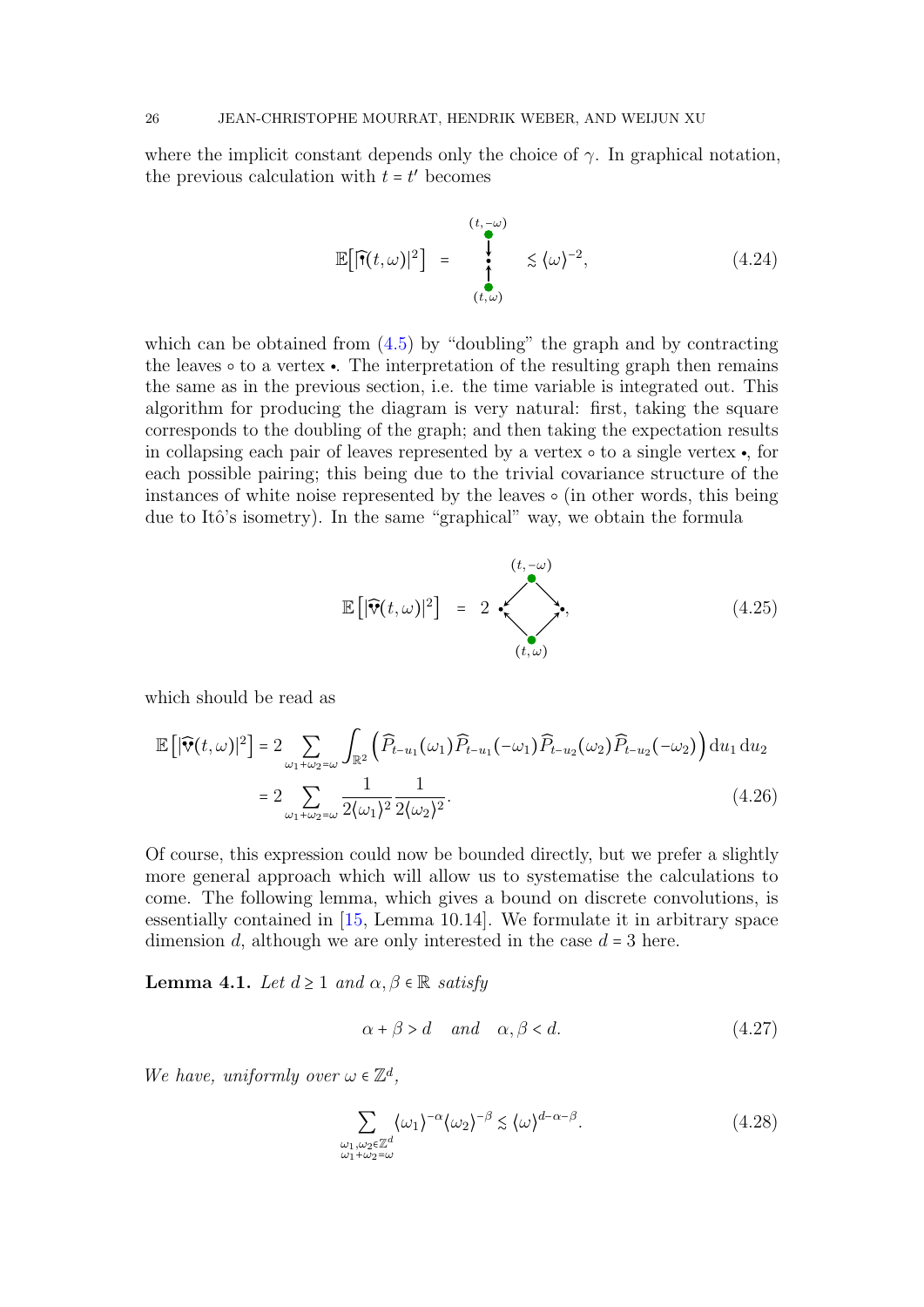*Proof.* We subdivide the index set  $A = \{(\omega_1, \omega_2) \in (\mathbb{Z}^d)^2 : \omega_1 + \omega_2 = \omega\}$  of the summation into summation into

$$
\mathcal{A}_1 := \left\{ (\omega_1, \omega_2) \in \mathcal{A}: \quad |\omega_1| \ge 2|\omega| \right\}
$$
  

$$
\mathcal{A}_2 := \left\{ (\omega_1, \omega_2) \in \mathcal{A}: \quad |\omega_1| \le \frac{1}{2}|\omega| \right\}
$$
  

$$
\mathcal{A}_3 := \left\{ (\omega_1, \omega_2) \in \mathcal{A}: \quad |\omega_2| \le \frac{1}{2}|\omega| \right\}
$$
  

$$
\mathcal{A}_4 := \mathcal{A} \setminus \left( \bigcup_{j=1}^3 \mathcal{A}_j \right),
$$

and bound the sums over the individual  $\mathcal{A}_j$  separately. For  $(\omega_1, \omega_2) \in \mathcal{A}_1$ , we make use of the triangle inequality in the form  $|\omega_2| = |\omega - \omega_1| \ge |\omega_1| - |\omega| \ge \frac{1}{2}$  $\frac{1}{2}|\omega_1|$  to get

$$
\sum_{(\omega_1,\omega_2)\in\mathcal{A}_1} \langle \omega_1\rangle^{-\alpha} \langle \omega_2\rangle^{-\beta} \leq \sum_{(\omega_1,\omega_2)\in\mathcal{A}_1} \langle \omega_1\rangle^{-\alpha} \Big(\frac{1}{2}\langle \omega_1\rangle\Big)^{-\beta} \lesssim \sum_{|\omega_1|\geq 2|\omega|} \langle \omega_1\rangle^{-\alpha-\beta} \lesssim \langle \omega \rangle^{d-\alpha-\beta},
$$

where we have used the first condition in  $(4.27)$ . For  $\mathcal{A}_2$ , we use the triangle inequality in the form  $|\omega_2| = |\omega - \omega_1| \ge |\omega| - |\omega_1| \ge \frac{1}{2}$  $\frac{1}{2}|\omega|$  to get

$$
\sum_{(\omega_1,\omega_2)\in\mathcal{A}_2} \langle \omega_1\rangle^{-\alpha} \langle \omega_2\rangle^{-\beta} \le \Big(\frac{1}{2}\langle \omega\rangle\Big)^{-\beta} \sum_{|\omega_1|\le\frac{1}{2}|\omega|} \langle \omega_1\rangle^{-\alpha} \lesssim \langle \omega\rangle^{d-\alpha-\beta},
$$

where this time we have used the second assumption (on  $\alpha$ ) in [\(4.27\)](#page-25-0). Exchanging the role of  $\omega_1$  and  $\omega_2$ , the same bound follows for the sum over  $\mathcal{A}_3$ . Finally, on  $\mathcal{A}_4$  we have  $|\omega_1|, |\omega_2| \geq \frac{1}{2}$  $\frac{1}{2}|\omega|$ , so that

$$
\sum_{(\omega_1,\omega_2)\in\mathcal{A}_4} \langle \omega_1\rangle^{-\alpha} \langle \omega_2\rangle^{-\beta} \le \left(\frac{1}{2}\langle \omega\rangle\right)^{-\alpha} \sum_{|\omega_2|\ge \frac{1}{2}|\omega|} \left(\frac{1}{2}\langle \omega_2\rangle\right)^{-\beta} \lesssim \langle \omega \rangle^{d-\alpha-\beta},
$$

and the statement follows.  $\Box$ 

We briefly discuss the conditions [\(4.27\)](#page-25-0) on the exponents  $\alpha, \beta$ . The first condition  $\alpha + \beta > d$  is necessary to obtain a bound of the type [\(4.28\)](#page-25-1), because without it even the convergence of the sum cannot be guaranteed. The second condition  $\alpha, \beta, \delta, d$  may seem more surprising. It states that a decay beyond summability for  $\langle \omega_1 \rangle^{-\alpha}$  or  $\langle \omega_2 \rangle^{-\beta}$  does not improve the behaviour of the convolution. We will see below that this restriction corresponds exactly to the fact that a (renormalised) product of a random function f and a random distribution q cannot have better regularity than g itself. We will show below how the use of the resonant product  $\odot$ instead of the usual product translates into a Lemma [4.2,](#page-28-0) which can be understood as a variant of Lemma [4.1](#page-25-2) for which this restriction is removed.

Applying this Lemma to the right side of [\(4.26\)](#page-25-3) yields

$$
\mathbb{E}\left[|\widehat{\mathbf{v}}(t,\omega)|^2\right] \lesssim \frac{1}{\langle \omega \rangle},
$$

which is the desired bound [\(3.13\)](#page-14-0) with  $\alpha = -1$  for this symbol. This implies that this process belongs to  $C^{\beta}$  for every  $\beta < -1$ .

We move on to the symbol  $\mathcal V$ . We first discuss why the need for the extra integration against the heat kernel arises. If we tried to work with  $\mathbf{\diamond}$ , that is to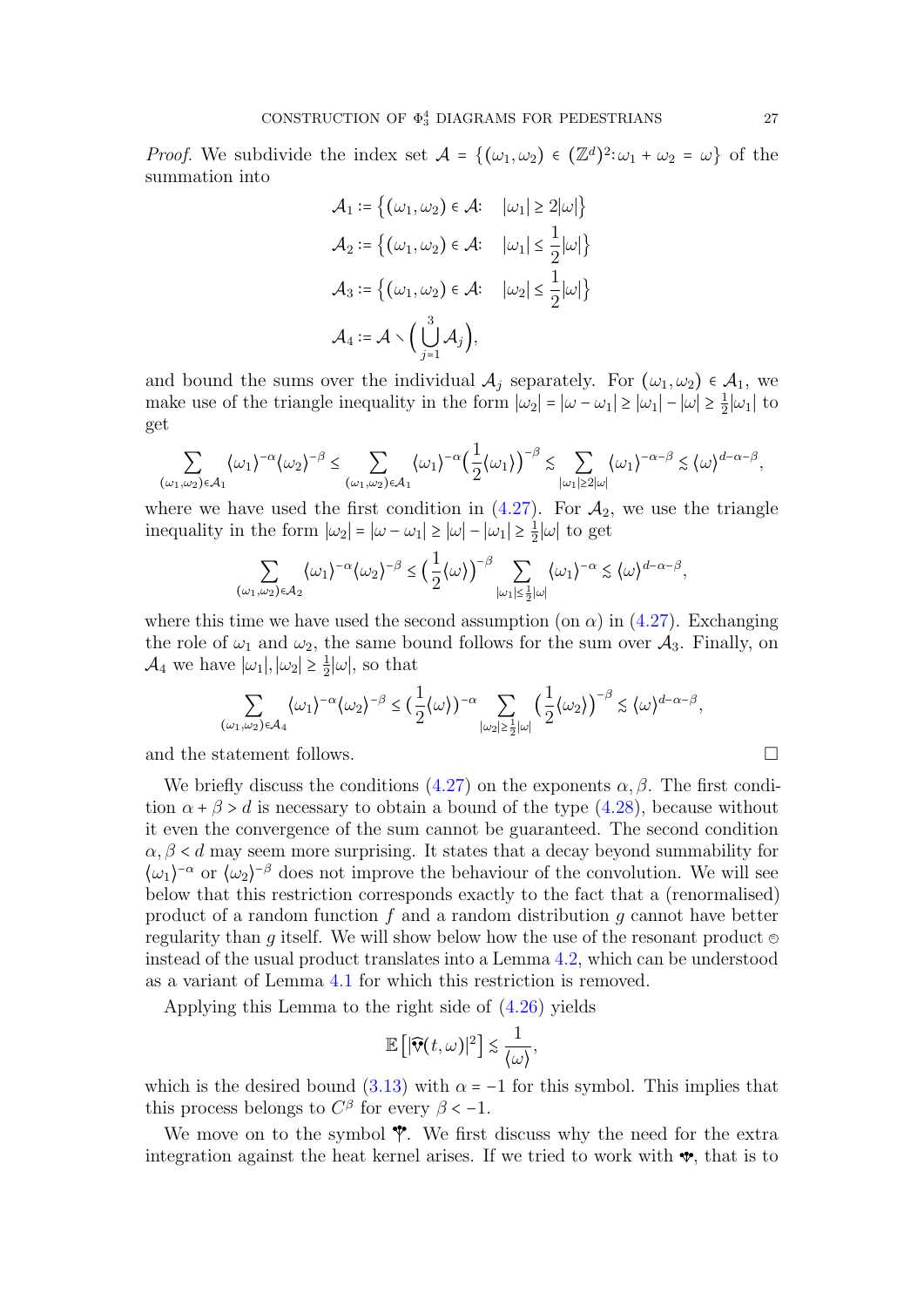say, to define the limit of  $\mathbf{I}_n^3 - 3\mathbf{c}_n \mathbf{t}_n$  (see [\(4.10\)](#page-19-1)), then the same calculation as  $(4.25)$  and  $(4.26)$  would become

$$
\mathbb{E}\left[\left|\widehat{\mathbf{v}}(t,\omega)\right|^2\right] = 6 \times \quad (t,\omega) \longrightarrow \left(\begin{matrix} t & \omega \\ \omega_1+\omega_2+\omega_3=\omega \end{matrix}\right) = 6 \sum_{\omega_1+\omega_2+\omega_3=\omega} \frac{1}{2\langle\omega_1\rangle^2} \frac{1}{2\langle\omega_2\rangle^2} \frac{1}{2\langle\omega_3\rangle^2},
$$

but then Lemma [4.1](#page-25-2) does not apply to this situation (applying the Lemma once for the variables  $\omega_1$  and  $\omega_2$  would yields the bound  $\leq \sum_{\tilde{\omega}+\omega_3=\omega} \langle \tilde{\omega} \rangle^{-1} \langle \omega_3 \rangle^{-2}$ , but then the resulting expense  $\omega_2$  and  $\beta = 2$  just feil the gummability equation then the resulting exponents  $\alpha = 1$  and  $\beta = 2$  just fail the summability condition  $\alpha + \beta > 3$ .) We leave it for the reader to check that indeed, this sum diverges logarithmically for every  $\omega$ . However, this problem can be fixed by considering different times  $t \neq t'$ . Then recalling [\(4.23\)](#page-24-0) we get for any  $\gamma \ge 0$ 

$$
\mathbb{E}\left[\widehat{\mathbf{v}}(t,\omega)\widehat{\mathbf{v}}(t',-\omega)\right] = 6 \times (t,\omega)\widehat{\mathbf{v}}(t',-\omega)
$$
  

$$
\lesssim \frac{1}{|t-t'|^{\gamma}} \sum_{\omega_1+\omega_2+\omega_3=\omega} \frac{1}{\langle \omega_1 \rangle^{2+2\gamma}} \frac{1}{\langle \omega_2 \rangle^2} \frac{1}{\langle \omega_3 \rangle^2}
$$
  

$$
\lesssim \frac{1}{|t-t'|^{\gamma} \langle \omega \rangle^{2\gamma}},
$$

which (for  $\gamma$  < 1) can be taken as a basis for defining  $\bullet$  as a space-time distribution. We prefer, to integrate it once more against a heat kernel (because this is the way it enters the solution theory for [\(1.1\)](#page-0-0)), yielding an object which can be evaluated at fixed time. More precisely, for every  $\gamma \in (0,1)$ ,

<span id="page-27-0"></span>
$$
\mathbb{E}\left[|\widehat{\mathbf{\varphi}}(t,\omega)|^2\right] = 6 \quad \Longleftrightarrow \quad \widehat{u} \quad \widehat{u}
$$
\n
$$
\lesssim \int_{\mathbb{R}^2} \widehat{P}_{t-u}(\omega) \widehat{P}_{t-u'}(\omega) \frac{1}{|u-u'|^{\gamma} \langle \omega \rangle^{2\gamma}} \, \mathrm{d}u \, \mathrm{d}u' \lesssim \frac{1}{\langle \omega \rangle^4},\tag{4.29}
$$

which proves that this symbol satisfies [\(3.13\)](#page-14-0) for  $\alpha = \frac{1}{2}$  $\frac{1}{2}$ .

Case  $\tau = \frac{1}{2}$ . We now turn to the case  $\tau = \frac{1}{2}$ . Recall that its decomposition into components in homogeneous Wiener chaoses was given in [\(4.21\)](#page-24-1). We write

<span id="page-27-1"></span>
$$
\widehat{\mathcal{F}}(t,\omega) = \sum_{\substack{(\theta,\omega)\\(t,\omega)}}^{\infty} \widehat{\mathcal{F}}(t,\omega) + \widehat{\mathcal{F}}(t,\omega) + \widehat{\mathcal{F}}(t,\omega). \tag{4.30}
$$

It is then clear that  $\mathcal{F} \in \mathcal{H}_n$ , and as a consequence of the orthogonality of the  $\mathcal{H}_n$ 's in  $L^2$ , we have

$$
\mathbb{E}\left[\left|\widehat{\mathcal{V}}(t,\omega)\right|^2\right] = \mathbb{E}\left[\left|\widehat{\mathcal{V}}^{(4)}(t,\omega)\right|^2\right] + \mathbb{E}\left[\left|\widehat{\mathcal{V}}^{(2)}(t,\omega)\right|^2\right].\tag{4.31}
$$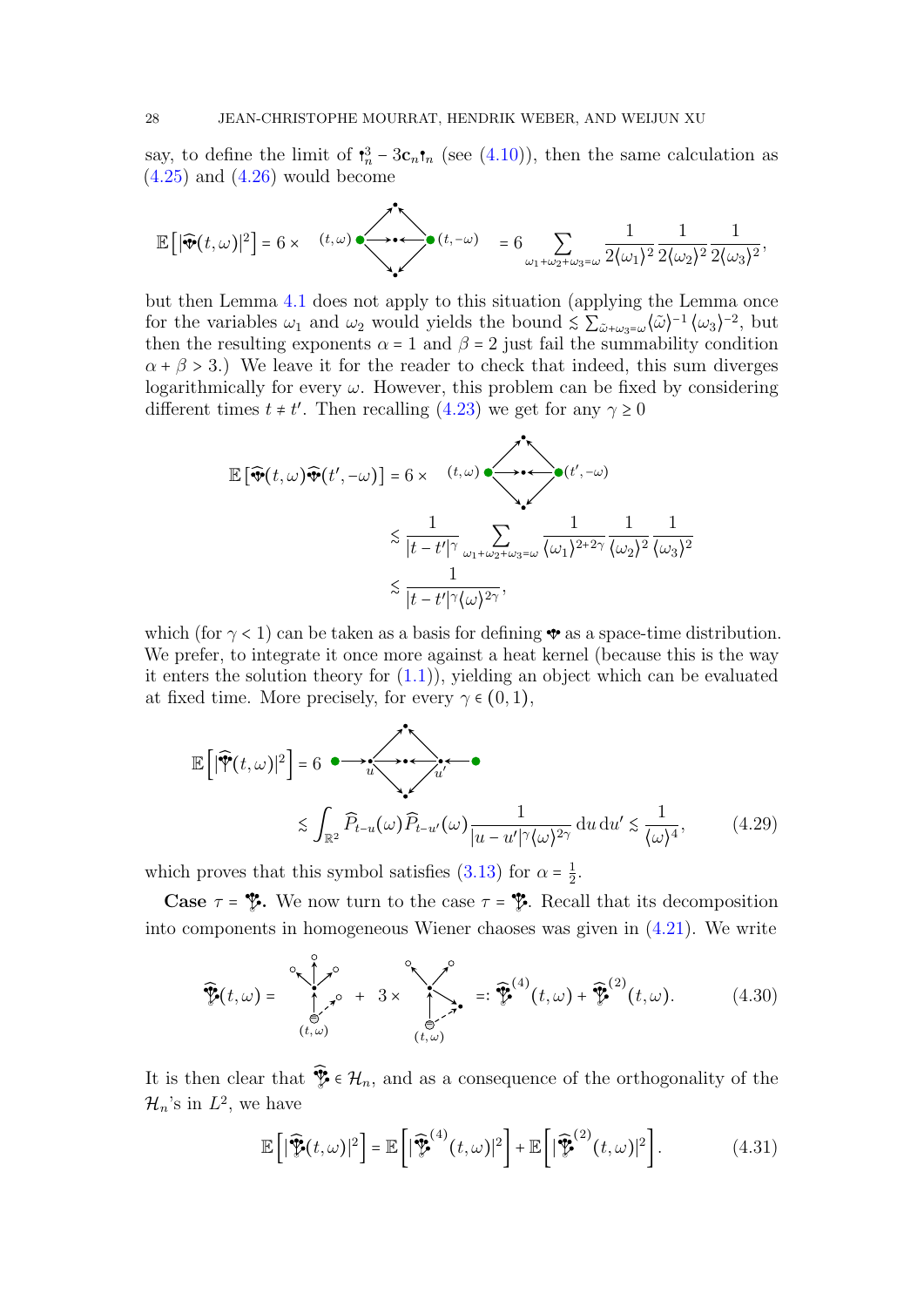In our graphical notation, the first term above can be bounded by

<span id="page-28-1"></span>
$$
\mathbb{E}\left[\left|\widehat{\mathbf{V}}^{(4)}(t,\omega)\right|^2\right] \lesssim \sum_{\substack{\beta\\ (\beta,\omega)\\(t,\omega)}}^{\binom{(t,-\omega)}{2}}.
$$
\n(4.32)

There is a slightly subtle point worth underlying here: standard Gaussian calculus (the Wick formula) yields an explicit identity for the quantity on the left hand side of this expression, in terms of contractions of all of the different leaves on the original diagram representing  $\mathcal{V}$ (4) . This formula includes additional graphs such as



However, using  $(3.6)$  to bound the term on the left side of  $(4.32)$  greatly simplifies the ensuing argument, as opposed to relying on the exact formula involving the asymmetric trees. (This idea was first used in this context in [\[15,](#page-37-9) Section 10].)

Going back to bounding  $(4.32)$ , we use  $(4.29)$  on the "left part" and  $(4.24)$  on the "right part" of the graph to obtain the bound

<span id="page-28-2"></span>
$$
\mathbb{E}\left[\left|\widehat{\mathcal{V}}^{(4)}(t,\omega)\right|^2\right] \lesssim \sum_{\substack{\omega_1+\omega_2=\omega\\ \omega_1\sim\omega_2}}\frac{1}{\langle\omega_1\rangle^4} \frac{1}{\langle\omega_2\rangle^2}.\tag{4.33}
$$

Lemma [4.1](#page-25-2) on the decay of convolutions is not enough to bound the remaining sum. Indeed, this is precisely a case as discussed below Lemma [4.1,](#page-25-2) where the second condition in  $(4.27)$  fails (here,  $4 \ge 3$ ). Of course, the same estimate could be used by "forgetting" some of the good decay of  $(\omega_1)^{-4}$ , and replacing it by  $\langle \omega_1 \rangle^{-(3-)}$ , but this would only yield a bound of order  $\langle \omega \rangle^{-(2-)}$  corresponding to a regularity of index  $-\frac{1}{2}$  $\frac{1}{2}$  – instead of 0−. The following lemma shows that the additional condition  $\omega_1 \sim \omega_2$ , which arises from our use of the resonant product ⊜ in the definition of the diagram, resolves this problem.

<span id="page-28-0"></span>**Lemma 4.2.** Let  $\alpha, \beta \in \mathbb{R}$  satisfy  $\alpha + \beta > d$ . We have, uniformly over  $\omega \in \mathbb{Z}^d$ ,

$$
\sum_{\substack{\omega_1+\omega_2=\omega\\ \omega_1\sim\omega_2}}\langle\omega_1\rangle^{-\alpha}\langle\omega_2\rangle^{-\beta}\lesssim \langle\omega\rangle^{d-\alpha-\beta}.
$$

Proof. Recall [\(4.19\)](#page-23-0) and the definition of the "smooth cut-off" [\(4.18\)](#page-23-1). For small  $|\omega|$  (say,  $|\omega| \leq \frac{16}{3}$  $\frac{16}{3}$ ) there is only a bounded number of admissible  $\omega_1, \omega_2$  with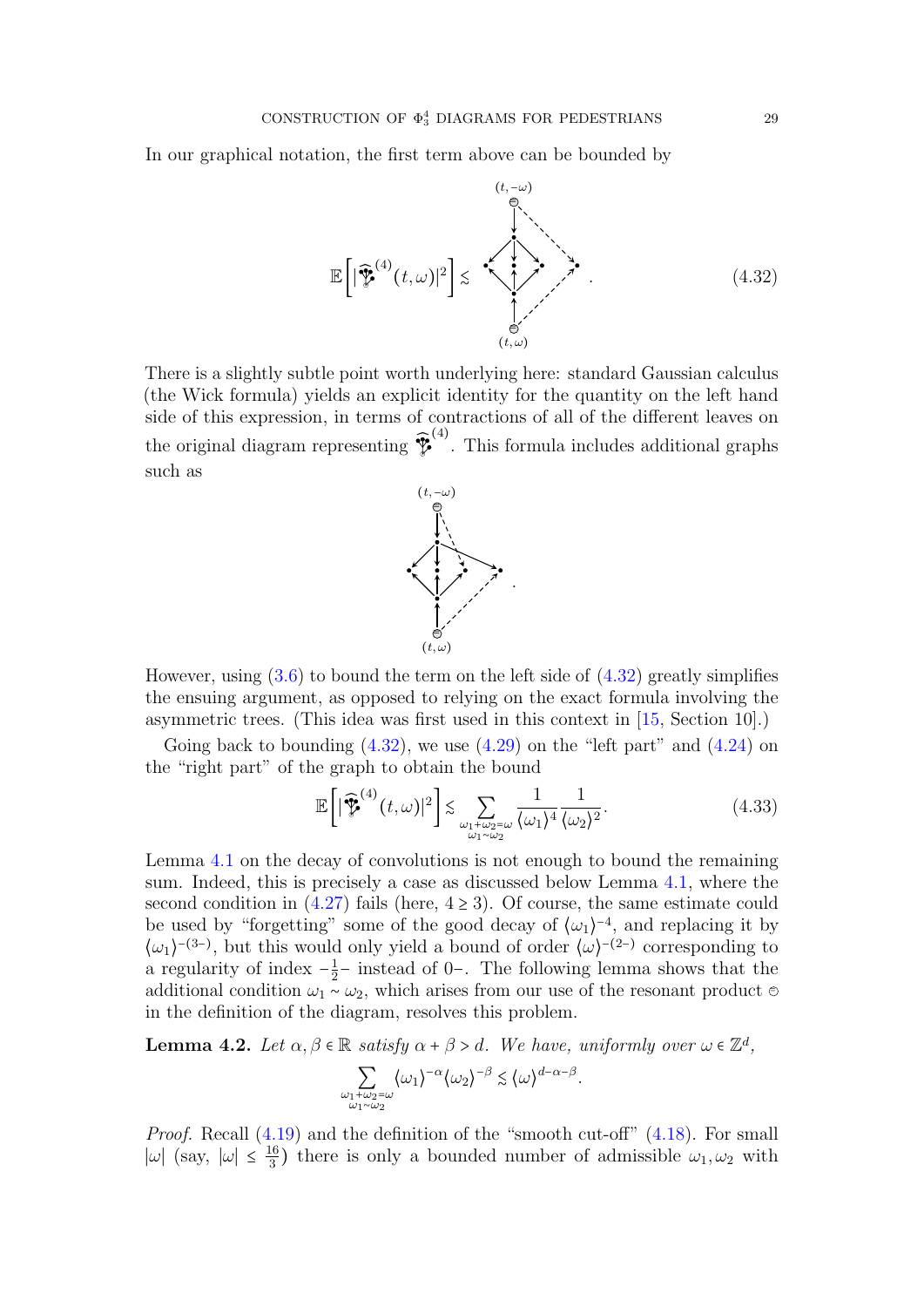$\omega_1 + \omega_2 = \omega$  for which  $\sum_{|k-l| \leq 1} \chi_k(\omega_1) \chi_l(\omega_2) \neq 0$ . Hence, for such  $\omega$ , we have

$$
\sum_{\substack{\omega_1+\omega_2=\omega\\ \omega_1\sim \omega_2}} \langle \omega_1\rangle^{-\alpha} \langle \omega_2\rangle^{-\beta} \lesssim 1.
$$

We can thus now assume that  $|\omega| > \frac{16}{3}$  $\frac{16}{3}$ . For such  $\omega$ , the conditions  $\omega_1 + \omega_2 = \omega$  and  $ω_1 ~ ∼ ω_2$  enforce that  $\frac{ω_1}{|ω_2|} ∈ [c, c^{-1}]$  for  $c = \frac{9}{64}$ , by [\(4.18\)](#page-23-1). Hence, on the one hand, we have

$$
|\omega| \le |\omega_1| + |\omega_2| \le |\omega_1| + c^{-1} |\omega_1|,
$$

that is,  $|\omega_1| \geq \frac{1}{1+c}$  $\frac{1}{1+e^{-1}}|\omega|$ , and on the other hand,  $|\omega_2| \geq c|\omega_1|$ . These considerations allow us to write

$$
\sum_{\substack{\omega_1+\omega_2=\omega\\ \omega_1\sim\omega_2}}\langle\omega_1\rangle^{-\alpha}\langle\omega_2\rangle^{-\beta}\lesssim \sum_{|\omega_1|\geq \frac{1}{1+c^{-1}}|\omega|}\langle\omega_1\rangle^{-\alpha-\beta}\lesssim \langle\omega\rangle^{d-\alpha-\beta},
$$

as desired.  $\Box$ 

Applying this Lemma to [\(4.33\)](#page-28-2) immediately yields

$$
\mathbb{E}\bigg[\big|\widehat{\mathcal{V}}^{(4)}(t,\omega)\big|^2\bigg] \lesssim \langle \omega \rangle^{-3}.
$$

We now turn to the variance of  $\mathcal{V}$ (2) , which has the expression

<sup>E</sup>[∣ ̂ = (2) (t, ω)∣<sup>2</sup> ] ≲ ω = = −ω ω<sup>4</sup> −ω ′ 4 −ω<sup>4</sup> ω ′ <sup>4</sup> ω<sup>1</sup> −ω<sup>1</sup> ω<sup>2</sup> −ω<sup>2</sup> ω<sup>5</sup> −ω ′ 5 .

For later reference, we have labelled all the edges with their frequency variables (but dropped the time variables) in the diagram above. In addition to the identities already implicit in this diagram, Kirchhoff's law enforces that we have to sum over the indices  $\omega_1, \omega_2, \omega_4, \omega_5, \omega'_4, \omega'_5$  satisfying

$$
\omega_4 + \omega_5 = \omega, \qquad \omega'_4 + \omega'_5 = \omega, \qquad \omega_1 + \omega_2 = \omega,
$$

so that we ultimately have to sum over three free variables. The fact that we have a resonant product  $\circ$  at the roots yields the additional constraints  $\omega_4 \sim \omega_5$ and  $\omega'_4 \sim \omega'_5$ , but we will not rely on these additional constraints to bound this diagram. With this potation in place, we preceed to engly each part of this diagram. With this notation in place, we proceed to analyse each part of this diagram separately. The inner square corresponds to the integral

$$
\sum_{\omega_1+\omega_2=\omega} \Big( \int_{\mathbb{R}} P_{u-u_1}(\omega_1) P_{u'-u_1}(-\omega_1) du_1 \Big) \Big( \int_{\mathbb{R}} P_{u-u_2}(\omega_2) P_{u'-u_1}(-\omega_2) du_2 \Big) \n\lesssim \sum_{\omega_1+\omega_2=\omega} \frac{1}{\langle \omega_1 \rangle^2} \frac{1}{\langle \omega_2 \rangle^2} \lesssim \frac{1}{\langle \omega \rangle},
$$

where we have used Lemma [4.1](#page-25-2) in the last inequality. Note that this bound is slightly sub-optimal, because we have not used the fact that the time variables  $u$ and u' corresponding to the nodes at the left and right corners of the square are different. In principle, this would yield extra factors  $\exp(-|u - u'| \langle \omega_i \rangle)$  for each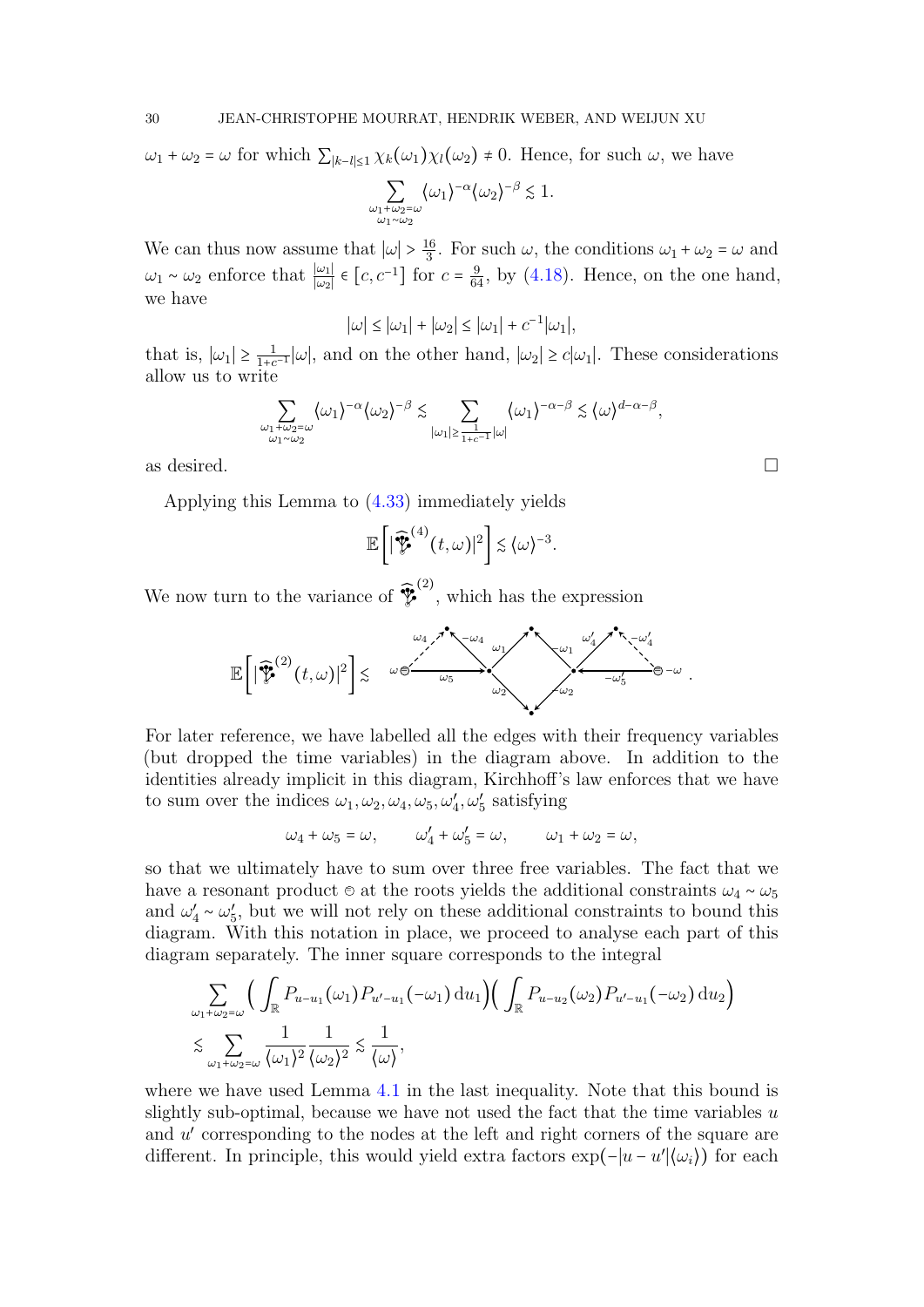term, but we simply bound these factors by 1. Similarly, we get for the left-most triangle

$$
\sum_{\omega_4+\omega_5=\omega} \int P_{t-u}(\omega_5) \Big( \int_{\mathbb{R}} P_{t-u_4}(\omega_4) P_{u-u_4}(-\omega_4) du_4 \Big) du
$$
  

$$
\lesssim \sum_{\omega_4+\omega_5=\omega} \int P_{t-u}(\omega_5) \frac{1}{\langle \omega_4 \rangle^2} du \lesssim \sum_{\omega_4+\omega_5=\omega} \frac{1}{\langle \omega_4 \rangle^2} \frac{1}{\langle \omega_5 \rangle^2} \lesssim \frac{1}{\langle \omega \rangle},
$$

where again we have used Lemma [4.1.](#page-25-2) The right-most triangle in the diagram is bounded in the same way, resulting in the final bound

$$
\mathbb{E}\bigg[\big|\widehat{\mathcal{V}}^{(2)}(t,\omega)\big|^2\bigg] \lesssim \langle \omega \rangle^{-3},
$$

as desired.

**Case**  $\tau = \mathbf{v}$ . For this symbol, we recall from [\(4.20\)](#page-23-2) the Wiener chaos decomposition

$$
\widehat{\mathcal{P}}(t,\omega) = \underbrace{\circ}_{(t,\omega)} \underbrace{\circ}_{(t,\omega)} + 4 \times \underbrace{\circ}_{(t,\omega)} \underbrace{\circ}_{(t,\omega)} = \widehat{\mathcal{P}}^{(4)}(t,\omega) + \widehat{\mathcal{P}}^{(2)}(t,\omega).
$$

We start with  $\sqrt{\ }$ <sup>(4)</sup>. Similarly to the case for  $\ddot{\mathbf{\mathcal{F}}}$ , we have the bound

<span id="page-30-1"></span><span id="page-30-0"></span>

After all our preparation, this diagram poses no additional difficulty. First, the same calculation as in  $(4.29)$  allows to bound the "inner part" of the diagram by  $\langle \omega_2 \rangle^{-5}$ , and the integrals corresponding to the "outer parts" can be bounded by  $\langle \omega_1 \rangle^{-2}$  and  $\langle \omega_3 \rangle^{-2}$  immediately, yielding the bound

$$
\mathbb{E}\left[\left|\widehat{\mathbb{V}}^{(4)}(t,\omega)\right|^2\right] \lesssim \sum_{\substack{\omega_1+\omega_2+\omega_3=\omega\\ \omega_1+\omega_3\sim\omega_2}}\frac{1}{\langle\omega_1\rangle^2}\frac{1}{\langle\omega_2\rangle^5}\frac{1}{\langle\omega_3\rangle^2} \lesssim \sum_{\substack{\tilde{\omega}+\omega_3=\omega\\ \tilde{\omega}\sim\omega_2}}\frac{1}{\langle\tilde{\omega}\rangle}\frac{1}{\langle\omega_2\rangle^5} \lesssim \frac{1}{\langle\omega\rangle^3},\quad(4.35)
$$

where we have used Lemma [4.1](#page-25-2) in the first and Lemma [4.2](#page-28-0) in the second inequality.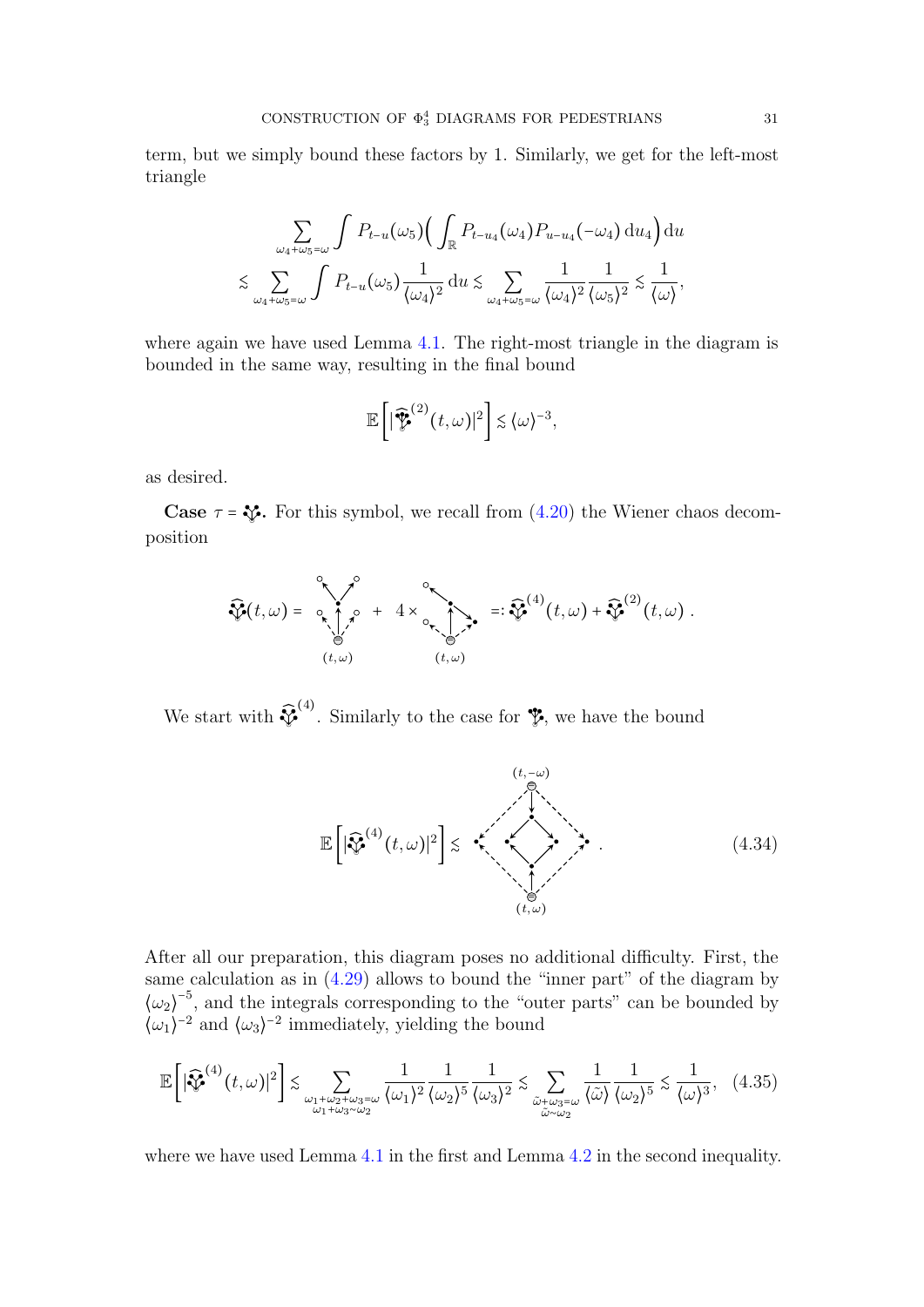We now turn to the bound for  $\sqrt[3]{}$  $(2)$ , for which we have

<span id="page-31-2"></span>
$$
\mathbb{E}\left[\left|\widehat{\mathbf{v}}^{(2)}(t,\omega)\right|^2\right] \lesssim \mathbf{v}^{\mathbf{z}^{\mathbf{z}^{\mathbf{z}^{\mathbf{z}^{\mathbf{z}^{\mathbf{z}^{\mathbf{z}^{\mathbf{z}^{\mathbf{z}^{\mathbf{z}^{\mathbf{z}^{\mathbf{z}^{\mathbf{z}^{\mathbf{z}^{\mathbf{z}^{\mathbf{z}^{\mathbf{z}^{\mathbf{z}^{\mathbf{z}^{\mathbf{z}^{\mathbf{z}^{\mathbf{z}^{\mathbf{z}^{\mathbf{z}^{\mathbf{z}^{\mathbf{z}^{\mathbf{z}^{\mathbf{z}^{\mathbf{z}^{\mathbf{z}^{\mathbf{z}^{\mathbf{z}^{\mathbf{z}^{\mathbf{z}^{\mathbf{z}^{\mathbf{z}^{\mathbf{z}^{\mathbf{z}^{\mathbf{z}^{\mathbf{z}^{\mathbf{z}^{\mathbf{z}^{\mathbf{z}^{\mathbf{z}^{\mathbf{z}^{\mathbf{z}^{\mathbf{z}^{\mathbf{z}^{\mathbf{z}^{\mathbf{z}^{\mathbf{z}^{\mathbf{z}^{\mathbf{z}^{\mathbf{z}^{\mathbf{z}^{\mathbf{z}^{\mathbf{z}^{\mathbf{z}^{\mathbf{z}^{\mathbf{z}^{\mathbf{z}^{\mathbf{z}^{\mathbf{z}^{\mathbf{z}^{\mathbf{z}^{\mathbf{z}^{\mathbf{z}^{\mathbf{z}^{\mathbf{z}^{\mathbf{z}^{\mathbf{z}^{\mathbf{z}^{\mathbf{z}^{\mathbf{z}^{\mathbf{z}^{\mathbf{z}^{\mathbf{z}^{\mathbf{z}^{\mathbf{z}^{\mathbf{z}^{\mathbf{z}^{\mathbf{z}^{\mathbf{z}^{\mathbf{z}}^{\mathbf{z}^{\mathbf{z}^{\mathbf{z}}}}}}}}}}}}}\tag{4.36}
$$
\n
$$
\mathbb{E}\left[\left|\widehat{\mathbf{W}}}\right|^{(2)}(t,\omega)\right|^{2}\right] \lesssim \mathbf{v}^{\mathbf{z}^{\mathbf{z}^{\mathbf{z}^{\mathbf{z}^{\mathbf{z}}}}}}}}}\right
$$

<span id="page-31-1"></span>.

This graph is more complicated, and requires more careful treatment. We integrate first the innermost time variable, with two arrows pointing to it labelled  $\omega_1$  and  $-\omega_1$  respectively. We bound this contribution by  $\langle \omega_1 \rangle^{-2}$ , uniformly over u and u', as in [\(4.24\)](#page-25-5). We are more careful with the integration of the time variable with incoming arrows labelled  $\omega_2$  and  $-\omega_2$ , and evaluate its contribution to be

$$
\frac{e^{-|t-u|(\omega_2)^2}}{2(\omega_2)^2},
$$

as in [\(4.22\)](#page-24-2). We next compute the contribution of the triangle in the lower part of the diagram by integrating over  $u$ :

$$
\int_{\mathbb{R}} \widehat{P}_{t-u}(\omega_1 + \omega_2) \frac{e^{-|t-u|(\omega_2)^2}}{2(\omega_2)^2} \, \mathrm{d}u = \frac{1}{2(\omega_2)^2} \frac{1}{(\omega_2)^2 + (\omega_1 + \omega_2)^2}
$$

A similar calculation applies to the upper part of the diagram, and we therefore obtain the bound

$$
\mathbb{E}\left[\left|\widehat{\mathbf{V}}^{(2)}(t,\omega)\right|^2\right] \leq \sum \left( \langle \omega_1 \rangle \langle \omega_2 \rangle \langle \omega_3 \rangle \big(\langle \omega_3 \rangle + \langle \omega_1 + \omega_2 \rangle \big) \big(\langle \omega_2' \rangle + \langle \omega_2' - \omega_1 \rangle \big) \right)^{-2}, \quad (4.37)
$$

where the sum is over all  $(\omega_1, \omega_2, \omega'_2, \omega_3)$  satisfying

<span id="page-31-0"></span>
$$
\omega_1 + \omega_3 = \omega, \quad \omega_1 + \omega_2 \sim \omega_3 - \omega_2, \quad -\omega_1 + \omega_2' \sim -\omega_3 - \omega_2'.
$$
 (4.38)

The first requirement comes from the "Kirchhoff" law in the bottom node, while the other two constraints come from the paraproduct in the bottom and uppermost nodes.

We proceed to estimate this sum. Note first that the first two conditions in [\(4.38\)](#page-31-0) imply that

$$
\omega_1+\omega_2\sim\omega-\big(\omega_1+\omega_2\big).
$$

By [\(4.18\)](#page-23-1), if  $|\omega_1 + \omega_2| > \frac{8}{3}$  $\frac{8}{3}$ , we deduce that

$$
|\omega_1 + \omega_2| \ge c (|\omega| - |\omega_1 + \omega_2|),
$$

where  $c = \frac{9}{64}$ , and therefore that

$$
|\omega_1 + \omega_2| \ge \frac{c}{1+c} |\omega|.
$$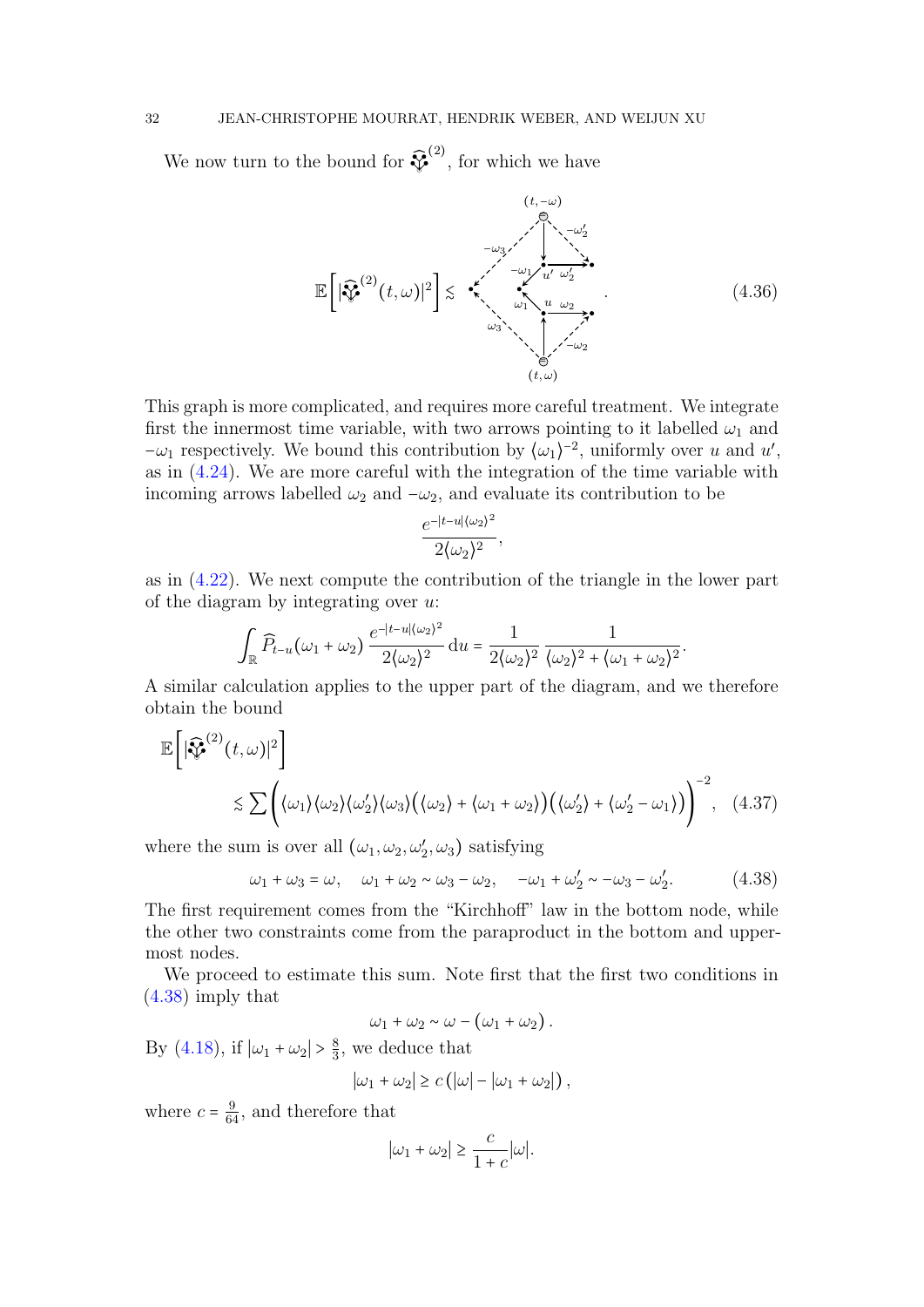After reducing the constant  $c > 0$  as necessary, if follows that in every case, the first two conditions in [\(4.38\)](#page-31-0) imply that

<span id="page-32-0"></span>
$$
\langle \omega_1 + \omega_2 \rangle \ge 2c \langle \omega \rangle. \tag{4.39}
$$

(The factor of 2 is of course a matter of convenience only.) The same argument also shows that under the conditions in  $(4.38)$ , we have

<span id="page-32-1"></span>
$$
\langle \omega_1 - \omega_2' \rangle \ge 2c \langle \omega \rangle. \tag{4.40}
$$

Define the sets of indices  $E_1(\omega)$  and  $E_2(\omega)$  by

$$
E_1(\omega) \coloneqq \{(\omega_1, \omega_2, \omega'_2, \omega_3) : (4.38) \text{ holds and } (|\omega_1| < c|\omega| \text{ or } |\omega_3| < c|\omega|) \},
$$
\n
$$
E_2(\omega) \coloneqq \{(\omega_1, \omega_2, \omega'_2, \omega_3) : (4.38) \text{ holds and } |\omega_1| \geq c|\omega| \text{ and } |\omega_3| \geq c|\omega| \}.
$$

We first estimate the sum on the right side of  $(4.37)$  over the set  $E_1(\omega)$ . By [\(4.39\)](#page-32-0), [\(4.40\)](#page-32-1) and the constraint  $\omega_3 - \omega_2 \sim \omega_1 + \omega_2$ , for variables in the set  $E_1(\omega)$ , we must have

$$
\langle \omega_2 \rangle \ge \widetilde{c} \langle \omega \rangle
$$
 and  $\langle \omega'_2 \rangle \ge \widetilde{c} \langle \omega \rangle$ ,

for some  $\tilde{c} > 0$ . Thus, using the simple bounds

$$
\langle \omega_2 \rangle + \langle \omega_1 + \omega_2 \rangle \ge \langle \omega_2 \rangle, \qquad \langle \omega_2' \rangle + \langle \omega_2' - \omega_1 \rangle \ge \langle \omega_2' \rangle,
$$

and summing over  $\omega_1$  and  $\omega_3 = \omega - \omega_1$  using Lemma [4.1,](#page-25-2) we arrive at

<span id="page-32-2"></span>
$$
\sum_{E_1(\omega)} \cdots \leq \langle \omega \rangle^{-1} \sum_{|\omega_2|, |\omega_2'| \geq |\omega|} \left( \langle \omega_2 \rangle^{-4} \cdot \langle \omega_2' \rangle^{-4} \right) \lesssim \langle \omega \rangle^{-3}, \tag{4.41}
$$

where the left side above stands for the sum on the right side of [\(4.37\)](#page-31-1) restricted to the index set  $E_1(\omega)$ . As for the the index set  $E_2(\omega)$ , we start by summing over  $\omega_2$  to get

$$
\sum_{\omega_2} \langle \omega_2 \rangle^{-2} \Big( \langle \omega_2 \rangle + \langle \omega_1 + \omega_2 \rangle \Big)^{-2} \lesssim \langle \omega_1 \rangle^{-2} \sum_{|\omega_2| \le \frac{|\omega_1|}{2}} \langle \omega_2 \rangle^{-2} + \sum_{|\omega_2| \ge \frac{|\omega_1|}{2}} \langle \omega_2 \rangle^{-4} \lesssim \langle \omega_1 \rangle^{-1},
$$

and similarly we have

$$
\sum_{\omega_2'} \langle \omega_2' \rangle^{-2} \Big( \langle \omega_2' \rangle + \langle \omega_2' - \omega_1 \rangle \Big)^{-2} \lesssim \langle \omega_1 \rangle^{-1}.
$$

We deduce that

$$
\sum_{E_2(\omega)} \cdots \leq \sum_{\substack{\omega_1 + \omega_3 = \omega \\ |\omega_1|, |\omega_3| \geq \frac{|\omega|}{16}}} \langle \omega_1 \rangle^{-4} \langle \omega_3 \rangle^{-2} \lesssim \langle \omega \rangle^{-2} \sum_{|\omega_1| \geq \frac{|\omega|}{16}} \langle \omega_1 \rangle^{-4} \lesssim \langle \omega \rangle^{-3},
$$

with the same notational convention as in  $(4.41)$ . Combining this with  $(4.37)$  and  $(4.41)$  gives the desired bound for  $\sqrt[3]{}$  $\binom{2}{ }$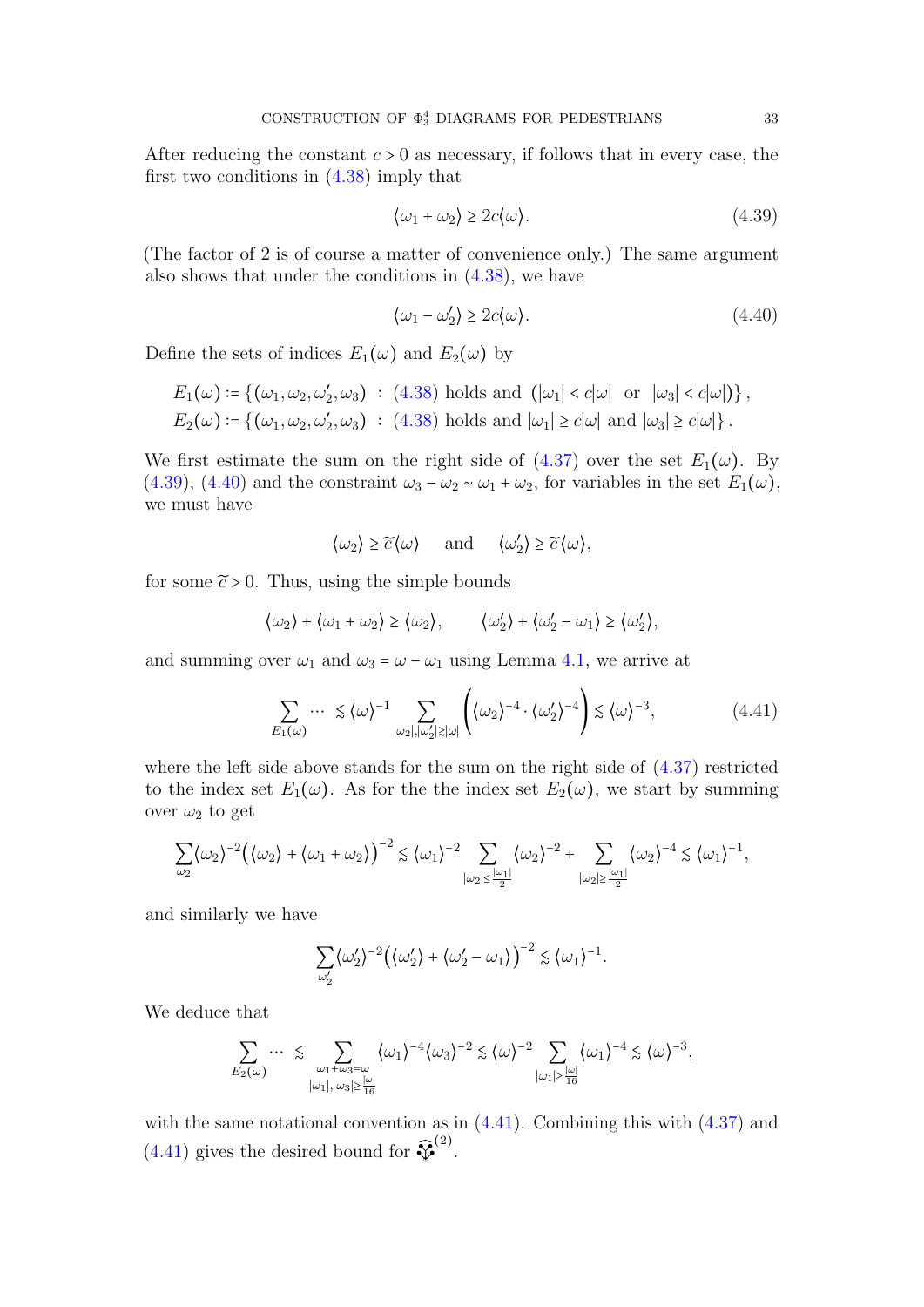**Case**  $\tau = \frac{36}{3}$ . This is the last diagram. We have the Wiener chaos decomposition

$$
\widehat{\mathcal{F}}(t,\omega) = \begin{bmatrix} 0 & 0 & 0 \\ 0 & 0 & 0 \\ 0 & 0 & 0 \\ 0 & 0 & 0 \end{bmatrix}, \quad 0 \quad \omega \in \mathbb{R}^n, \quad \omega \in \mathbb{R}^n, \quad \omega \in \mathbb{R}^n, \quad \omega \in \mathbb{R}^n, \quad \omega \in \mathbb{R}^n, \quad \omega \in \mathbb{R}^n, \quad \omega \in \mathbb{R}^n, \quad \omega \in \mathbb{R}^n, \quad \omega \in \mathbb{R}^n, \quad \omega \in \mathbb{R}^n, \quad \omega \in \mathbb{R}^n, \quad \omega \in \mathbb{R}^n, \quad \omega \in \mathbb{R}^n, \quad \omega \in \mathbb{R}^n, \quad \omega \in \mathbb{R}^n, \quad \omega \in \mathbb{R}^n, \quad \omega \in \mathbb{R}^n, \quad \omega \in \mathbb{R}^n, \quad \omega \in \mathbb{R}^n, \quad \omega \in \mathbb{R}^n, \quad \omega \in \mathbb{R}^n, \quad \omega \in \mathbb{R}^n, \quad \omega \in \mathbb{R}^n, \quad \omega \in \mathbb{R}^n, \quad \omega \in \mathbb{R}^n, \quad \omega \in \mathbb{R}^n, \quad \omega \in \mathbb{R}^n, \quad \omega \in \mathbb{R}^n, \quad \omega \in \mathbb{R}^n, \quad \omega \in \mathbb{R}^n, \quad \omega \in \mathbb{R}^n, \quad \omega \in \mathbb{R}^n, \quad \omega \in \mathbb{R}^n, \quad \omega \in \mathbb{R}^n, \quad \omega \in \mathbb{R}^n, \quad \omega \in \mathbb{R}^n, \quad \omega \in \mathbb{R}^n, \quad \omega \in \mathbb{R}^n, \quad \omega \in \mathbb{R}^n, \quad \omega \in \mathbb{R}^n, \quad \omega \in \mathbb{R}^n, \quad \omega \in \mathbb{R}^n, \quad \omega \in \mathbb{R}^n, \quad \omega \in \mathbb{R}^n, \quad \omega \in \mathbb{R}^n, \quad \omega \in \mathbb{R}^n, \quad \omega
$$

where the last term subtracted in the parenthesis above corresponds to the renormalisation  $\mathbf{c}'_n$  in [\(1.7\)](#page-3-1) (in the limit as  $n \to +\infty$ ). As we will see, neither term in the parenthesis above makes sense separately: they both represent some divergent object, but their difference converges to a well-defined limit as the Fourier mode cut-off  $n$  goes to infinity. In addition, this limit can be characterised explicitly without referring to a limiting procedure, so this justifies the notation ̂ =  $^{(1)}(t,\omega).$ 

We start with  $\mathbf{\mathcal{F}}$ <sup>(5)</sup>. Proceeding as in  $(4.34)-(4.35)$  $(4.34)-(4.35)$  $(4.34)-(4.35)$ , using Lemma [4.1](#page-25-2) and Lemma [4.2,](#page-28-0) we immediately have

$$
\mathbb{E}\left[|\widehat{\mathbf{W}}^{(5)}(t,\omega)|^2\right] \lesssim \quad \stackrel{(t,-\omega)}{\underset{\omega_1+\omega_2+\omega_3=\omega}{\bigwedge_{\omega_1+\omega_3\sim\omega_2}}}} \lesssim \sum_{\omega_1+\omega_2+\omega_3=\omega \atop \omega_1+\omega_3\sim\omega_2} \frac{1}{\langle\omega_1\rangle^2} \frac{1}{\langle\omega_2\rangle^4} \frac{1}{\langle\omega_3\rangle^2} \lesssim \frac{1}{\langle\omega\rangle^2},
$$

where the term  $\frac{1}{(\omega_2)^4}$  comes from the previous bound for the tree  $\mathbf{\hat{Y}}$ .

We now turn to the component in the third Wiener chaos, whose second moment is bounded by the graph



The bound for this graph is similar to the one in [\(4.36\)](#page-31-2), and one can proceed essentially in the same way to get

$$
\mathbb{E}\bigg[\big|\widehat{\mathbb{E}}^{(3)}(t,\omega)\big|^2\bigg] \lesssim \langle \omega \rangle^{-2},
$$

which is the desired bound.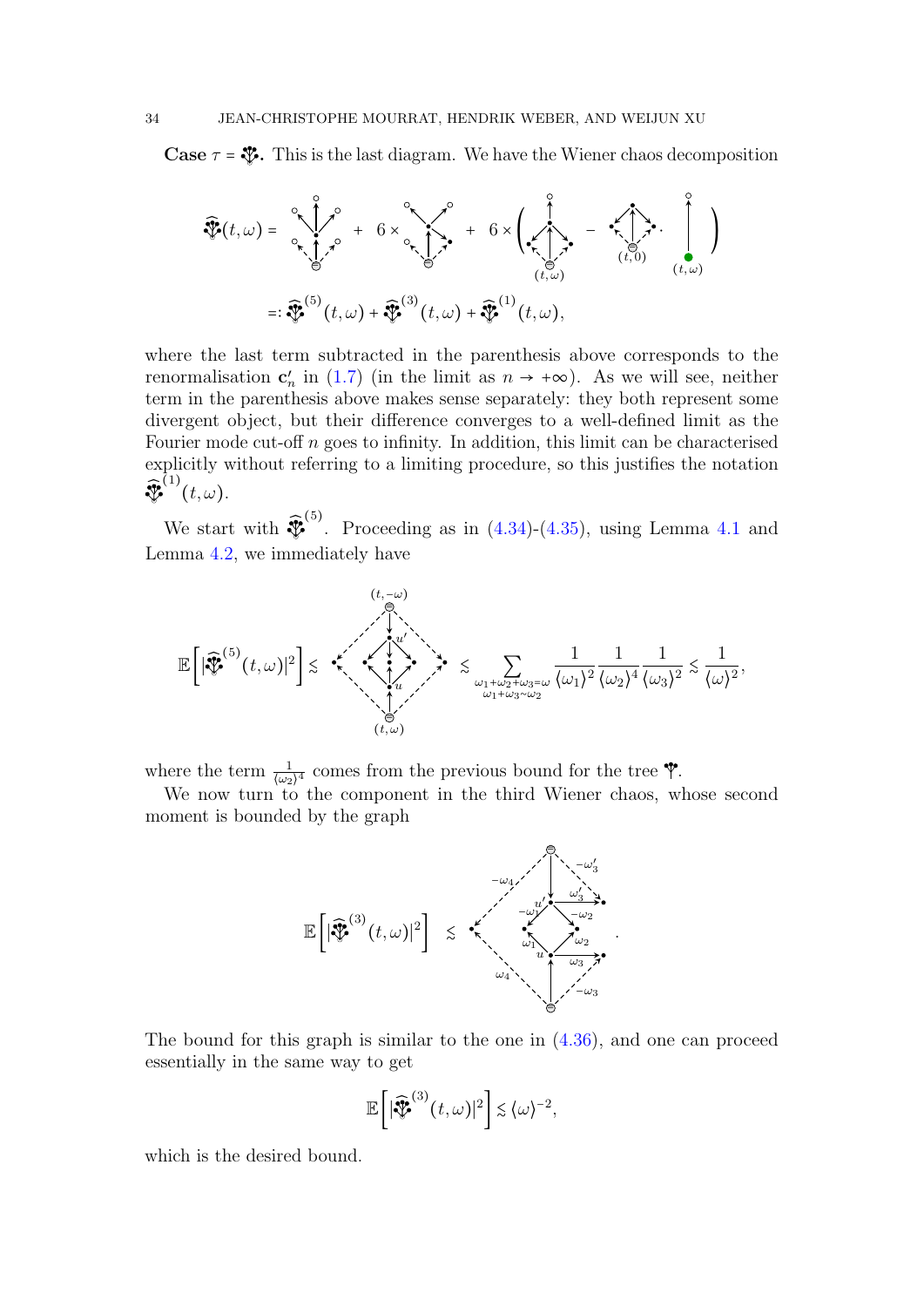We now turn to the last term



As mentioned before, the two terms in the parenthesis are both ill-defined, but their difference is well-defined as the limit when the regularisation parameter  $n$  tends to infinity. To see this, we introduce a notation for the "lower square" which both of the expressions have in common, namely

$$
K_{t-u}(\omega) := \sum_{(t,\omega)}^{\infty} \widehat{P}_{t-u}(\omega + \omega_1 + \omega_2) \Big( \int_{-\infty}^{u} \widehat{P}_{t-u}(-\omega_1) \widehat{P}_{u-u}(\omega_1) \mathrm{d}u_1 \Big)
$$
  

$$
\times \Big( \int_{-\infty}^{u} \widehat{P}_{t-u_2}(-\omega_2) \widehat{P}_{u-u_1}(\omega_2) \mathrm{d}u_2 \Big)
$$
  

$$
= \sum_{\omega_1 \sim \omega_2} \frac{e^{-(t-u)((\omega_1)^2 + (\omega_2)^2 + (\omega + \omega_1 + \omega_2)^2)}}{4(\omega_1)^2 (\omega_2)^2}.
$$

Note that the divergent constant **c'** coincides with  $\int_{-\infty}^{t} K_{t-u}(0) du$ .<sup>[5](#page-34-0)</sup> The kernel  $K_{-}$  is clearly well defined and controlled uniformly over the regularisation for  $K_{t-u}$  is clearly well defined and controlled uniformly over the regularisation for any fixed  $t - u > 0$ . We use this notation to represent  $\mathcal{F}$  $\int_0^{(1)}(t,\omega)$  as

$$
\widehat{\mathcal{F}}^{(1)}(t,\omega) = \int_{-\infty}^{t} K_{t-u}(\omega) \big( \widehat{\mathcal{T}}(u,\omega) - \widehat{\mathcal{T}}(t,\omega) \big) \, \mathrm{d}u,\tag{4.42}
$$

so that

$$
\mathbb{E}\left[|\widehat{\mathbf{F}}^{(1)}(t,\omega)|^2\right] = \int_{-\infty}^t \int_{-\infty}^t K_{t-u}(\omega)K_{t-u'}(\omega) \times \mathbb{E}\left[\left(\widehat{\mathbf{T}}(u,\omega)-\widehat{\mathbf{T}}(t,\omega)\right)\left(\widehat{\mathbf{T}}(u',-\omega)-\widehat{\mathbf{T}}(t,-\omega)\right)\right] \mathrm{d}u \, \mathrm{d}u'.
$$

Now, since by  $(4.22)$  we have for any  $\lambda > 0$ 

$$
\mathbb{E}\left[\left|\widehat{\mathbf{T}}(u,\omega)-\widehat{\mathbf{T}}(t,\omega)\right|^2\right]^{\frac{1}{2}}\lesssim (t-u)^{\lambda}\langle\omega\rangle^{-1+2\lambda},
$$

an application of the Cauchy-Schwarz inequality yields

$$
\mathbb{E}\bigg[\big|\widehat{\mathcal{F}}^{(1)}(t,\omega)\big|^2\bigg] \lesssim \langle\omega\rangle^{-2+4\lambda} \bigg(\int_{-\infty}^t (t-u)^{\lambda} K_{t-u}(\omega) \mathrm{d}u\bigg)^2 \lesssim \langle\omega\rangle^{-2},
$$

where we have used the fact that for any (small) strictly positive  $\lambda$ , the integral can be bounded uniformly over the regularisation by  $\langle \omega \rangle^{-2\lambda}$ . This latter point can be checked as follows: for  $\lambda = 0$  and without the condition  $\omega_1 \sim \omega_2$ , we had already calculated the integral in  $(4.17)$ ; the factor  $(t - u)$ <sup>λ</sup> makes an extra power  $(\langle \omega_1 \rangle^2 + \langle \omega_2 \rangle^2 + \langle \omega + \omega_1 + \omega_2 \rangle^2)^{-\lambda}$  appear in the sum, which permits to invoke Lemma [4.1](#page-25-2) and conclude. This completes the bound for  $\tau = \mathcal{F}$ .

<span id="page-34-0"></span><sup>&</sup>lt;sup>5</sup>This is slightly formal - here **c'** should denote the limit of  $c'_n$  as  $n \to \infty$ , which is infinite as discussed before. We are implicitly assuming that a regularisation is present, although we do not capture it in the notation.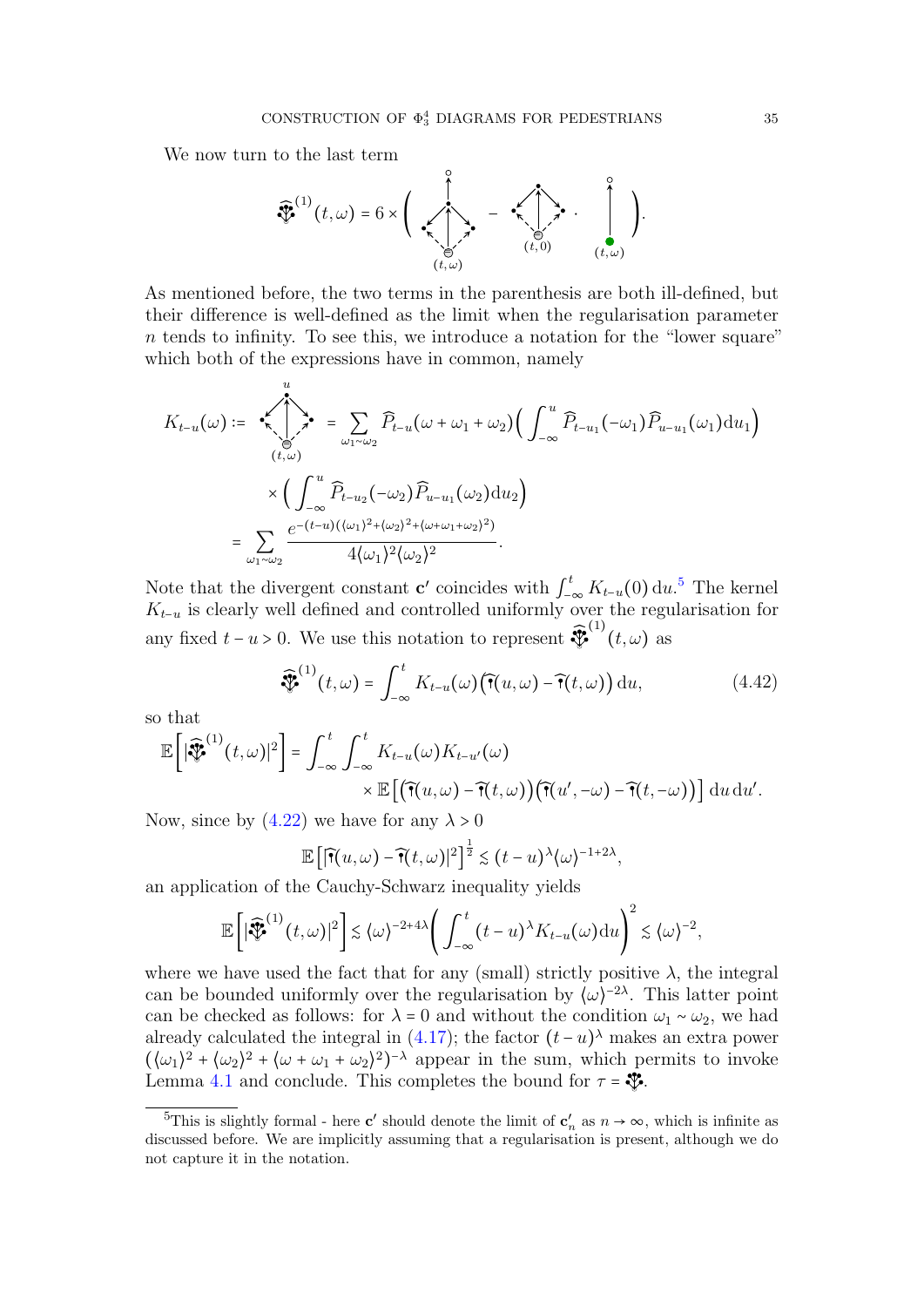## 5. Bounds for time differences

<span id="page-35-0"></span>We finally discuss briefly how the reasoning in Section [4](#page-15-0) should be modified to establish the bound  $(3.15)$  on the time differences  $\mathbb{E}|\hat{\tau}(t,\omega)-\hat{\tau}(s,\omega)|^2$ . We illustrate the (simple) modification necessary for the graph  $\tau = \mathcal{F}$ . First, recall the Wiener chaos decomposition [\(4.30\)](#page-27-1) for this graph, which yields the following expression for its time-differences:

$$
\widehat{\mathcal{V}}(t,\omega) - \widehat{\mathcal{V}}(s,\omega) = \left( \begin{array}{ccc} \circ \overbrace{t,\omega}^{\circ} & \circ \overbrace{t,\omega}^{\circ} \\ \overbrace{t,\omega}^{\circ} & - \overbrace{t,\omega}^{\circ} \\ (t,\omega) & (s,\omega) \end{array} \right) + 3 \times \left( \begin{array}{ccc} \circ & \circ & \circ & \circ & \circ & \circ \\ \overbrace{t,\omega}^{\circ} & \circ & \circ & \circ & \circ \\ (t,\omega) & (s,\omega) & (s,\omega) \end{array} \right).
$$

The differences of graphs can be bounded separately. We only discuss the first difference here. We can rewrite this difference as

Pt−<sup>u</sup> − Ps−<sup>u</sup> Pt−u<sup>1</sup> = + = Ps−<sup>u</sup> Pt−u<sup>1</sup> − Ps−u<sup>1</sup> ,

where we have made explicit which kernels are associated to the lower edges in the graph. (A more systematic treatment would suggest the use of new graphical notation for these!) The variance of each of these terms can then be bounded, by "glueing" two copies of each graph together, as in [\(4.32\)](#page-28-1). We then use the elementary bounds

$$
\int_{-\infty}^{t} |\widehat{P}_{t-u}(\omega) - \widehat{P}_{s-u}(\omega)| \, \mathrm{d}u \lesssim \frac{1}{\langle \omega \rangle^2} \Big( 1 \wedge |t-s| \langle \omega \rangle^2 \Big),
$$
  

$$
\int_{-\infty}^{t} (\widehat{P}_{t-u_1}(\omega) - \widehat{P}_{s-u_1}(\omega))^2 \, \mathrm{d}u_1 \lesssim \frac{1}{\langle \omega \rangle^2} \Big( 1 \wedge |t-s| \langle \omega \rangle^2 \Big).
$$

By interpolation, the right side can be replaced by  $\leq (\omega)^{-2+2\lambda} |t-s|^\lambda$ , for any  $\lambda \in [0, 1]$ . In other words, an extra factor  $|t - s|^{\lambda}$  can be obtained by sacrificing a bit of the decay of the integral in  $\omega$ . Then all of the arguments based on convolutions can be performed exactly as before, only with a slightly worse factor of  $\omega$  at one place. We do not go through the details here, but leave it to the interested reader to check that this does not change the arguments in Section [4](#page-15-0) in any significant way.

#### Appendix A. Alternative proof of Nelson's estimate

We now give a second proof of Proposition [3.3,](#page-13-0) based on the following logarithmic Sobolev inequality (see [\[4,](#page-37-21) Section 1.6] and [\[23,](#page-38-4) Sections 1.1 and 1.5]).

**Lemma A.1** (log-Sobolev inequality). Let  $\mu$  be a Gaussian measure and X  $\epsilon$  $W^{1,2}(\mu)$ . We have

$$
\mathbb{E}(|X|^2 \log |X|) \le \mathbb{E}|\mathbf{D}X|^2 + \frac{1}{2}\mathbb{E}|X|^2 \log(\mathbb{E}|X|^2),\tag{A.1}
$$

where  $\mathbf D$  is the Malliavin derivative, and  $\mathbb E$  is the expectation taken with respect to  $\mu$ .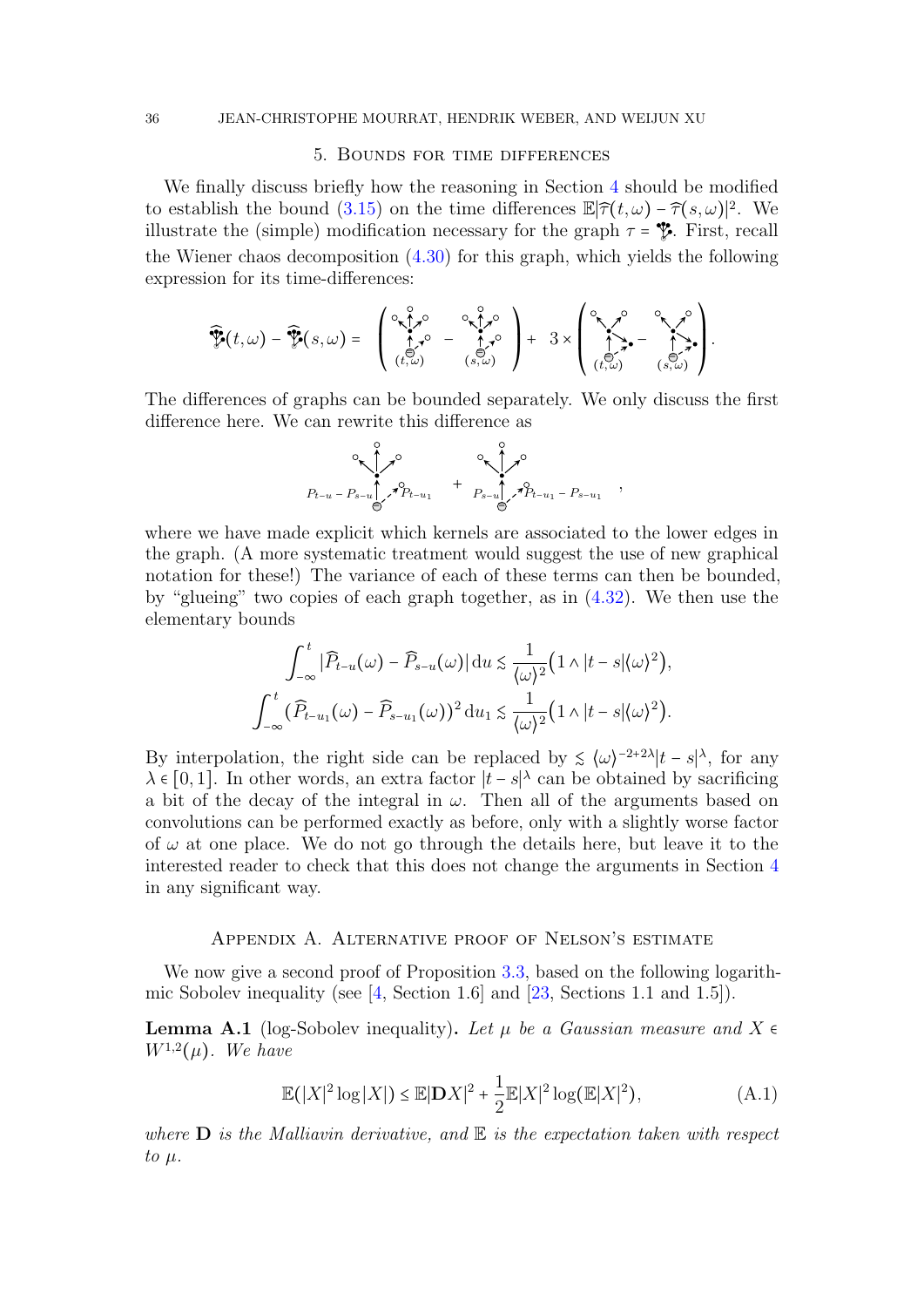Now, let  $T_t$  be the Ornstein-Uhlenbeck semigroup defined by

$$
T_t X = \sum_{n=0}^{+\infty} e^{-nt} X_n,
$$
\n(A.2)

where  $X_n$  is the component of X in  $\mathcal{H}_n$ . The Ornstein-Uhlenbeck semigroup is closely related to the Malliavin derivative, because it determines the quadratic form associated with the infinitesimal generator  $L$  of  $T_t$ . More precisely, for sufficiently nice random variables  $X, Y$ , we have

<span id="page-36-3"></span>
$$
\partial_t \mathbb{E}[(T_t X)Y] = \mathbb{E}[(LX)Y] = -\mathbb{E}[\langle \mathbf{D}X, \mathbf{D}Y \rangle]. \tag{A.3}
$$

See [\[23,](#page-38-4) Section 1.4] for a more detailed discussion of these objects. The main use of the logarithmic Sobolev inequality will be to show the following hypercontractivity estimate.

<span id="page-36-0"></span>**Proposition A.2** (Hypercontractivity). Let  $T_t$  be the Ornstein-Uhlenbeck semigroup. We have

<span id="page-36-1"></span>
$$
\left(\mathbb{E}|T_t X|^q\right)^{\frac{1}{q}} \le \left(\mathbb{E}|X|^p\right)^{\frac{1}{p}},\tag{A.4}
$$

for all  $p \ge 2$  and  $q = 1 + (p - 1)e^{2t}$ .

Second proof of Proposition [3.3.](#page-13-0) If  $X \in \mathcal{H}_n$ , then  $T_t X = e^{-nt} X$ , and we can see<br>that Proposition 3.3 is an immediate consequence of  $(A, 2)$ . It then remains to that Proposition [3.3](#page-13-0) is an immediate consequence of  $(A.2)$ . It then remains to prove Proposition [A.2.](#page-36-0) We can assume  $X \geq 0$  without loss of generality.

Fix  $p \ge 2$ . Let  $q(t) = 1 + (p-1)e^{2t}$ , and let

$$
F(t) = \mathbb{E}|T_t X|^{q(t)}, \qquad G(t) = F(t)^{\frac{1}{q(t)}}.
$$

Our aim is to show that  $G'(t) \leq 0$  for all  $t > 0$ , and  $(A.4)$  will follow. In fact, we have

$$
G'(t) = G(t) \bigg[ -\frac{q'(t)}{q^2(t)} \log F(t) + \frac{F'(t)}{q(t)F(t)} \bigg].
$$

Since  $q'(t) \geq 0$ , it suffices to show that

<span id="page-36-2"></span>
$$
-\frac{1}{q(t)}F(t)\log F(t) + \frac{F'(t)}{q'(t)} \le 0.
$$
 (A.5)

Noting that

$$
F'(t) = \mathbb{E}\Bigg[\big(T_t X)^{q(t)}\Bigg(q'(t)\log(T_t X) + q(t)\frac{LT_t X}{T_t X}\Bigg)\Bigg],
$$

we see that  $(A.5)$  is equivalent to

<span id="page-36-4"></span>
$$
-\frac{1}{q(t)}F(t)\log F(t)+\mathbb{E}\bigg[(T_tX)^{q(t)}\log(T_tX)\bigg]+\frac{q(t)}{q'(t)}\mathbb{E}\bigg[(T_tX)^{q(t)-1}(LT_tX)\bigg].\tag{A.6}
$$

Applying the log-Sobolev inequality to the random variable  $(T_t X)^{\frac{q(t)}{2}}$  and using the integration by parts formula  $(A.3)$  which in the current context becomes

$$
\mathbb{E}\langle \mathbf{D}Y,\mathbf{D}Z\rangle = -\mathbb{E}\big(Y(LZ)\big),\,
$$

we see that  $(A.6)$  follows immediately.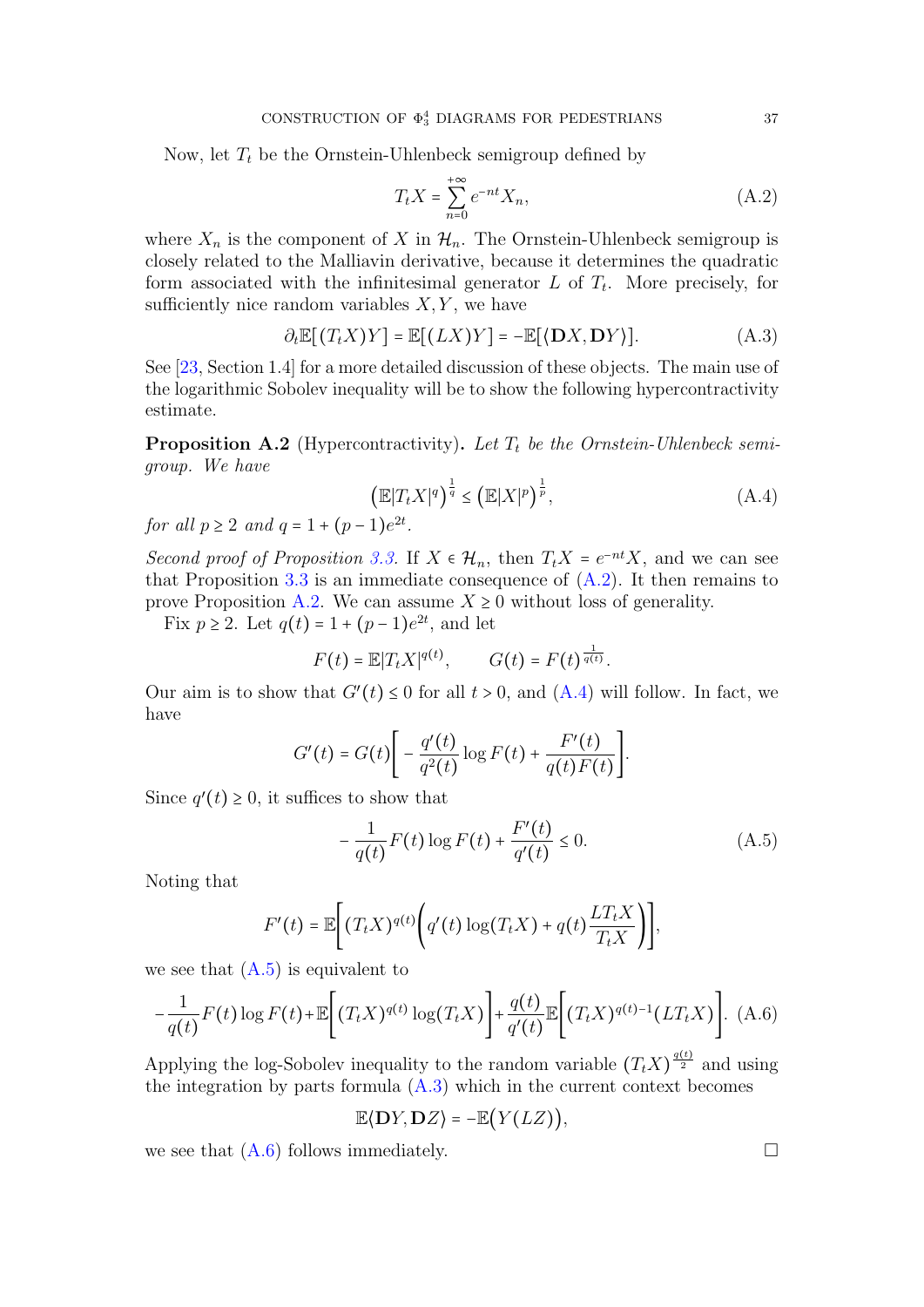38 JEAN-CHRISTOPHE MOURRAT, HENDRIK WEBER, AND WEIJUN XU

Acknowledgments. We are grateful to the very careful referees for their detailed and constructive criticisms, which led to many improvements over the whole paper. We were particularly impressed that one of the referees' reports turned out to be longer than our paper itself! JCM is partially supported by the ANR Grant LSD (ANR-15-CE40-0020-03). HW is supported by the Royal Society through the University Research Fellowship UF140187. WX is supported by the EPSRC through the fellowship EP/N021568/1.

#### **REFERENCES**

- <span id="page-37-17"></span>[1] H. Bahouri, J.-Y. Chemin, and R. Danchin. Fourier analysis and nonlinear partial differential equations, volume 343 of Grundlehren der Mathematischen Wissenschaften. Springer, Heidelberg, 2011.
- <span id="page-37-0"></span>[2] L. Bertini, E. Presutti, B. Rüdiger, and E. Saada. Dynamical fluctuations at the critical point: convergence to a nonlinear stochastic PDE. Teor. Veroyatnost. i Primenen., 38(4):689–741, 1993.
- <span id="page-37-3"></span>[3] M. Biskup. Reflection positivity and phase transitions in lattice spin models. In Methods of contemporary mathematical statistical physics, volume 1970 of Lecture Notes in Math., pages 1–86. Springer, Berlin, 2009.
- <span id="page-37-21"></span>[4] V. Bogachev. Gaussian Measures, volume 62 of Mathematical Surveys and Monographs. American Mathematical Society, first edition, 1998.
- <span id="page-37-11"></span>[5] R. Catellier and K. Chouk. Paracontrolled distributions and the 3-dimensional stochastic quantization equation. Preprint, arXiv:1310.6869, 2013.
- <span id="page-37-16"></span>[6] A. Chandra and M. Hairer. An analytic BPHZ theorem for regularity structures. Preprint, arXiv:1612.08138, 2016.
- <span id="page-37-6"></span>[7] A. Chandra and H. Weber. Stochastic PDEs, regularity structures, and interacting particle systems. Preprint, arXiv:1508.03616, 2015.
- <span id="page-37-7"></span>[8] G. Da Prato and A. Debussche. Strong solutions to the stochastic quantization equations. Ann. Probab., 31(4):1900–1916, 2003.
- <span id="page-37-20"></span>[9] W. E, A. Jentzen, and H. Shen. Renormalized powers of Ornstein-Uhlenbeck processes and well-posedness of stochastic Ginzburg-Landau equations. Nonlinear Anal., 142:152–193. 2016.
- <span id="page-37-1"></span>[10] J. Fritz and B. Rüdiger. Time dependent critical fluctuations of a one-dimensional local mean field model. Probab. Theory Related Fields, 103(3):381–407, 1995.
- <span id="page-37-8"></span>[11] P. K. Friz and M. Hairer. A course on rough paths, with an introduction to regularity structures. Universitext. Springer, 2014.
- <span id="page-37-4"></span>[12] J. Glimm and A. Jaffe. Quantum physics. Springer-Verlag, New York, second edition, 1987.
- <span id="page-37-12"></span>[13] M. Gubinelli, P. Imkeller, and N. Perkowski. Paraproducts, rough paths and controlled distributions. Preprint, arXiv:1210.2684, 2012.
- <span id="page-37-10"></span>[14] M. Hairer. Solving the KPZ equation. Ann. of Math. (2), 178:559–664, 2013.
- <span id="page-37-9"></span>[15] M. Hairer. A theory of regularity structures. Invent. Math., 198(2):269–504, 2014.
- <span id="page-37-15"></span>[16] M. Hairer and J. Quastel. A class of growth models rescaling to KPZ. Preprint, arXiv:1512.07845, 2015.
- <span id="page-37-5"></span>[17] M. Hairer, M. Ryser, and H. Weber. Triviality of the 2d stochastic Allen-Cahn equation. Electr. Journ. Probab., 17(39):1–14, 2012.
- <span id="page-37-19"></span>[18] H.-H. Kuo. Introduction to stochastic integration. Universitext. Springer, New York, 2006.
- <span id="page-37-14"></span>[19] A. Kupiainen. Renormalization group and stochastic PDE's. Preprint, arXiv:1410.3094, 2014.
- <span id="page-37-18"></span>[20] J.-C. Mourrat and H. Weber. Global well-posedness of the dynamic  $\Phi^4$  model in the plane. Preprint, arXiv:1501.06191, 2015.
- <span id="page-37-13"></span>[21] J.-C. Mourrat and H. Weber. Global well-posedness of the dynamic  $\Phi_3^4$  model on the torus. Preprint, arXiv:1601.01234, 2016.
- <span id="page-37-2"></span>[22] J.-C. Mourrat and H. Weber. Convergence of the two-dimensional dynamic Ising-Kac model to  $\Phi_2^4$ . Comm. Pure Appl. Math., in press, arXiv:1410.1179.